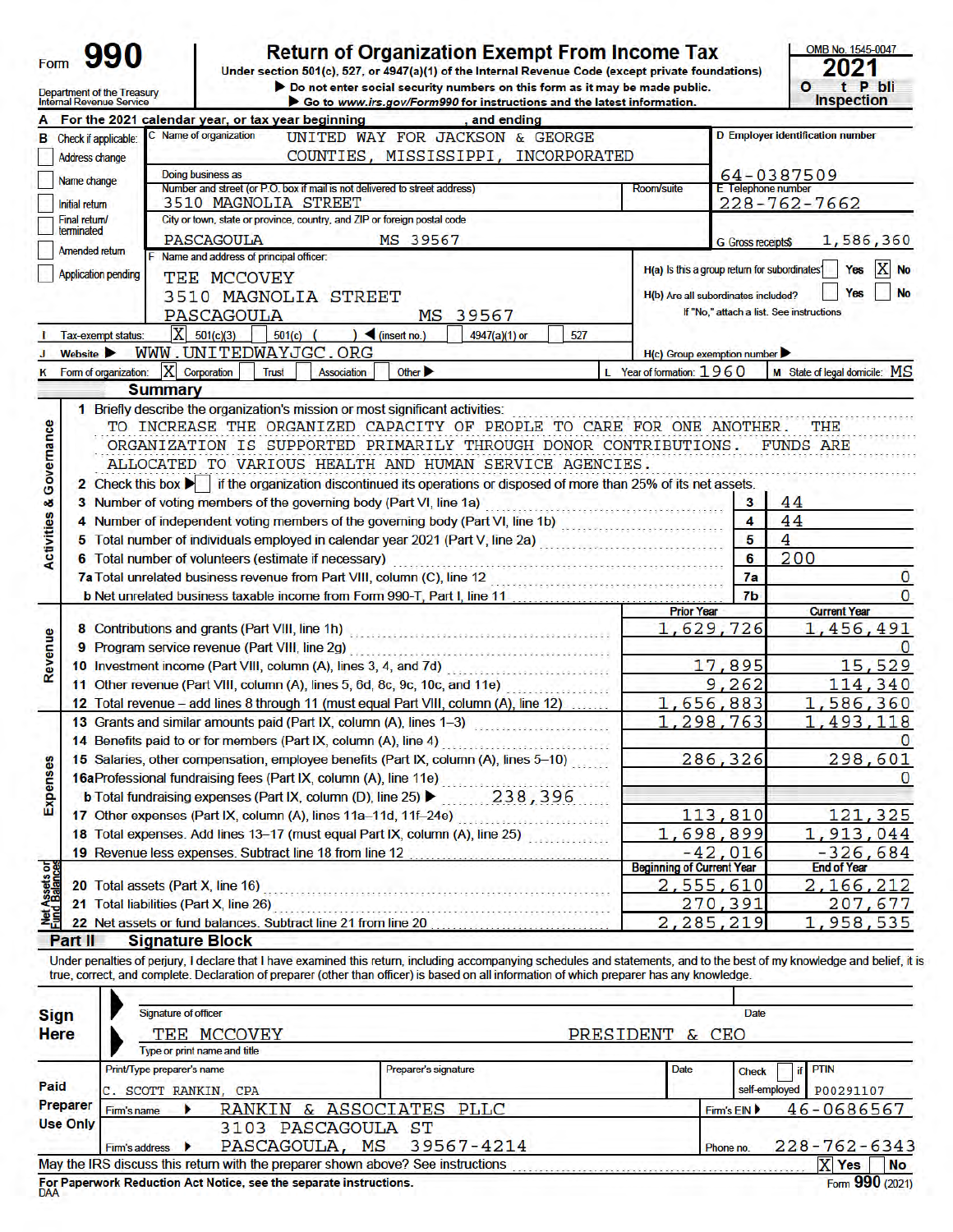| Form 990 (2021) UNITED WAY FOR JACKSON & GEORGE                     |                                                                             |                                           |                                                                                                                                | 64-0387509  |                                                                          | Page 2                      |
|---------------------------------------------------------------------|-----------------------------------------------------------------------------|-------------------------------------------|--------------------------------------------------------------------------------------------------------------------------------|-------------|--------------------------------------------------------------------------|-----------------------------|
| Part III                                                            | <b>Statement of Program Service Accomplishments</b>                         |                                           |                                                                                                                                |             |                                                                          |                             |
|                                                                     |                                                                             |                                           | Check if Schedule O contains a response or note to any line in this Part III [11] [11] [11] [11] [11] [11] [1                  |             |                                                                          | $\vert X \vert$             |
| Briefly describe the organization's mission:<br>1                   |                                                                             |                                           |                                                                                                                                |             |                                                                          |                             |
|                                                                     |                                                                             |                                           | TO INCREASE THE ORGANIZED CAPACITY OF PEOPLE TO CARE FOR ONE ANOTHER.                                                          |             |                                                                          | THE                         |
|                                                                     |                                                                             |                                           | ORGANIZATION IS SUPPORTED PRIMARILY THROUGH DONOR CONTRIBUTIONS.                                                               |             |                                                                          | FUNDS ARE                   |
|                                                                     |                                                                             |                                           | ALLOCATED TO VARIOUS HEALTH AND HUMAN SERVICE AGENCIES.                                                                        |             |                                                                          |                             |
|                                                                     |                                                                             |                                           |                                                                                                                                |             |                                                                          |                             |
| $\mathbf{2}$                                                        |                                                                             |                                           | Did the organization undertake any significant program services during the year which were not listed on the                   |             |                                                                          |                             |
| prior Form 990 or 990-EZ?                                           |                                                                             |                                           |                                                                                                                                |             |                                                                          | Yes $\overline{X}$ No       |
|                                                                     | If "Yes," describe these new services on Schedule O.                        |                                           |                                                                                                                                |             |                                                                          |                             |
|                                                                     |                                                                             |                                           | Did the organization cease conducting, or make significant changes in how it conducts, any program                             |             |                                                                          |                             |
| services?                                                           |                                                                             |                                           |                                                                                                                                |             |                                                                          | Yes $\boxed{\mathbf{X}}$ No |
|                                                                     | If "Yes," describe these changes on Schedule O.                             |                                           |                                                                                                                                |             |                                                                          |                             |
|                                                                     |                                                                             |                                           | Describe the organization's program service accomplishments for each of its three largest program services, as measured by     |             |                                                                          |                             |
|                                                                     |                                                                             |                                           | expenses. Section 501(c)(3) and 501(c)(4) organizations are required to report the amount of grants and allocations to others, |             |                                                                          |                             |
|                                                                     | the total expenses, and revenue, if any, for each program service reported. |                                           |                                                                                                                                |             |                                                                          |                             |
|                                                                     |                                                                             |                                           |                                                                                                                                |             |                                                                          |                             |
| 4a (Code:                                                           | ) (Expenses \$                                                              |                                           | $941,412$ including grants of \$                                                                                               |             | $941, 412$ ) (Revenue \$                                                 |                             |
|                                                                     |                                                                             |                                           | DISTRIBUTIONS AND ALLOCATIONS TO AGENCIES                                                                                      |             |                                                                          |                             |
|                                                                     |                                                                             |                                           |                                                                                                                                |             |                                                                          |                             |
|                                                                     |                                                                             |                                           |                                                                                                                                |             |                                                                          |                             |
|                                                                     |                                                                             |                                           |                                                                                                                                |             |                                                                          |                             |
|                                                                     |                                                                             |                                           |                                                                                                                                |             |                                                                          |                             |
|                                                                     |                                                                             |                                           |                                                                                                                                |             |                                                                          |                             |
|                                                                     |                                                                             |                                           |                                                                                                                                |             |                                                                          |                             |
|                                                                     |                                                                             |                                           |                                                                                                                                |             |                                                                          |                             |
|                                                                     |                                                                             |                                           |                                                                                                                                |             |                                                                          |                             |
|                                                                     |                                                                             |                                           |                                                                                                                                |             |                                                                          |                             |
|                                                                     |                                                                             |                                           |                                                                                                                                |             |                                                                          |                             |
|                                                                     |                                                                             |                                           |                                                                                                                                |             |                                                                          |                             |
| 4b (Code:                                                           | ) (Expenses \$                                                              |                                           |                                                                                                                                |             | ) (Revenue $\frac{1}{2}$ (Revenue $\frac{1}{2}$ ) (Revenue $\frac{1}{2}$ |                             |
| COMMUNITY IMPACT GRANTS                                             |                                                                             |                                           |                                                                                                                                |             |                                                                          |                             |
|                                                                     |                                                                             |                                           |                                                                                                                                |             |                                                                          |                             |
|                                                                     |                                                                             |                                           |                                                                                                                                |             |                                                                          |                             |
|                                                                     |                                                                             |                                           |                                                                                                                                |             |                                                                          |                             |
|                                                                     |                                                                             |                                           |                                                                                                                                |             |                                                                          |                             |
|                                                                     |                                                                             |                                           |                                                                                                                                |             |                                                                          |                             |
|                                                                     |                                                                             |                                           |                                                                                                                                |             |                                                                          |                             |
|                                                                     |                                                                             |                                           |                                                                                                                                |             |                                                                          |                             |
|                                                                     |                                                                             |                                           |                                                                                                                                |             |                                                                          |                             |
|                                                                     |                                                                             |                                           |                                                                                                                                |             |                                                                          |                             |
|                                                                     |                                                                             |                                           |                                                                                                                                |             |                                                                          |                             |
|                                                                     |                                                                             |                                           |                                                                                                                                |             |                                                                          |                             |
| 4c (Code:                                                           | $\ldots$ ) (Expenses \$                                                     |                                           | 680, 794 including grants of\$  551, 706 ) (Revenue \$                                                                         |             |                                                                          |                             |
| OTHER PROGRAM SERVICE OPERATIONS                                    |                                                                             |                                           |                                                                                                                                |             |                                                                          |                             |
|                                                                     |                                                                             |                                           |                                                                                                                                |             |                                                                          |                             |
|                                                                     |                                                                             |                                           |                                                                                                                                |             |                                                                          |                             |
|                                                                     |                                                                             |                                           |                                                                                                                                |             |                                                                          |                             |
|                                                                     |                                                                             |                                           |                                                                                                                                |             |                                                                          |                             |
|                                                                     |                                                                             |                                           |                                                                                                                                |             |                                                                          |                             |
|                                                                     |                                                                             |                                           |                                                                                                                                |             |                                                                          |                             |
|                                                                     |                                                                             |                                           |                                                                                                                                |             |                                                                          |                             |
|                                                                     |                                                                             |                                           |                                                                                                                                |             |                                                                          |                             |
|                                                                     |                                                                             |                                           |                                                                                                                                |             |                                                                          |                             |
|                                                                     |                                                                             |                                           |                                                                                                                                |             |                                                                          |                             |
|                                                                     |                                                                             |                                           |                                                                                                                                |             |                                                                          |                             |
|                                                                     |                                                                             |                                           |                                                                                                                                |             |                                                                          |                             |
|                                                                     |                                                                             |                                           |                                                                                                                                |             |                                                                          |                             |
|                                                                     |                                                                             |                                           |                                                                                                                                |             |                                                                          |                             |
| 4d Other program services (Describe on Schedule O.)<br>(Expenses \$ |                                                                             | including grants of\$<br><u>1,622,206</u> |                                                                                                                                | (Revenue \$ |                                                                          |                             |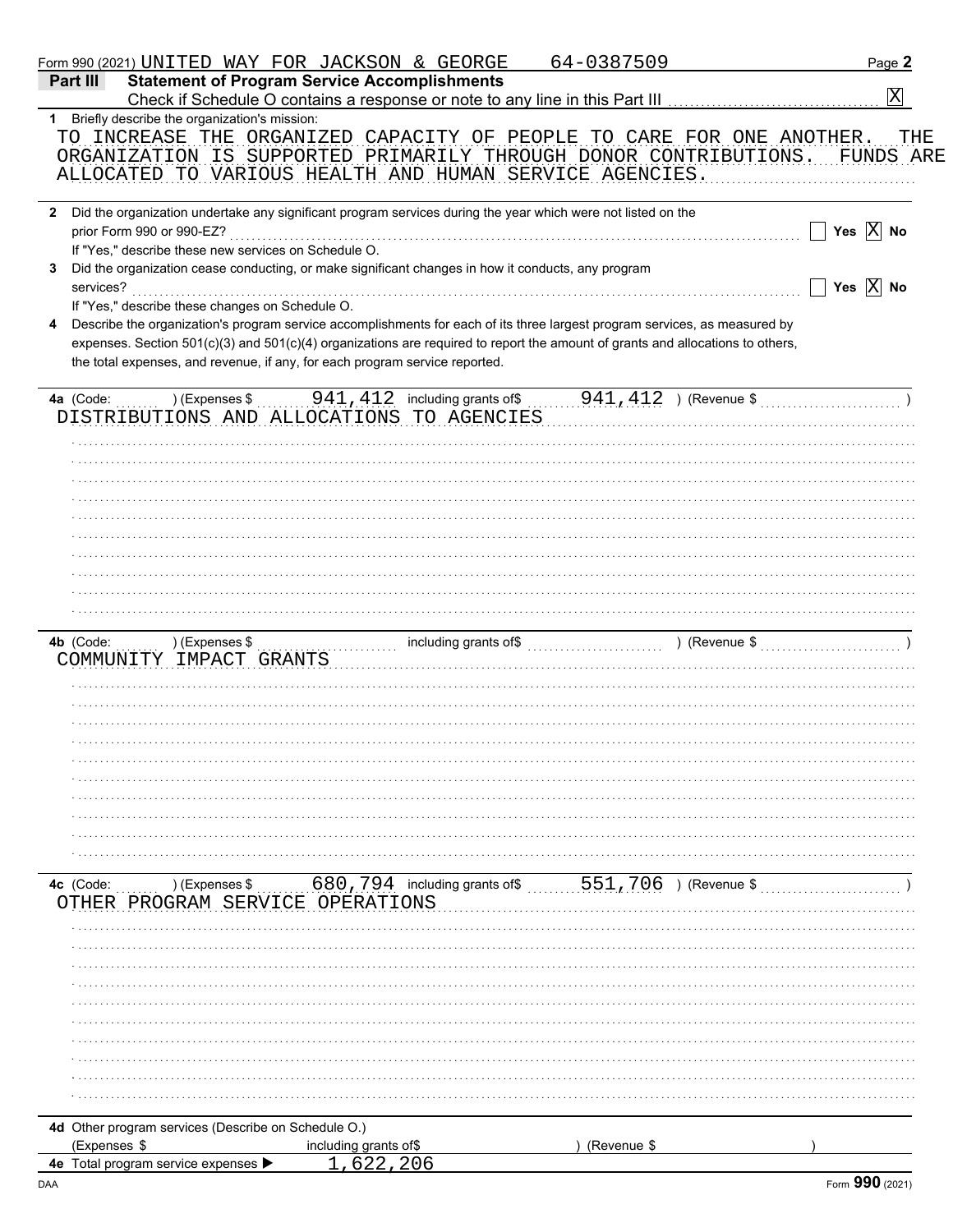|     |                                                                                                                                                 |                 | Yes         | No       |
|-----|-------------------------------------------------------------------------------------------------------------------------------------------------|-----------------|-------------|----------|
| 1   | Is the organization described in section $501(c)(3)$ or $4947(a)(1)$ (other than a private foundation)? If "Yes,"                               |                 |             |          |
|     | complete Schedule A                                                                                                                             | 1               | Χ           |          |
| 2   | Is the organization required to complete Schedule B, Schedule of Contributors (see instructions)?                                               | $\mathbf{2}$    | $\mathbf X$ |          |
| 3   | Did the organization engage in direct or indirect political campaign activities on behalf of or in opposition to                                |                 |             |          |
|     | candidates for public office? If "Yes," complete Schedule C, Part I                                                                             | 3               |             | Χ        |
| 4   | Section 501(c)(3) organizations. Did the organization engage in lobbying activities, or have a section 501(h)                                   |                 |             |          |
|     | election in effect during the tax year? If "Yes," complete Schedule C, Part II                                                                  | 4               |             | Χ        |
| 5   | Is the organization a section $501(c)(4)$ , $501(c)(5)$ , or $501(c)(6)$ organization that receives membership dues,                            |                 |             |          |
|     | assessments, or similar amounts as defined in Rev. Proc. 98-19? If "Yes," complete Schedule C, Part III                                         | 5               |             | Χ        |
| 6   | Did the organization maintain any donor advised funds or any similar funds or accounts for which donors                                         |                 |             |          |
|     | have the right to provide advice on the distribution or investment of amounts in such funds or accounts? If                                     |                 |             |          |
|     | "Yes," complete Schedule D, Part I                                                                                                              | 6               |             | Χ        |
| 7   | Did the organization receive or hold a conservation easement, including easements to preserve open space,                                       |                 |             |          |
|     | the environment, historic land areas, or historic structures? If "Yes," complete Schedule D, Part II                                            | 7               |             | Χ        |
| 8   | Did the organization maintain collections of works of art, historical treasures, or other similar assets? If "Yes,"                             |                 |             |          |
|     | complete Schedule D, Part III                                                                                                                   | 8               |             | Χ        |
| 9   | Did the organization report an amount in Part X, line 21, for escrow or custodial account liability, serve as a                                 |                 |             |          |
|     | custodian for amounts not listed in Part X; or provide credit counseling, debt management, credit repair, or                                    |                 |             |          |
|     | debt negotiation services? If "Yes," complete Schedule D, Part IV                                                                               | 9               |             | Χ        |
| 10  | Did the organization, directly or through a related organization, hold assets in donor-restricted endowments                                    |                 |             |          |
|     | or in quasi endowments? If "Yes," complete Schedule D, Part V                                                                                   | 10              | Χ           |          |
| 11  | If the organization's answer to any of the following questions is "Yes," then complete Schedule D, Parts VI,                                    |                 |             |          |
|     | VII, VIII, IX, or X, as applicable.<br>a Did the organization report an amount for land, buildings, and equipment in Part X, line 10? If "Yes," |                 |             |          |
|     | complete Schedule D, Part VI                                                                                                                    | 11a             | Χ           |          |
|     | <b>b</b> Did the organization report an amount for investments—other securities in Part X, line 12, that is 5% or more                          |                 |             |          |
|     | of its total assets reported in Part X, line 16? If "Yes," complete Schedule D, Part VII                                                        | 11b             |             | Χ        |
|     | c Did the organization report an amount for investments—program related in Part X, line 13, that is 5% or more                                  |                 |             |          |
|     | of its total assets reported in Part X, line 16? If "Yes," complete Schedule D, Part VIII                                                       | 11c             |             | Χ        |
|     | d Did the organization report an amount for other assets in Part X, line 15, that is 5% or more of its total assets                             |                 |             |          |
|     | reported in Part X, line 16? If "Yes," complete Schedule D, Part IX                                                                             | 11d             |             | Χ        |
|     | e Did the organization report an amount for other liabilities in Part X, line 25? If "Yes," complete Schedule D, Part X                         | 11e             | X           |          |
| f   | Did the organization's separate or consolidated financial statements for the tax year include a footnote that addresses                         |                 |             |          |
|     | the organization's liability for uncertain tax positions under FIN 48 (ASC 740)? If "Yes," complete Schedule D, Part X                          | 11f             |             | Χ        |
|     | 12a Did the organization obtain separate, independent audited financial statements for the tax year? If "Yes," complete                         |                 |             |          |
|     |                                                                                                                                                 | 12a             | X           |          |
| b   | Was the organization included in consolidated, independent audited financial statements for the tax year? If                                    |                 |             |          |
|     | "Yes," and if the organization answered "No" to line 12a, then completing Schedule D, Parts XI and XII is optional                              | 12 <sub>b</sub> |             | <u>X</u> |
| 13  | Is the organization a school described in section $170(b)(1)(A)(ii)?$ If "Yes," complete Schedule E                                             | 13              |             | Χ        |
| 14a |                                                                                                                                                 | 14a             |             | X        |
| b   | Did the organization have aggregate revenues or expenses of more than \$10,000 from grantmaking,                                                |                 |             |          |
|     | fundraising, business, investment, and program service activities outside the United States, or aggregate                                       |                 |             |          |
|     | foreign investments valued at \$100,000 or more? If "Yes," complete Schedule F, Parts I and IV                                                  | 14b             |             | Χ        |
| 15  | Did the organization report on Part IX, column (A), line 3, more than \$5,000 of grants or other assistance to or                               |                 |             |          |
|     | for any foreign organization? If "Yes," complete Schedule F, Parts II and IV                                                                    | 15              |             | Χ        |
| 16  | Did the organization report on Part IX, column (A), line 3, more than \$5,000 of aggregate grants or other                                      |                 |             |          |
|     | assistance to or for foreign individuals? If "Yes," complete Schedule F, Parts III and IV                                                       | 16              |             | Χ        |
| 17  | Did the organization report a total of more than \$15,000 of expenses for professional fundraising services on                                  |                 |             |          |
|     | Part IX, column (A), lines 6 and 11e? If "Yes," complete Schedule G, Part I. See instructions                                                   | 17              |             | <u>X</u> |
| 18  | Did the organization report more than \$15,000 total of fundraising event gross income and contributions on                                     |                 |             |          |
|     | Part VIII, lines 1c and 8a? If "Yes," complete Schedule G, Part II                                                                              | 18              |             | <u>X</u> |
| 19  | Did the organization report more than \$15,000 of gross income from gaming activities on Part VIII, line 9a?                                    |                 |             |          |
|     |                                                                                                                                                 | 19              |             | Χ        |
| 20a | Did the organization operate one or more hospital facilities? If "Yes," complete Schedule H                                                     | <b>20a</b>      |             | X        |
| b   |                                                                                                                                                 | 20 <sub>b</sub> |             |          |
| 21  | Did the organization report more than \$5,000 of grants or other assistance to any domestic organization or                                     |                 |             |          |
|     |                                                                                                                                                 | 21              | X           |          |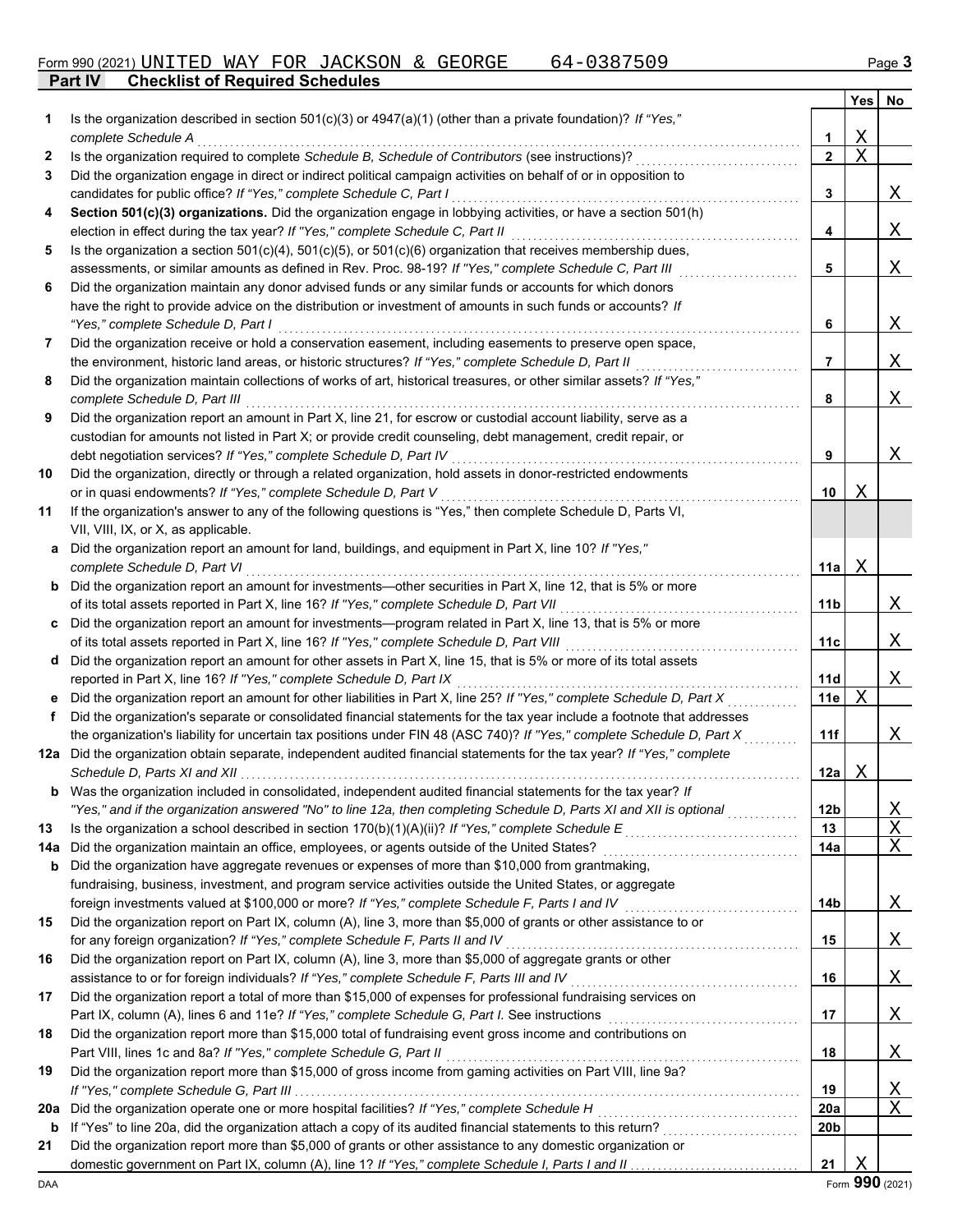**Part IV Checklist of Required Schedules** *(continued)*

|     |                                                                                                                                               |                 | Yes        | No                      |
|-----|-----------------------------------------------------------------------------------------------------------------------------------------------|-----------------|------------|-------------------------|
| 22  | Did the organization report more than \$5,000 of grants or other assistance to or for domestic individuals on                                 |                 |            |                         |
|     | Part IX, column (A), line 2? If "Yes," complete Schedule I, Parts I and III                                                                   | 22              |            | Χ                       |
| 23  | Did the organization answer "Yes" to Part VII, Section A, line 3, 4, or 5 about compensation of the                                           |                 |            |                         |
|     | organization's current and former officers, directors, trustees, key employees, and highest compensated                                       |                 |            |                         |
|     | employees? If "Yes," complete Schedule J                                                                                                      | 23              |            | Χ                       |
|     | 24a Did the organization have a tax-exempt bond issue with an outstanding principal amount of more than                                       |                 |            |                         |
|     | \$100,000 as of the last day of the year, that was issued after December 31, 2002? If "Yes," answer lines 24b                                 |                 |            |                         |
|     | through 24d and complete Schedule K. If "No," go to line 25a                                                                                  | 24a             |            | Χ                       |
| b   | Did the organization invest any proceeds of tax-exempt bonds beyond a temporary period exception?                                             | 24 <sub>b</sub> |            |                         |
| c   | Did the organization maintain an escrow account other than a refunding escrow at any time during the year<br>to defease any tax-exempt bonds? |                 |            |                         |
| d   | Did the organization act as an "on behalf of" issuer for bonds outstanding at any time during the year?                                       | 24c<br>24d      |            |                         |
|     | 25a Section 501(c)(3), 501(c)(4), and 501(c)(29) organizations. Did the organization engage in an excess benefit                              |                 |            |                         |
|     | transaction with a disqualified person during the year? If "Yes," complete Schedule L, Part I                                                 | 25a             |            | Χ                       |
| b   | Is the organization aware that it engaged in an excess benefit transaction with a disqualified person in a prior                              |                 |            |                         |
|     | year, and that the transaction has not been reported on any of the organization's prior Forms 990 or 990-EZ?                                  |                 |            |                         |
|     | If "Yes," complete Schedule L, Part I                                                                                                         | 25b             |            | Χ                       |
| 26  | Did the organization report any amount on Part X, line 5 or 22, for receivables from or payables to any current                               |                 |            |                         |
|     | or former officer, director, trustee, key employee, creator or founder, substantial contributor, or 35%                                       |                 |            |                         |
|     | controlled entity or family member of any of these persons? If "Yes," complete Schedule L, Part II                                            | 26              |            | Χ                       |
| 27  | Did the organization provide a grant or other assistance to any current or former officer, director, trustee, key                             |                 |            |                         |
|     | employee, creator or founder, substantial contributor or employee thereof, a grant selection committee                                        |                 |            |                         |
|     | member, or to a 35% controlled entity (including an employee thereof) or family member of any of these                                        |                 |            |                         |
|     | persons? If "Yes," complete Schedule L, Part III                                                                                              | 27              |            | Χ                       |
| 28  | Was the organization a party to a business transaction with one of the following parties (see the Schedule L,                                 |                 |            |                         |
|     | Part IV, instructions for applicable filing thresholds, conditions, and exceptions):                                                          |                 |            |                         |
| a   | A current or former officer, director, trustee, key employee, creator or founder, or substantial contributor? If                              |                 |            |                         |
|     | "Yes," complete Schedule L, Part IV                                                                                                           | 28a             | Χ          |                         |
| b   | A family member of any individual described in line 28a? If "Yes," complete Schedule L, Part IV                                               | 28 <sub>b</sub> |            | Χ                       |
| c   | A 35% controlled entity of one or more individuals and/or organizations descr bed in line 28a or 28b? If                                      |                 |            |                         |
|     | "Yes," complete Schedule L, Part IV                                                                                                           | 28c             | Χ          |                         |
| 29  | Did the organization receive more than \$25,000 in non-cash contr butions? If "Yes," complete Schedule M                                      | 29              |            | Χ                       |
| 30  | Did the organization receive contributions of art, historical treasures, or other similar assets, or qualified                                |                 |            |                         |
|     | conservation contributions? If "Yes," complete Schedule M                                                                                     | 30              |            | <u>X</u><br>$\mathbf X$ |
| 31  | Did the organization liquidate, terminate, or dissolve and cease operations? If "Yes," complete Schedule N, Part I                            | 31              |            |                         |
| 32  | Did the organization sell, exchange, dispose of, or transfer more than 25% of its net assets? If "Yes,"<br>complete Schedule N, Part II       |                 |            |                         |
| 33  | Did the organization own 100% of an entity disregarded as separate from the organization under Regulations                                    | 32              |            | <u>X</u>                |
|     | sections 301.7701-2 and 301.7701-3? If "Yes," complete Schedule R, Part I                                                                     | 33              |            | Χ                       |
| 34  | Was the organization related to any tax-exempt or taxable entity? If "Yes," complete Schedule R, Part II, III,                                |                 |            |                         |
|     | or IV, and Part V, line 1                                                                                                                     | 34              |            | <u>х</u>                |
| 35a | Did the organization have a controlled entity within the meaning of section 512(b)(13)?                                                       | 35a             |            | $\rm X$                 |
| b   | If "Yes" to line 35a, did the organization receive any payment from or engage in any transaction with a                                       |                 |            |                         |
|     | controlled entity within the meaning of section 512(b)(13)? If "Yes," complete Schedule R, Part V, line 2                                     | 35 <sub>b</sub> |            |                         |
| 36  | Section 501(c)(3) organizations. Did the organization make any transfers to an exempt non-charitable                                          |                 |            |                         |
|     | related organization? If "Yes," complete Schedule R, Part V, line 2                                                                           | 36              |            | Χ                       |
| 37  | Did the organization conduct more than 5% of its activities through an entity that is not a related organization                              |                 |            |                         |
|     | and that is treated as a partnership for federal income tax purposes? If "Yes," complete Schedule R, Part VI                                  | 37              |            | Χ                       |
| 38  | Did the organization complete Schedule O and provide explanations on Schedule O for Part VI, lines 11b and                                    |                 |            |                         |
|     | 19? Note: All Form 990 filers are required to complete Schedule O.                                                                            | 38              | Χ          |                         |
|     | Statements Regarding Other IRS Filings and Tax Compliance<br>Part V                                                                           |                 |            |                         |
|     | Check if Schedule O contains a response or note to any line in this Part V                                                                    |                 |            |                         |
|     |                                                                                                                                               |                 | <b>Yes</b> | No                      |
| 1a  | 9<br>Enter the number reported in box 3 of Form 1096. Enter -0- if not applicable<br>1a                                                       |                 |            |                         |
| b   | $\overline{0}$<br>1 <sub>b</sub><br>Enter the number of Forms W-2G included on line 1a. Enter -0- if not applicable                           |                 |            |                         |
| c   | Did the organization comply with backup withholding rules for reportable payments to vendors and                                              |                 |            |                         |
|     |                                                                                                                                               | 1c              |            | Form 990 (2021)         |
| DAA |                                                                                                                                               |                 |            |                         |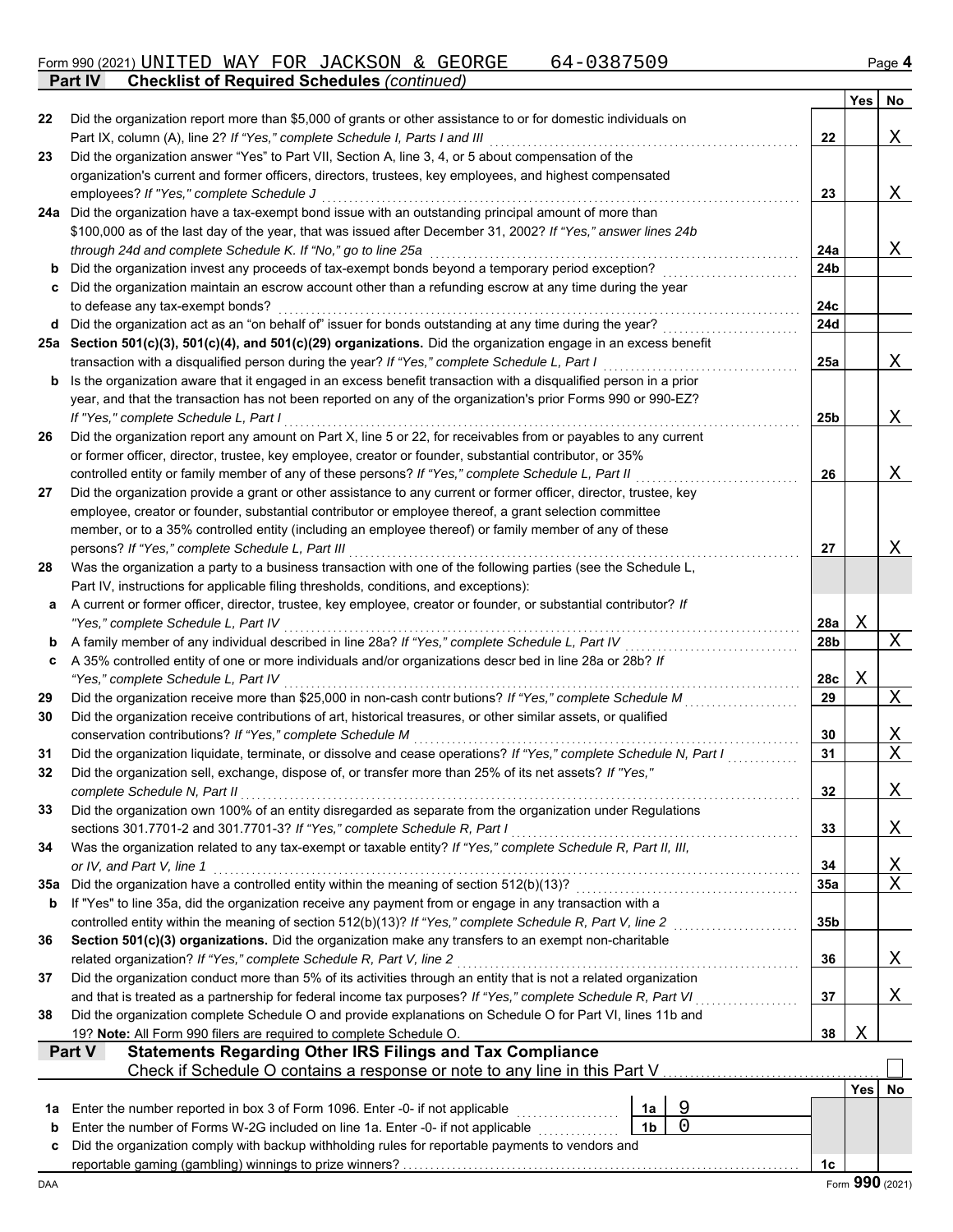| 64-0387509<br>Form 990 (2021) UNITED WAY FOR JACKSON & GEORGE |                                                                                                                                                    |                |   |                 |  |  |
|---------------------------------------------------------------|----------------------------------------------------------------------------------------------------------------------------------------------------|----------------|---|-----------------|--|--|
|                                                               | Statements Regarding Other IRS Filings and Tax Compliance (continued)<br><b>Part V</b>                                                             |                |   | Yes No          |  |  |
| 2a                                                            | Enter the number of employees reported on Form W-3, Transmittal of Wage and Tax                                                                    |                |   |                 |  |  |
|                                                               | Statements, filed for the calendar year ending with or within the year covered by this return<br>4<br>2a                                           |                |   |                 |  |  |
| b                                                             | If at least one is reported on line 2a, did the organization file all required federal employment tax returns?                                     | 2 <sub>b</sub> | Χ |                 |  |  |
|                                                               | Note: If the sum of lines 1a and 2a is greater than 250, you may be required to e-file. See instructions.                                          |                |   |                 |  |  |
| За                                                            | Did the organization have unrelated business gross income of \$1,000 or more during the year?                                                      | За             |   | Χ               |  |  |
| b                                                             | If "Yes," has it filed a Form 990-T for this year? If "No" to line 3b, provide an explanation on Schedule O                                        | 3b             |   |                 |  |  |
| 4a                                                            | At any time during the calendar year, did the organization have an interest in, or a signature or other authority over,                            |                |   |                 |  |  |
|                                                               | a financial account in a foreign country (such as a bank account, securities account, or other financial account)?                                 | 4a             |   | Χ               |  |  |
| b                                                             | If "Yes," enter the name of the foreign country ▶                                                                                                  |                |   |                 |  |  |
|                                                               | See instructions for filing requirements for FinCEN Form 114, Report of Foreign Bank and Financial Accounts (FBAR).                                |                |   |                 |  |  |
| 5a                                                            | Was the organization a party to a prohibited tax shelter transaction at any time during the tax year?                                              | 5a             |   | Χ               |  |  |
| b                                                             | Did any taxable party notify the organization that it was or is a party to a proh bited tax shelter transaction?                                   | 5b             |   | $\mathbf X$     |  |  |
| c                                                             | If "Yes" to line 5a or 5b, did the organization file Form 8886-T?                                                                                  | 5c             |   |                 |  |  |
| 6а                                                            | Does the organization have annual gross receipts that are normally greater than \$100,000, and did the                                             |                |   |                 |  |  |
|                                                               | organization solicit any contributions that were not tax deductible as charitable contributions?                                                   | 6a             |   | Χ               |  |  |
| b                                                             | If "Yes," did the organization include with every solicitation an express statement that such contributions or                                     |                |   |                 |  |  |
|                                                               | gifts were not tax deductible?                                                                                                                     | 6b             |   |                 |  |  |
| 7                                                             | Organizations that may receive deductible contributions under section 170(c).                                                                      |                |   |                 |  |  |
|                                                               |                                                                                                                                                    |                |   |                 |  |  |
| а                                                             | Did the organization receive a payment in excess of \$75 made partly as a contribution and partly for goods<br>and services provided to the payor? |                |   | Χ               |  |  |
|                                                               | If "Yes," did the organization notify the donor of the value of the goods or services provided?                                                    | 7а             |   |                 |  |  |
| b                                                             | Did the organization sell, exchange, or otherwise dispose of tangible personal property for which it was                                           | 7b             |   |                 |  |  |
| c                                                             |                                                                                                                                                    |                |   |                 |  |  |
|                                                               | required to file Form 8282?                                                                                                                        | 7c             |   | Χ               |  |  |
| d                                                             | If "Yes," indicate the number of Forms 8282 filed during the year<br>7d                                                                            |                |   |                 |  |  |
| е                                                             | Did the organization receive any funds, directly or indirectly, to pay premiums on a personal benefit contract?                                    | 7e             |   | Χ               |  |  |
|                                                               | Did the organization, during the year, pay premiums, directly or indirectly, on a personal benefit contract?                                       | 7f             |   | Χ               |  |  |
| g                                                             | If the organization received a contribution of qualified intellectual property, did the organization file Form 8899 as required?                   | 7g             |   | Χ               |  |  |
| h                                                             | If the organization received a contribution of cars, boats, airplanes, or other vehicles, did the organization file a Form 1098-C?                 | 7h             |   | Χ               |  |  |
| 8                                                             | Sponsoring organizations maintaining donor advised funds. Did a donor advised fund maintained by the                                               |                |   |                 |  |  |
|                                                               | sponsoring organization have excess business holdings at any time during the year?                                                                 | 8              |   |                 |  |  |
| 9                                                             | Sponsoring organizations maintaining donor advised funds.                                                                                          |                |   |                 |  |  |
| a                                                             | Did the sponsoring organization make any taxable distributions under section 4966?                                                                 | 9а             |   |                 |  |  |
| $\mathbf b$                                                   | Did the sponsoring organization make a distr bution to a donor, donor advisor, or related person?                                                  | 9b             |   |                 |  |  |
| 10                                                            | Section 501(c)(7) organizations. Enter:                                                                                                            |                |   |                 |  |  |
| а                                                             | 10a<br>Initiation fees and capital contributions included on Part VIII, line 12                                                                    |                |   |                 |  |  |
| b                                                             | Gross receipts, included on Form 990, Part VIII, line 12, for public use of club facilities<br>10 <sub>b</sub>                                     |                |   |                 |  |  |
| 11                                                            | Section 501(c)(12) organizations. Enter:                                                                                                           |                |   |                 |  |  |
| a                                                             | Gross income from members or shareholders<br>11a                                                                                                   |                |   |                 |  |  |
| b                                                             | Gross income from other sources. (Do not net amounts due or paid to other sources                                                                  |                |   |                 |  |  |
|                                                               | against amounts due or received from them.)<br>11 <sub>b</sub>                                                                                     |                |   |                 |  |  |
| 12a                                                           | Section 4947(a)(1) non-exempt charitable trusts. Is the organization filing Form 990 in lieu of Form 1041?                                         | 12a            |   |                 |  |  |
| b                                                             | If "Yes," enter the amount of tax-exempt interest received or accrued during the year <i>[[[[[[[[[[]]</i> ]]<br>12 <sub>b</sub>                    |                |   |                 |  |  |
| 13                                                            | Section 501(c)(29) qualified nonprofit health insurance issuers.                                                                                   |                |   |                 |  |  |
| а                                                             | Is the organization licensed to issue qualified health plans in more than one state?                                                               | 13a            |   |                 |  |  |
|                                                               | Note: See the instructions for additional information the organization must report on Schedule O.                                                  |                |   |                 |  |  |
| b                                                             | Enter the amount of reserves the organization is required to maintain by the states in which                                                       |                |   |                 |  |  |
|                                                               | the organization is licensed to issue qualified health plans<br>13b                                                                                |                |   |                 |  |  |
| c                                                             | 13 <sub>c</sub><br>Enter the amount of reserves on hand                                                                                            |                |   |                 |  |  |
| 14a                                                           | Did the organization receive any payments for indoor tanning services during the tax year?                                                         | 14a            |   | Χ               |  |  |
| b                                                             | If "Yes," has it filed a Form 720 to report these payments? If "No," provide an explanation on Schedule O                                          | 14b            |   |                 |  |  |
| 15                                                            | Is the organization subject to the section 4960 tax on payment(s) of more than \$1,000,000 in remuneration or                                      |                |   |                 |  |  |
|                                                               | excess parachute payment(s) during the year?                                                                                                       | 15             |   | X               |  |  |
|                                                               | If "Yes," see instructions and file Form 4720, Schedule N.                                                                                         |                |   |                 |  |  |
| 16                                                            | Is the organization an educational institution subject to the section 4968 excise tax on net investment income?                                    | 16             |   | Χ               |  |  |
|                                                               | If "Yes," complete Form 4720, Schedule O.                                                                                                          |                |   |                 |  |  |
| 17                                                            | Section 501(c)(21) organizations. Did the trust, any disqualified person, or mine operator engage in                                               |                |   |                 |  |  |
|                                                               | activities that would result in the imposition of an excise tax under section 4951, 4952 or 4953?<br>                                              | 17             |   |                 |  |  |
|                                                               | If "Yes," complete Form 6069.                                                                                                                      |                |   |                 |  |  |
| DAA                                                           |                                                                                                                                                    |                |   | Form 990 (2021) |  |  |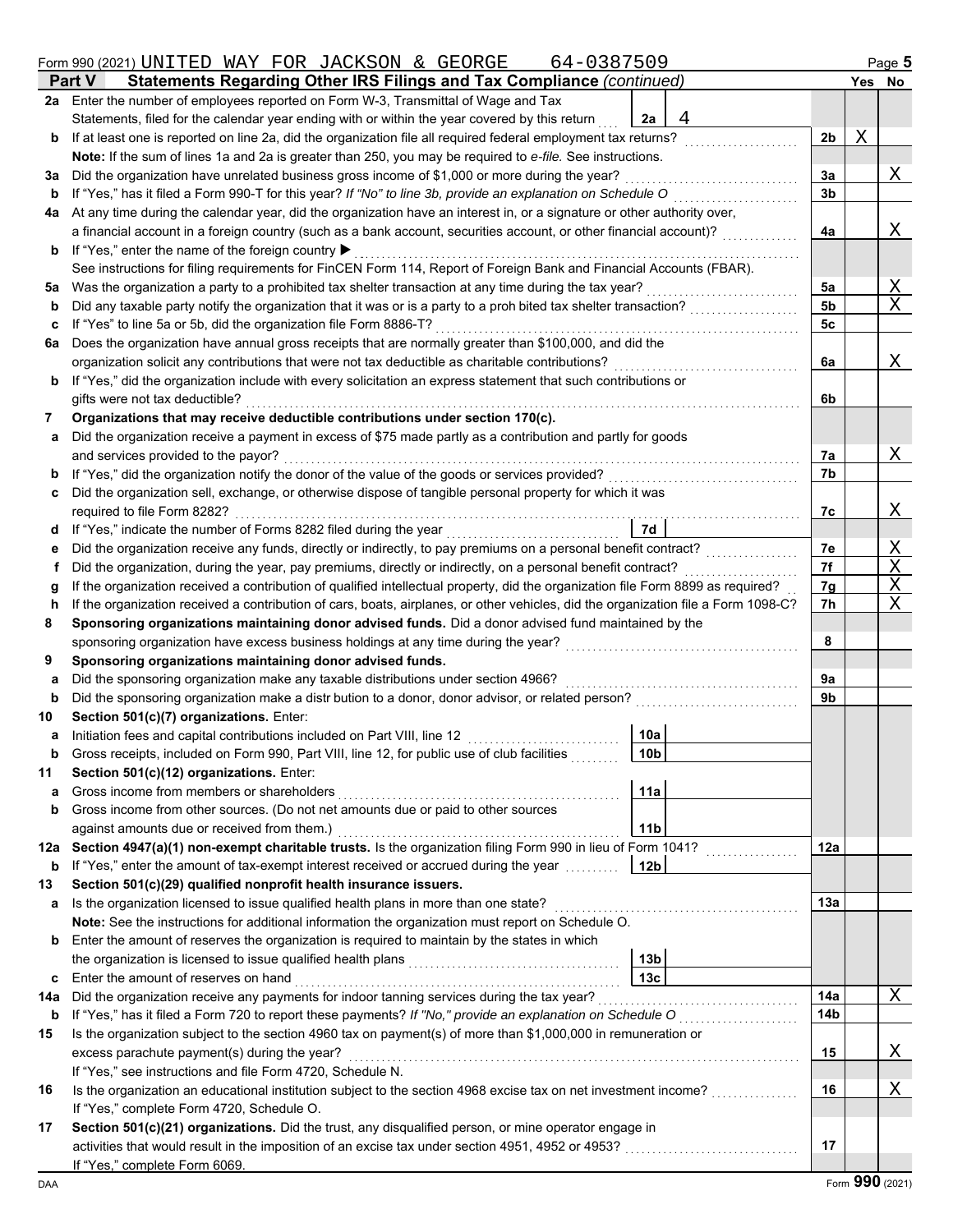# Form 990 (2021) Page **6** UNITED WAY FOR JACKSON & GEORGE 64-0387509

|--|

| <b>Part VI</b> | Governance, Management, and Disclosure For each "Yes" response to lines 2 through 7b below, and for a "No"                |  |
|----------------|---------------------------------------------------------------------------------------------------------------------------|--|
|                | response to line 8a, 8b, or 10b below, describe the circumstances, processes, or changes on Schedule O. See instructions. |  |
|                | Check if Schedule O contains a response or note to any line in this Part VI                                               |  |

|          | <b>Section A. Governing Body and Management</b>                                                                                                                                                                   |    |    |                 | Yes        | <b>No</b> |
|----------|-------------------------------------------------------------------------------------------------------------------------------------------------------------------------------------------------------------------|----|----|-----------------|------------|-----------|
| 1а       | Enter the number of voting members of the governing body at the end of the tax year                                                                                                                               | 1a | 44 |                 |            |           |
|          | If there are material differences in voting rights among members of the governing body, or                                                                                                                        |    |    |                 |            |           |
|          | if the governing body delegated broad authority to an executive committee or similar                                                                                                                              |    |    |                 |            |           |
|          | committee, explain on Schedule O.                                                                                                                                                                                 |    |    |                 |            |           |
| b        | Enter the number of voting members included on line 1a, above, who are independent                                                                                                                                | 1b | 44 |                 |            |           |
| 2        | Did any officer, director, trustee, or key employee have a family relationship or a business relationship with                                                                                                    |    |    |                 |            |           |
|          | any other officer, director, trustee, or key employee?                                                                                                                                                            |    |    | 2               |            | Χ         |
| 3        | Did the organization delegate control over management duties customarily performed by or under the direct                                                                                                         |    |    |                 |            |           |
|          | supervision of officers, directors, trustees, or key employees to a management company or other person?                                                                                                           |    |    | 3               |            | Χ         |
| 4        | Did the organization make any significant changes to its governing documents since the prior Form 990 was filed?                                                                                                  |    |    | 4               |            | X         |
| 5        | Did the organization become aware during the year of a significant diversion of the organization's assets?                                                                                                        |    |    | 5               |            | Χ         |
| 6        | Did the organization have members or stockholders?                                                                                                                                                                |    |    | 6               |            | Χ         |
| 7a       | Did the organization have members, stockholders, or other persons who had the power to elect or appoint                                                                                                           |    |    |                 |            |           |
|          | one or more members of the governing body?                                                                                                                                                                        |    |    | 7а              |            | Χ         |
| b        | Are any governance decisions of the organization reserved to (or subject to approval by) members,                                                                                                                 |    |    |                 |            |           |
|          | stockholders, or persons other than the governing body?                                                                                                                                                           |    |    | 7b              |            | Χ         |
| 8        | Did the organization contemporaneously document the meetings held or written actions undertaken during the year by the following:                                                                                 |    |    |                 |            |           |
| a        | The governing body?                                                                                                                                                                                               |    |    | 8a              | Χ          |           |
| b        | Each committee with authority to act on behalf of the governing body?                                                                                                                                             |    |    | 8b              | Χ          |           |
| 9        | Is there any officer, director, trustee, or key employee listed in Part VII, Section A, who cannot be reached at                                                                                                  |    |    |                 |            |           |
|          | the organization's mailing address? If "Yes," provide the names and addresses on Schedule O                                                                                                                       |    |    | 9               |            | Χ         |
|          | Section B. Policies (This Section B requests information about policies not required by the Internal Revenue Code.)                                                                                               |    |    |                 |            |           |
|          |                                                                                                                                                                                                                   |    |    |                 | <b>Yes</b> | No        |
| 10a      | Did the organization have local chapters, branches, or affiliates?                                                                                                                                                |    |    | 10a             |            | Χ         |
| b        | If "Yes," did the organization have written policies and procedures governing the activities of such chapters,                                                                                                    |    |    |                 |            |           |
|          | affiliates, and branches to ensure their operations are consistent with the organization's exempt purposes?                                                                                                       |    |    | 10b             |            |           |
| 11a      | Has the organization provided a complete copy of this Form 990 to all members of its governing body before filing the form?                                                                                       |    |    | 11a             | Χ          |           |
| b        | Describe on Schedule O the process, if any, used by the organization to review this Form 990.                                                                                                                     |    |    |                 |            |           |
| 12a      | Did the organization have a written conflict of interest policy? If "No," go to line 13                                                                                                                           |    |    | 12a             | Χ          |           |
| b        | Were officers, directors, or trustees, and key employees required to disclose annually interests that could give rise to conflicts?                                                                               |    |    | 12 <sub>b</sub> | X          |           |
| c        | Did the organization regularly and consistently monitor and enforce compliance with the policy? If "Yes,"                                                                                                         |    |    |                 |            |           |
|          | describe on Schedule O how this was done                                                                                                                                                                          |    |    | 12 <sub>c</sub> |            | Χ         |
| 13       | Did the organization have a written whistleblower policy?                                                                                                                                                         |    |    | 13              | X          |           |
| 14       | Did the organization have a written document retention and destruction policy?                                                                                                                                    |    |    | 14              | Χ          |           |
| 15       | Did the process for determining compensation of the following persons include a review and approval by                                                                                                            |    |    |                 |            |           |
|          | independent persons, comparability data, and contemporaneous substantiation of the deliberation and decision?                                                                                                     |    |    |                 |            |           |
|          |                                                                                                                                                                                                                   |    |    | 15a             | Χ          |           |
|          |                                                                                                                                                                                                                   |    |    |                 |            |           |
| a        | The organization's CEO, Executive Director, or top management official                                                                                                                                            |    |    |                 |            |           |
| b        | Other officers or key employees of the organization                                                                                                                                                               |    |    | 15b             | Χ          |           |
|          | If "Yes" to line 15a or 15b, descr be the process on Schedule O. See instructions.                                                                                                                                |    |    |                 |            |           |
| 16a      | Did the organization invest in, contribute assets to, or participate in a joint venture or similar arrangement                                                                                                    |    |    |                 |            |           |
|          | with a taxable entity during the year?                                                                                                                                                                            |    |    | 16a             |            | Χ         |
| b        | If "Yes," did the organization follow a written policy or procedure requiring the organization to evaluate its                                                                                                    |    |    |                 |            |           |
|          | participation in joint venture arrangements under applicable federal tax law, and take steps to safeguard the                                                                                                     |    |    |                 |            |           |
|          |                                                                                                                                                                                                                   |    |    | 16b             |            |           |
|          | <b>Section C. Disclosure</b>                                                                                                                                                                                      |    |    |                 |            |           |
| 17<br>18 | List the states with which a copy of this Form 990 is required to be filed ▶ NONE<br>Section 6104 requires an organization to make its Forms 1023 (1024 or 1024-A, if applicable), 990, and 990-T (section 501(c) |    |    |                 |            |           |

 $\overline{\mathrm{X}}$  Own website  $\Box$  Another's website  $\overline{\mathrm{X}}$  Upon request  $\Box$  Other *(explain on Schedule O)* 

| 19 Describe on Schedule O whether (and if so, how) the organization made its governing documents, conflict of interest policy, and |  |  |
|------------------------------------------------------------------------------------------------------------------------------------|--|--|
| financial statements available to the public during the tax year.                                                                  |  |  |

**20** State the name, address, and telephone number of the person who possesses the organization's books and records  $\blacktriangleright$ 

|  |  | TEE MCCOVEY, PRESIDENT & CEO |  |  |  | 3510 MAGNOLIA STREET |  |
|--|--|------------------------------|--|--|--|----------------------|--|
|--|--|------------------------------|--|--|--|----------------------|--|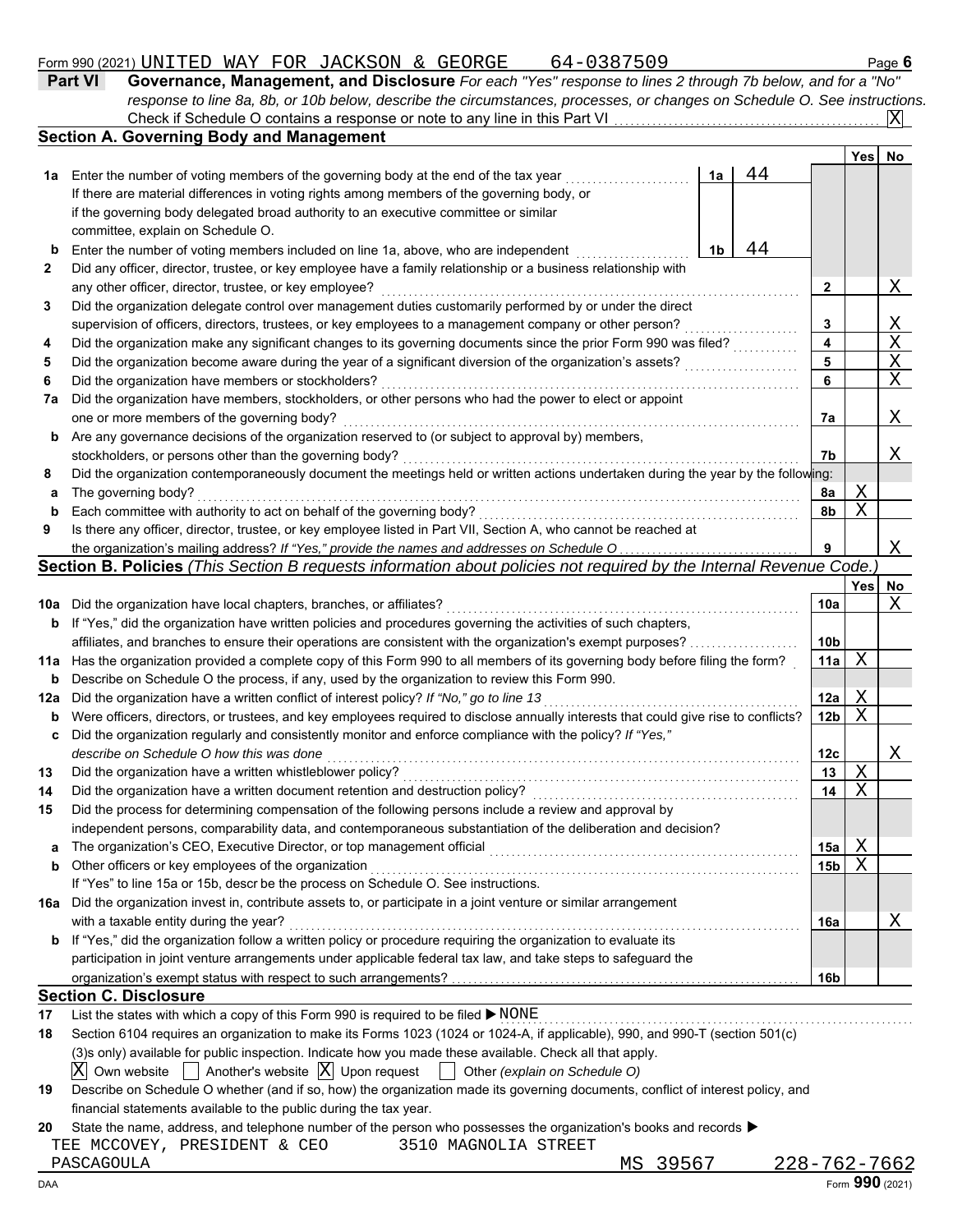|                                                                                                                                   | Part VII Compensation of Officers, Directors, Trustees, Key Employees, Highest Compensated Employees, and |
|-----------------------------------------------------------------------------------------------------------------------------------|-----------------------------------------------------------------------------------------------------------|
|                                                                                                                                   | <b>Independent Contractors</b>                                                                            |
|                                                                                                                                   | Check if Schedule O contains a response or note to any line in this Part VII <i>CHARG CONGLIGE</i>        |
|                                                                                                                                   | Section A. Officers, Directors, Trustees, Key Employees, and Highest Compensated Employees                |
| 1a Complete this table for all persons required to be listed. Report compensation for the calendar year ending with or within the |                                                                                                           |

■ List all of the organization's **current** officers, directors, trustees (whether individuals or organizations), regardless of amount of compensation. Enter -0- in columns (D), (E), and (F) if no compensation was paid.

List all of the organization's **current** key employees, if any. See instructions for definition of "key employee."

■ List all of the organization's **current** key employees, if any. See instructions for definition of "key employee."<br>■ List the organization's five **current** highest compensated employees (other than an officer, director,

who received reportable compensation (box 5 of Form W-2, Form 1099-MISC, and/or box 1 of Form 1099-NEC) of more than \$100,000 from the organization and any related organizations.

• List all of the organization's **former** officers, key employees, and highest compensated employees who received more than<br>00,000 of reportable compensation from the organization and any related erganizations. \$100,000 of reportable compensation from the organization and any related organizations.

• List all of the organization's **former directors or trustees** that received, in the capacity as a former director or trustee of the anization more than \$10,000 of reportable compensation from the organization and any rel organization, more than \$10,000 of reportable compensation from the organization and any related organizations. See the instructions for the order in which to list the persons above.

Check this box if neither the organization nor any related organization compensated any current officer, director, or trustee.

| (A)<br>Name and title                | (B)<br>Average<br>hours<br>per week                                         |                                                |                      | (C)<br>Position |              | (do not check more than one<br>box, unless person is both an<br>officer and a director/trustee) |        | (D)<br>Reportable<br>compensation<br>from the | (E)<br>Reportable<br>compensation<br>from related | (F)<br><b>Estimated amount</b><br>of other<br>compensation |  |
|--------------------------------------|-----------------------------------------------------------------------------|------------------------------------------------|----------------------|-----------------|--------------|-------------------------------------------------------------------------------------------------|--------|-----------------------------------------------|---------------------------------------------------|------------------------------------------------------------|--|
|                                      | (list any<br>hours for<br>related<br>organizations<br>below<br>dotted line) | Individual trustee<br> or director<br>director | nstitutional trustee | Officer         | Key employee | Highest compensated<br>employee                                                                 | Former | organization (W-2/<br>1099-MISC/<br>1099-NEC) | organizations (W-2/<br>1099-MISC/<br>1099-NEC)    | from the<br>organization and<br>related organizations      |  |
| (1) TEE MCCOVEY<br>PRESIDENT & CEO   | 40.00<br>0.00                                                               |                                                |                      | $\mathbf X$     |              |                                                                                                 |        | 105,463                                       | 0                                                 | 0                                                          |  |
| (2) KELLY SESSOMS                    | 1.00                                                                        |                                                |                      |                 |              |                                                                                                 |        |                                               |                                                   |                                                            |  |
| CHAIR<br>(3) DEBRA MCLENDON          | 0.00                                                                        | Χ                                              |                      | X               |              |                                                                                                 |        | 0                                             | 0                                                 | 0                                                          |  |
| CHAIR-ELECT                          | 1.00<br>0.00                                                                | X                                              |                      | Χ               |              |                                                                                                 |        | 0                                             | 0                                                 | 0                                                          |  |
| (4) ALAN SUDDUTH                     | 1.00                                                                        |                                                |                      |                 |              |                                                                                                 |        |                                               |                                                   |                                                            |  |
| CHAIR-ELECT-ELECT<br>(5) FORD KINSEY | 0.00                                                                        | X                                              |                      | X               |              |                                                                                                 |        | 0                                             | 0                                                 | 0                                                          |  |
| VP-FINANCE/TREASURER                 | 1.00<br>0.00                                                                | X                                              |                      | X               |              |                                                                                                 |        | 0                                             | 0                                                 | 0                                                          |  |
| (6) JENNIFER GARLICH                 | 1.00                                                                        |                                                |                      |                 |              |                                                                                                 |        |                                               |                                                   |                                                            |  |
| VP-CAMPAIGN<br>(7) CHRISTIAN HARTLEY | 0.00                                                                        | X                                              |                      | X               |              |                                                                                                 |        | 0                                             | $\overline{0}$                                    | 0                                                          |  |
| VP-CAMPAIGN-ELECT                    | 1.00<br>0.00                                                                | X                                              |                      | $\mathbf X$     |              |                                                                                                 |        | 0                                             | 0                                                 | 0                                                          |  |
| (8) RICHARD SCHENK                   | 1.00                                                                        |                                                |                      |                 |              |                                                                                                 |        |                                               |                                                   |                                                            |  |
| VP-ALLOCATIONS<br>(9) DOROTHY SHAW   | 0.00                                                                        | Χ                                              |                      | $\mathbf X$     |              |                                                                                                 |        | 0                                             | 0                                                 | 0                                                          |  |
| VP-PLANNING                          | 1.00<br>0.00                                                                | X                                              |                      | X               |              |                                                                                                 |        | 0                                             | 0                                                 | 0                                                          |  |
| (10) LENORE MURRAY                   | 1.00                                                                        |                                                |                      |                 |              |                                                                                                 |        |                                               |                                                   |                                                            |  |
| SECRETARY                            | 0.00                                                                        | X                                              |                      | Χ               |              |                                                                                                 |        | 0                                             | 0                                                 | 0                                                          |  |
| (11) JOSH BORDEN                     | 1.00                                                                        |                                                |                      |                 |              |                                                                                                 |        |                                               |                                                   |                                                            |  |
| DIRECTOR                             | 0.00                                                                        | X                                              |                      |                 |              |                                                                                                 |        | 0                                             | 0                                                 | 0                                                          |  |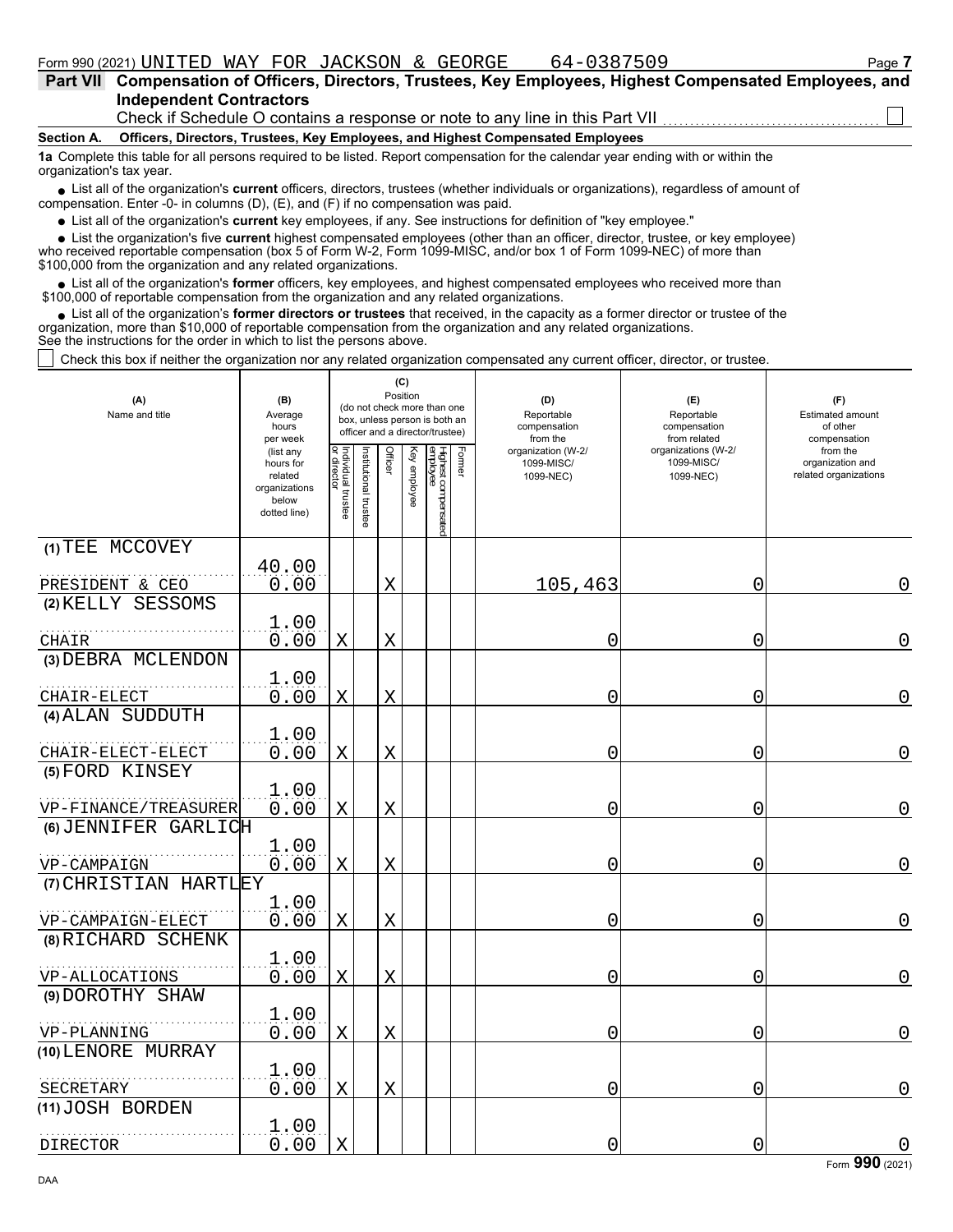| Form 990 (2021) UNITED WAY FOR JACKSON & GEORGE                                                                                                                                                                                                             |                                                                             |                                   |                       |                                                                                                                    |              |                                 |        | 64-0387509                                                                                             |                                                   | Page 8                                                |
|-------------------------------------------------------------------------------------------------------------------------------------------------------------------------------------------------------------------------------------------------------------|-----------------------------------------------------------------------------|-----------------------------------|-----------------------|--------------------------------------------------------------------------------------------------------------------|--------------|---------------------------------|--------|--------------------------------------------------------------------------------------------------------|---------------------------------------------------|-------------------------------------------------------|
|                                                                                                                                                                                                                                                             |                                                                             |                                   |                       |                                                                                                                    |              |                                 |        | Section A. Officers, Directors, Trustees, Key Employees, and Highest Compensated Employees (continued) |                                                   |                                                       |
| (A)<br>Name and title                                                                                                                                                                                                                                       | (B)<br>Average<br>hours<br>per week                                         |                                   |                       | (C)<br>Position<br>(do not check more than one<br>box, unless person is both an<br>officer and a director/trustee) |              |                                 |        | (D)<br>Reportable<br>compensation<br>from the                                                          | (E)<br>Reportable<br>compensation<br>from related | (F)<br>Estimated amount<br>of other<br>compensation   |
|                                                                                                                                                                                                                                                             | (list any<br>hours for<br>related<br>organizations<br>below<br>dotted line) | Individual trustee<br>or director | Institutional trustee | Officer                                                                                                            | Key employee | Highest compensatec<br>employee | Former | organization (W-2/<br>1099-MISC/<br>1099-NEC)                                                          | organizations (W-2/<br>1099-MISC/<br>1099-NEC)    | from the<br>organization and<br>related organizations |
| (12)<br>AMY BRANDENSTEIN                                                                                                                                                                                                                                    | 1.00                                                                        |                                   |                       |                                                                                                                    |              |                                 |        |                                                                                                        |                                                   |                                                       |
| DIRECTOR                                                                                                                                                                                                                                                    | 0.00                                                                        | X                                 |                       |                                                                                                                    |              |                                 |        | 0                                                                                                      | 0                                                 | 0                                                     |
| (13) RICKY BROWNING                                                                                                                                                                                                                                         |                                                                             |                                   |                       |                                                                                                                    |              |                                 |        |                                                                                                        |                                                   |                                                       |
| <b>DIRECTOR</b>                                                                                                                                                                                                                                             | 1.00<br>0.00                                                                | X                                 |                       |                                                                                                                    |              |                                 |        | 0                                                                                                      | 0                                                 | $\mathbf 0$                                           |
| (14)<br>ELLEN COLE                                                                                                                                                                                                                                          |                                                                             |                                   |                       |                                                                                                                    |              |                                 |        |                                                                                                        |                                                   |                                                       |
| <b>DIRECTOR</b>                                                                                                                                                                                                                                             | 1.00<br>0.00                                                                | X                                 |                       |                                                                                                                    |              |                                 |        | 0                                                                                                      | 0                                                 | $\overline{0}$                                        |
| PAM LINDSEY<br>(15)                                                                                                                                                                                                                                         |                                                                             |                                   |                       |                                                                                                                    |              |                                 |        |                                                                                                        |                                                   |                                                       |
|                                                                                                                                                                                                                                                             | 1.00<br>0.00                                                                |                                   |                       |                                                                                                                    |              |                                 |        | 0                                                                                                      | 0                                                 | $\overline{0}$                                        |
| DIRECTOR<br>(16) RICHARD LUCAS                                                                                                                                                                                                                              |                                                                             | X                                 |                       |                                                                                                                    |              |                                 |        |                                                                                                        |                                                   |                                                       |
| <b>DIRECTOR</b>                                                                                                                                                                                                                                             | 1.00<br>0.00                                                                | X                                 |                       |                                                                                                                    |              |                                 |        | 0                                                                                                      | 0                                                 | $\overline{0}$                                        |
| JOE MARTIN,<br>(17)                                                                                                                                                                                                                                         | UR                                                                          |                                   |                       |                                                                                                                    |              |                                 |        |                                                                                                        |                                                   |                                                       |
| <b>DIRECTOR</b>                                                                                                                                                                                                                                             | 1.00<br>0.00                                                                | X                                 |                       |                                                                                                                    |              |                                 |        | 0                                                                                                      | 0                                                 | $\overline{0}$                                        |
| JERRY ST.<br>(18)<br>PE                                                                                                                                                                                                                                     |                                                                             |                                   |                       |                                                                                                                    |              |                                 |        |                                                                                                        |                                                   |                                                       |
| DIRECTOR                                                                                                                                                                                                                                                    | 1.00<br>0.00                                                                | X                                 |                       |                                                                                                                    |              |                                 |        | 0                                                                                                      | 0                                                 | $\mathbf 0$                                           |
| (19) DEBBIE ANGLIN                                                                                                                                                                                                                                          |                                                                             |                                   |                       |                                                                                                                    |              |                                 |        |                                                                                                        |                                                   |                                                       |
|                                                                                                                                                                                                                                                             | 1.00                                                                        |                                   |                       |                                                                                                                    |              |                                 |        |                                                                                                        |                                                   |                                                       |
| DIRECTOR                                                                                                                                                                                                                                                    | 0.00                                                                        | Χ                                 |                       |                                                                                                                    |              |                                 |        |                                                                                                        | 0                                                 | $\mathbf 0$                                           |
| 1b Subtotal<br>c Total from continuation sheets to Part VII, Section A                                                                                                                                                                                      |                                                                             |                                   |                       |                                                                                                                    |              |                                 |        | 105,463                                                                                                |                                                   |                                                       |
| d Total (add lines 1b and 1c)                                                                                                                                                                                                                               |                                                                             |                                   |                       |                                                                                                                    |              |                                 |        | 105,463                                                                                                |                                                   |                                                       |
| Total number of individuals (including but not limited to those listed above) who received more than \$100,000 of<br>2                                                                                                                                      |                                                                             |                                   |                       |                                                                                                                    |              |                                 |        |                                                                                                        |                                                   |                                                       |
| reportable compensation from the organization $\blacktriangleright$ 1                                                                                                                                                                                       |                                                                             |                                   |                       |                                                                                                                    |              |                                 |        |                                                                                                        |                                                   | <b>Yes</b><br>No                                      |
| Did the organization list any former officer, director, trustee, key employee, or highest compensated<br>3<br>employee on line 1a? If "Yes," complete Schedule J for such individual                                                                        |                                                                             |                                   |                       |                                                                                                                    |              |                                 |        |                                                                                                        |                                                   | Χ<br>3                                                |
| For any individual listed on line 1a, is the sum of reportable compensation and other compensation from the<br>4<br>organization and related organizations greater than \$150,000? If "Yes," complete Schedule J for such<br>individual                     |                                                                             |                                   |                       |                                                                                                                    |              |                                 |        |                                                                                                        |                                                   | <u>X</u><br>4                                         |
| Did any person listed on line 1a receive or accrue compensation from any unrelated organization or individual<br>5                                                                                                                                          |                                                                             |                                   |                       |                                                                                                                    |              |                                 |        |                                                                                                        |                                                   |                                                       |
| for services rendered to the organization? If "Yes," complete Schedule J for such person<br><b>Section B. Independent Contractors</b>                                                                                                                       |                                                                             |                                   |                       |                                                                                                                    |              |                                 |        |                                                                                                        |                                                   | Χ<br>5                                                |
| Complete this table for your five highest compensated independent contractors that received more than \$100,000 of<br>1<br>compensation from the organization. Report compensation for the calendar year ending with or within the organization's tax year. |                                                                             |                                   |                       |                                                                                                                    |              |                                 |        |                                                                                                        |                                                   |                                                       |
|                                                                                                                                                                                                                                                             | (A)<br>Name and business address                                            |                                   |                       |                                                                                                                    |              |                                 |        |                                                                                                        | (B)<br>Description of services                    | (C)<br>Compensation                                   |
|                                                                                                                                                                                                                                                             |                                                                             |                                   |                       |                                                                                                                    |              |                                 |        |                                                                                                        |                                                   |                                                       |
|                                                                                                                                                                                                                                                             |                                                                             |                                   |                       |                                                                                                                    |              |                                 |        |                                                                                                        |                                                   |                                                       |
|                                                                                                                                                                                                                                                             |                                                                             |                                   |                       |                                                                                                                    |              |                                 |        |                                                                                                        |                                                   |                                                       |
|                                                                                                                                                                                                                                                             |                                                                             |                                   |                       |                                                                                                                    |              |                                 |        |                                                                                                        |                                                   |                                                       |
|                                                                                                                                                                                                                                                             |                                                                             |                                   |                       |                                                                                                                    |              |                                 |        |                                                                                                        |                                                   |                                                       |
| Total number of independent contractors (including but not limited to those listed above) who<br>2<br>received more than \$100,000 of compensation from the organization ▶                                                                                  |                                                                             |                                   |                       |                                                                                                                    |              |                                 |        |                                                                                                        | $\Omega$                                          |                                                       |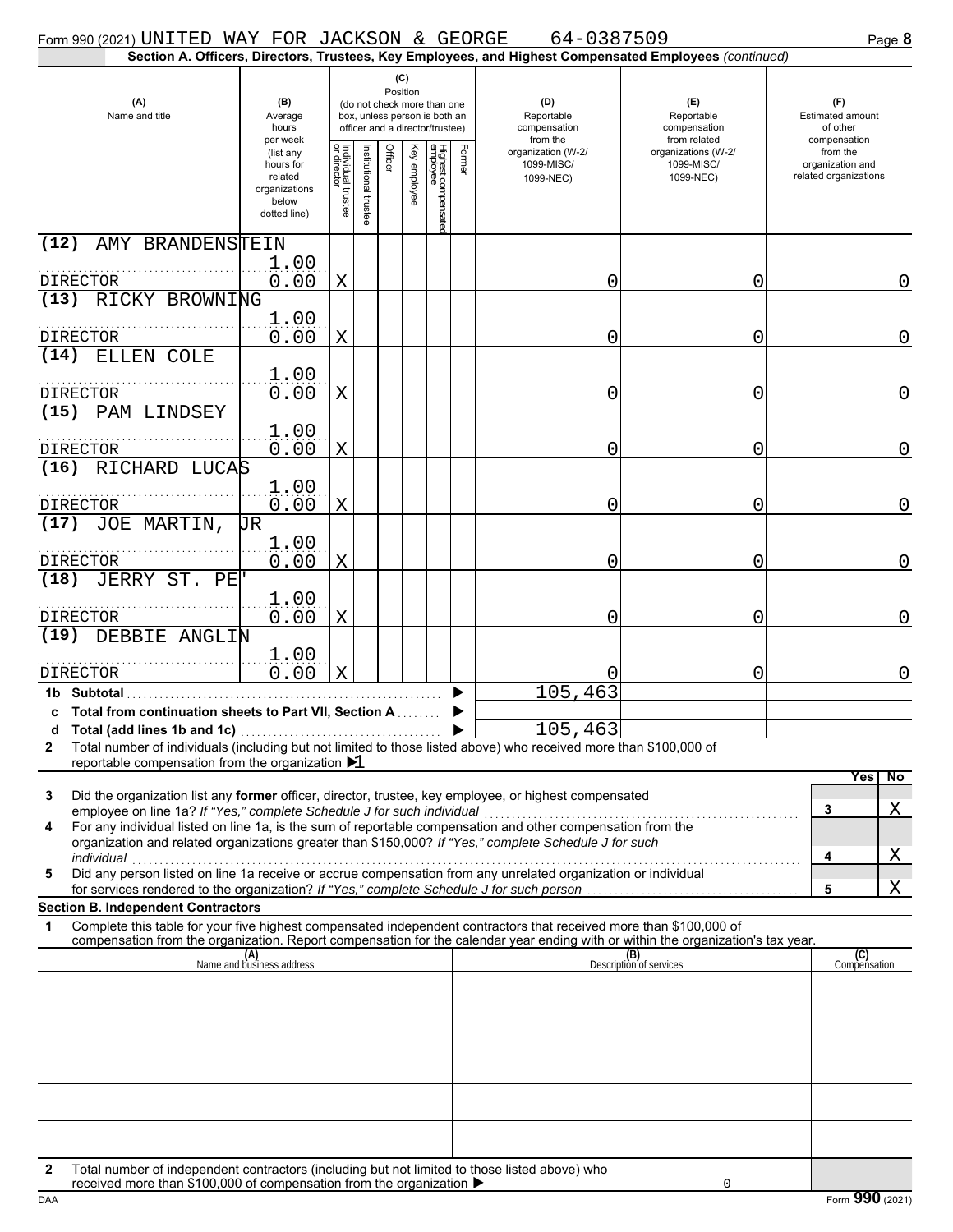# **Part VIII Statement of Revenue**

Check if Schedule O contains a response or note to any line in this Part VIII ................................

|                                                                  |     |                                                                                    |                        |                      | (A)<br>Total revenue | (B)<br>Related or exempt<br>function revenue | (C)<br>Unrelated<br>business revenue | (D)<br>Revenue excluded<br>from tax under |
|------------------------------------------------------------------|-----|------------------------------------------------------------------------------------|------------------------|----------------------|----------------------|----------------------------------------------|--------------------------------------|-------------------------------------------|
|                                                                  |     |                                                                                    |                        |                      |                      |                                              |                                      | sections 512-514                          |
|                                                                  |     | 1a Federated campaigns                                                             | 1a                     |                      |                      |                                              |                                      |                                           |
|                                                                  |     | <b>b</b> Membership dues<br>.                                                      | 1 <sub>b</sub>         |                      |                      |                                              |                                      |                                           |
|                                                                  |     | c Fundraising events                                                               | 1 <sub>c</sub>         |                      |                      |                                              |                                      |                                           |
|                                                                  |     | d Related organizations                                                            | 1 <sub>d</sub>         |                      |                      |                                              |                                      |                                           |
|                                                                  |     | e Government grants (contributions)                                                | 1e                     |                      |                      |                                              |                                      |                                           |
|                                                                  |     | f All other contributions, gifts, grants,                                          |                        |                      |                      |                                              |                                      |                                           |
|                                                                  |     | and similar amounts not included above                                             | 1f                     | 1,456,491            |                      |                                              |                                      |                                           |
|                                                                  |     | <b>g</b> Noncash contributions included in                                         | $1g$ \$                | 5,150                |                      |                                              |                                      |                                           |
| <b>Contributions, Gifts, Grants</b><br>and Other Similar Amounts |     |                                                                                    |                        |                      | 1,456,491            |                                              |                                      |                                           |
|                                                                  |     |                                                                                    |                        | <b>Business Code</b> |                      |                                              |                                      |                                           |
|                                                                  | 2a  |                                                                                    |                        |                      |                      |                                              |                                      |                                           |
|                                                                  | b   |                                                                                    |                        |                      |                      |                                              |                                      |                                           |
| Program Service<br>Revenue                                       | с   |                                                                                    |                        |                      |                      |                                              |                                      |                                           |
|                                                                  |     |                                                                                    |                        |                      |                      |                                              |                                      |                                           |
|                                                                  |     |                                                                                    |                        |                      |                      |                                              |                                      |                                           |
|                                                                  |     | f All other program service revenue                                                |                        |                      |                      |                                              |                                      |                                           |
|                                                                  |     |                                                                                    |                        |                      |                      |                                              |                                      |                                           |
|                                                                  | 3   | Investment income (including dividends, interest, and                              |                        |                      |                      |                                              |                                      |                                           |
|                                                                  |     |                                                                                    |                        |                      | 15,529               |                                              |                                      | 15,529                                    |
|                                                                  | 4   | Income from investment of tax-exempt bond proceeds                                 |                        |                      |                      |                                              |                                      |                                           |
|                                                                  | 5   |                                                                                    |                        |                      |                      |                                              |                                      |                                           |
|                                                                  |     | (i) Real                                                                           |                        | (ii) Personal        |                      |                                              |                                      |                                           |
|                                                                  |     | <b>6a</b> Gross rents<br>6a                                                        |                        |                      |                      |                                              |                                      |                                           |
|                                                                  | b   | 6b<br>Less: rental expenses                                                        |                        |                      |                      |                                              |                                      |                                           |
|                                                                  |     | 6с<br><b>c</b> Rental inc. or (loss)                                               |                        |                      |                      |                                              |                                      |                                           |
|                                                                  |     |                                                                                    |                        |                      |                      |                                              |                                      |                                           |
|                                                                  |     | <b>7a</b> Gross amount from<br>(i) Securities                                      |                        | (ii) Other           |                      |                                              |                                      |                                           |
|                                                                  |     | sales of assets                                                                    |                        |                      |                      |                                              |                                      |                                           |
|                                                                  |     | 7a<br>other than inventory<br><b>b</b> Less: cost or other                         |                        |                      |                      |                                              |                                      |                                           |
| Other Revenue                                                    |     | basis and sales exps<br>7b                                                         |                        |                      |                      |                                              |                                      |                                           |
|                                                                  |     | c Gain or (loss)<br>7c                                                             |                        |                      |                      |                                              |                                      |                                           |
|                                                                  |     |                                                                                    |                        |                      |                      |                                              |                                      |                                           |
|                                                                  |     | 8a Gross income from fundraising events                                            |                        |                      |                      |                                              |                                      |                                           |
|                                                                  |     |                                                                                    |                        |                      |                      |                                              |                                      |                                           |
|                                                                  |     | (not including $\quad \text{\$} \quad \ldots$<br>of contributions reported on line |                        |                      |                      |                                              |                                      |                                           |
|                                                                  |     |                                                                                    |                        |                      |                      |                                              |                                      |                                           |
|                                                                  |     | 1c). See Part IV, line 18                                                          | 8a                     |                      |                      |                                              |                                      |                                           |
|                                                                  |     | <b>b</b> Less: direct expenses                                                     | 8b                     |                      |                      |                                              |                                      |                                           |
|                                                                  |     | c Net income or (loss) from fundraising events                                     |                        |                      |                      |                                              |                                      |                                           |
|                                                                  |     | 9a Gross income from gaming                                                        |                        |                      |                      |                                              |                                      |                                           |
|                                                                  |     | activities. See Part IV, line 19                                                   | 9a                     |                      |                      |                                              |                                      |                                           |
|                                                                  |     | <b>b</b> Less: direct expenses                                                     | 9 <sub>b</sub>         |                      |                      |                                              |                                      |                                           |
|                                                                  |     | c Net income or (loss) from gaming activities                                      |                        | .                    |                      |                                              |                                      |                                           |
|                                                                  |     | 10a Gross sales of inventory, less<br>returns and allowances                       |                        |                      |                      |                                              |                                      |                                           |
|                                                                  |     | .<br><b>b</b> Less: cost of goods sold                                             | 10a<br>10 <sub>b</sub> |                      |                      |                                              |                                      |                                           |
|                                                                  |     | c Net income or (loss) from sales of inventory                                     |                        |                      |                      |                                              |                                      |                                           |
|                                                                  |     |                                                                                    |                        | <b>Business Code</b> |                      |                                              |                                      |                                           |
| Miscellaneous<br>Revenue                                         |     |                                                                                    |                        |                      | 110,339              | 110,339                                      |                                      |                                           |
|                                                                  | 11a | SBA PPP LOAN FORGIVENESS                                                           |                        |                      | 4,001                | 4,001                                        |                                      |                                           |
|                                                                  | b   | MISCELLANEOUS REVENUE                                                              |                        |                      |                      |                                              |                                      |                                           |
|                                                                  |     |                                                                                    |                        |                      |                      |                                              |                                      |                                           |
|                                                                  |     |                                                                                    |                        |                      | 114,340              |                                              |                                      |                                           |
|                                                                  |     |                                                                                    |                        |                      | 1,586,360            | 114,340                                      | $\mathbf 0$                          |                                           |
|                                                                  |     |                                                                                    |                        |                      |                      |                                              |                                      | 15,529                                    |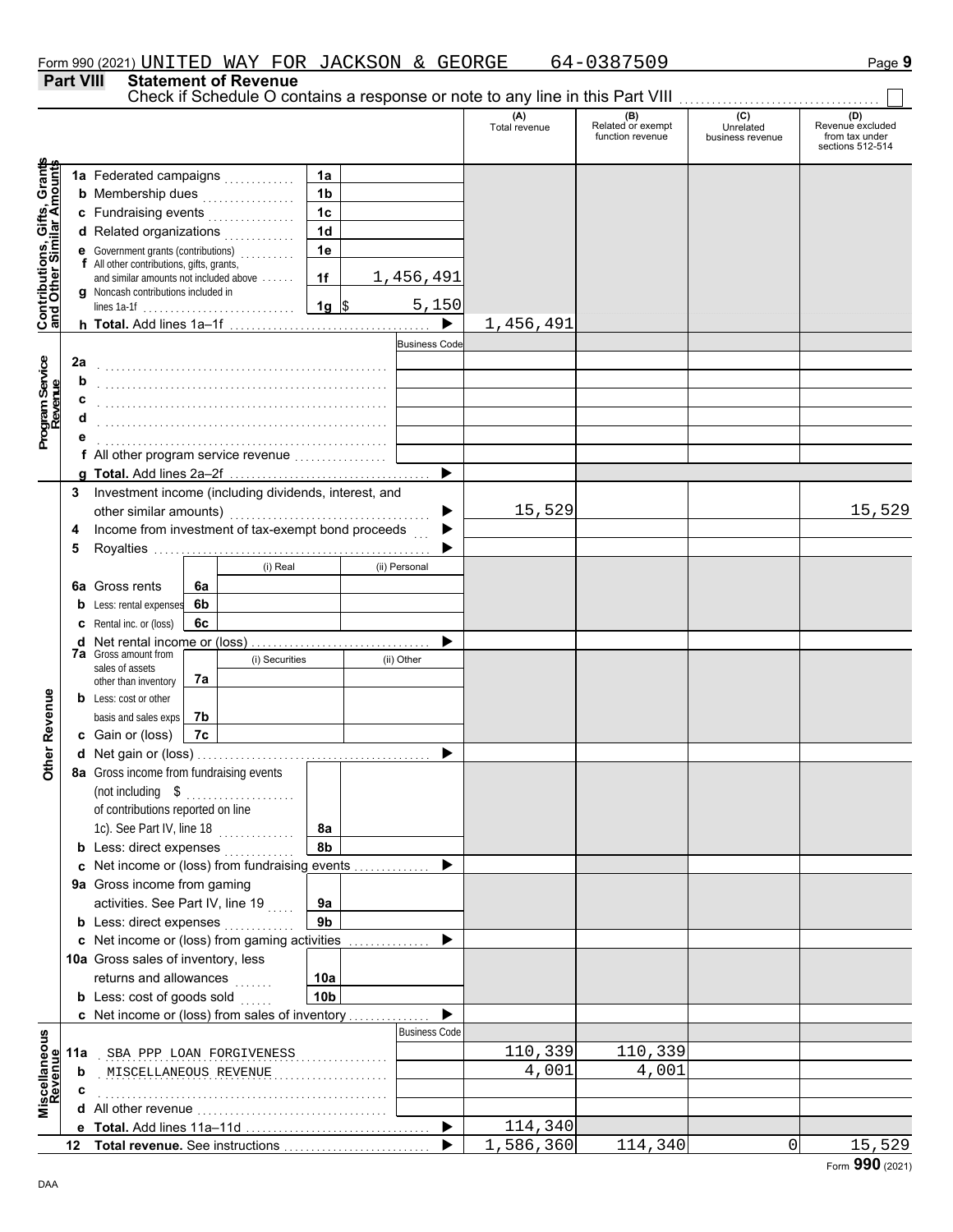#### **Part IX Statement of Functional Expenses** *Section 501(c)(3) and 501(c)(4) organizations must complete all columns. All other organizations must complete column (A).*

|              | Check if Schedule O contains a response or note to any line in this Part IX<br>Do not include amounts reported on lines 6b, 7b,<br>8b, 9b, and 10b of Part VIII.                             | (A)<br><b>Total expenses</b> | (B)<br>Program service<br>expenses | (C)<br>Management and<br>general expenses | (D)<br>Fundraising<br>expenses |
|--------------|----------------------------------------------------------------------------------------------------------------------------------------------------------------------------------------------|------------------------------|------------------------------------|-------------------------------------------|--------------------------------|
| 1.           | Grants and other assistance to domestic organizations                                                                                                                                        |                              |                                    |                                           |                                |
|              | and domestic governments. See Part IV, line 21                                                                                                                                               | 1,493,118                    | 1,493,118                          |                                           |                                |
| $\mathbf{2}$ | Grants and other assistance to domestic                                                                                                                                                      |                              |                                    |                                           |                                |
|              | individuals. See Part IV, line 22                                                                                                                                                            |                              |                                    |                                           |                                |
| 3            | Grants and other assistance to foreign                                                                                                                                                       |                              |                                    |                                           |                                |
|              | organizations, foreign governments, and                                                                                                                                                      |                              |                                    |                                           |                                |
|              | foreign individuals. See Part IV, lines 15 and 16                                                                                                                                            |                              |                                    |                                           |                                |
| 4            | Benefits paid to or for members                                                                                                                                                              |                              |                                    |                                           |                                |
| 5            | Compensation of current officers, directors,                                                                                                                                                 |                              |                                    |                                           |                                |
|              | trustees, and key employees                                                                                                                                                                  | 105,463                      | 33,748                             | 13,710                                    | 58,005                         |
| 6            | Compensation not included above to disqualified<br>persons (as defined under section 4958(f)(1)) and                                                                                         |                              |                                    |                                           |                                |
|              | persons described in section 4958(c)(3)(B)                                                                                                                                                   |                              |                                    |                                           |                                |
| 7            | Other salaries and wages                                                                                                                                                                     | 138,728                      | 44,393                             | 18,035                                    | 76,300                         |
| 8            | Pension plan accruals and contributions (include                                                                                                                                             |                              |                                    |                                           |                                |
|              | section 401(k) and 403(b) employer contributions)                                                                                                                                            |                              |                                    |                                           |                                |
| 9            | Other employee benefits                                                                                                                                                                      | 35,269                       | ,286<br>11                         | 4,585                                     | 19,398                         |
| 10           | Payroll taxes                                                                                                                                                                                | 19,141                       | 6,125                              | 2,488                                     | 10,528                         |
| 11           | Fees for services (nonemployees):                                                                                                                                                            |                              |                                    |                                           |                                |
| а            | Management                                                                                                                                                                                   |                              |                                    |                                           |                                |
| b            | Legal                                                                                                                                                                                        |                              |                                    |                                           |                                |
| c            |                                                                                                                                                                                              | 6,146                        | 1,967                              | 799                                       | 3,380                          |
| d            | Lobbying                                                                                                                                                                                     |                              |                                    |                                           |                                |
| е            | Professional fundraising services. See Part IV, line 17                                                                                                                                      |                              |                                    |                                           |                                |
| f            | Investment management fees                                                                                                                                                                   |                              |                                    |                                           |                                |
| a            | Other. (If line 11g amount exceeds 10% of line 25, column                                                                                                                                    |                              |                                    |                                           |                                |
|              | (A) amount, list line 11g expenses on Schedule O.)                                                                                                                                           | 16,523                       |                                    |                                           | 16,523                         |
| 12<br>13     | Advertising and promotion<br>                                                                                                                                                                | 13, 359                      | 4,275                              | 737                                       | 7,347                          |
| 14           | Information technology<br>                                                                                                                                                                   |                              |                                    |                                           |                                |
| 15           |                                                                                                                                                                                              |                              |                                    |                                           |                                |
| 16           |                                                                                                                                                                                              | 32,114                       | 10,276                             | 4,175                                     | 17,663                         |
| 17           | Travel                                                                                                                                                                                       |                              |                                    |                                           |                                |
| 18           | Payments of travel or entertainment expenses                                                                                                                                                 |                              |                                    |                                           |                                |
|              | for any federal, state, or local public officials                                                                                                                                            |                              |                                    |                                           |                                |
| 19           | Conferences, conventions, and meetings                                                                                                                                                       | 9,437                        | $\overline{3}$ , 020               | 227                                       | $\overline{5}$ , 190           |
| 20           | Interest                                                                                                                                                                                     |                              |                                    |                                           |                                |
| 21           |                                                                                                                                                                                              | 25,272                       | 8,087                              | 3,285                                     | 13,900                         |
| 22           | Depreciation, depletion, and amortization                                                                                                                                                    | 4,310                        | 1,379                              | 560                                       | 2,371                          |
| 23           | Insurance <i>www.community.community.com</i>                                                                                                                                                 | 13,317                       | 4,261                              | 731                                       | 7,325                          |
| 24           | Other expenses. Itemize expenses not covered                                                                                                                                                 |                              |                                    |                                           |                                |
|              | above (List miscellaneous expenses on line 24e. If                                                                                                                                           |                              |                                    |                                           |                                |
|              | line 24e amount exceeds 10% of line 25, column                                                                                                                                               |                              |                                    |                                           |                                |
|              | (A) amount, list line 24e expenses on Schedule O.)<br>MISCELLANEOUS                                                                                                                          | 847                          | 271                                | 110                                       | 466                            |
| a<br>b       |                                                                                                                                                                                              |                              |                                    |                                           |                                |
| c            |                                                                                                                                                                                              |                              |                                    |                                           |                                |
| d            |                                                                                                                                                                                              |                              |                                    |                                           |                                |
| е            | All other expenses                                                                                                                                                                           |                              |                                    |                                           |                                |
| 25           | Total functional expenses. Add lines 1 through 24e.                                                                                                                                          | 1,913,044                    | 1,622,206                          | 52,442                                    | 238,396                        |
| 26           | Joint costs. Complete this line only if the<br>organization reported in column (B) joint costs<br>from a combined educational campaign and<br>fundraising solicitation. Check here ▶<br>∣ if |                              |                                    |                                           |                                |

following SOP 98-2 (ASC 958-720) . . . . . . . . . .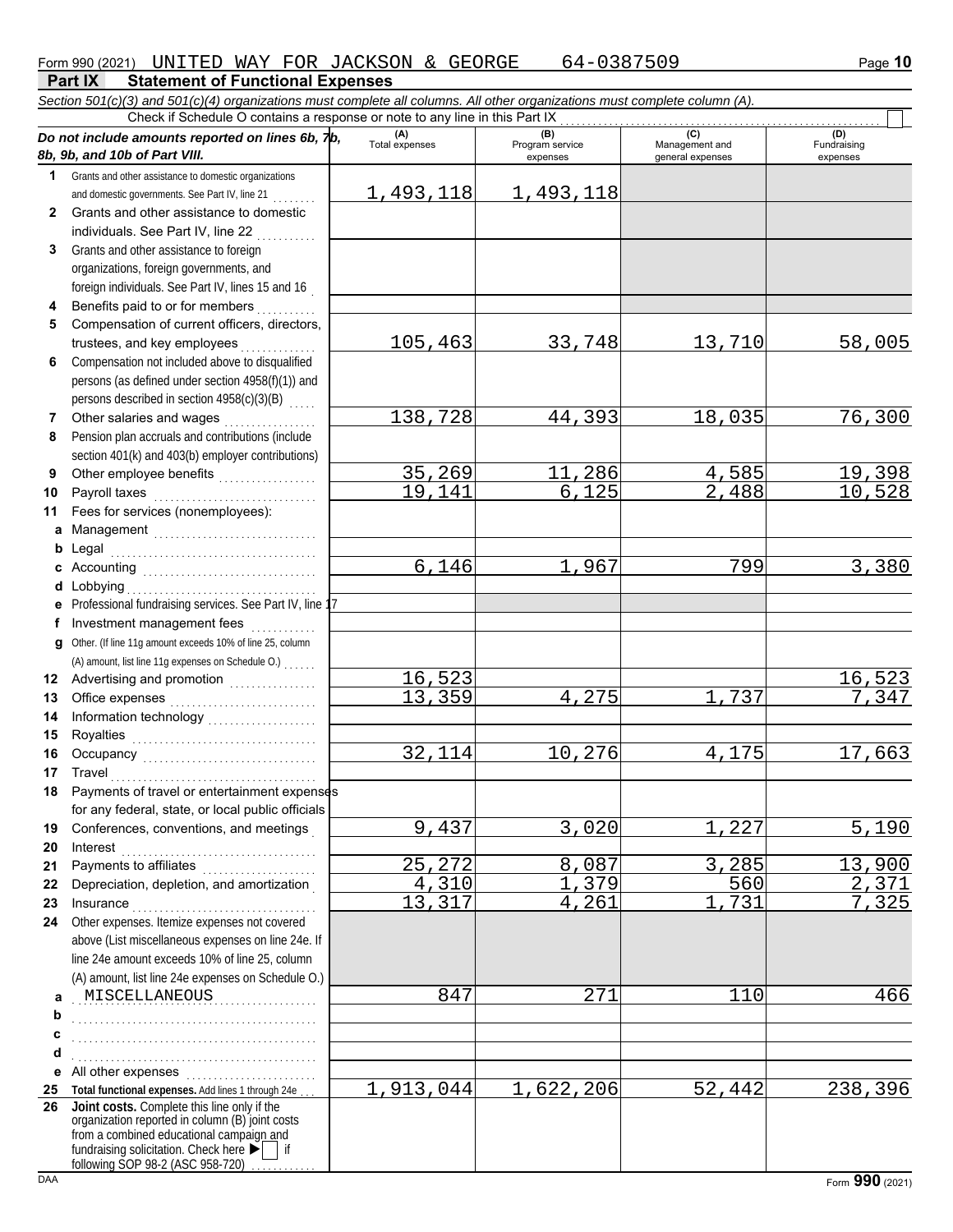| Form 990 (2021) |                      |  | UNITED WAY FOR JACKSON & GEORGE |  | 64-0387509 | Page 11 |
|-----------------|----------------------|--|---------------------------------|--|------------|---------|
| <b>Part X</b>   | <b>Balance Sheet</b> |  |                                 |  |            |         |

|                             |          | Check if Schedule O contains a response or note to any line in this Part X                                                              |                 |                           |                           |                 |             |
|-----------------------------|----------|-----------------------------------------------------------------------------------------------------------------------------------------|-----------------|---------------------------|---------------------------|-----------------|-------------|
|                             |          |                                                                                                                                         |                 |                           | (A)                       |                 | (B)         |
|                             |          |                                                                                                                                         |                 |                           | Beginning of year         |                 | End of year |
|                             | 1        | Cash-non-interest-bearing                                                                                                               |                 |                           | 289,820                   | $\mathbf 1$     | 214,882     |
|                             | 2        |                                                                                                                                         |                 |                           | 1,282,000                 | $\overline{2}$  | 1,216,277   |
|                             | 3        |                                                                                                                                         |                 |                           | 852,350                   | 3               | 610,358     |
|                             | 4        | Accounts receivable, net                                                                                                                |                 |                           |                           | 4               |             |
|                             | 5        | Loans and other receivables from any current or former officer, director,                                                               |                 |                           |                           |                 |             |
|                             |          | trustee, key employee, creator or founder, substantial contributor, or 35%                                                              |                 |                           |                           |                 |             |
|                             |          | controlled entity or family member of any of these persons                                                                              |                 |                           |                           | 5               |             |
|                             | 6        | Loans and other receivables from other disqualified persons (as defined                                                                 |                 |                           |                           |                 |             |
|                             |          | under section 4958(f)(1)), and persons described in section 4958(c)(3)(B) [1][[[[[[[[[[[[[[[[[[[[[[[[[[[[[[[[                           |                 |                           |                           | 6               |             |
| Assets                      | 7        |                                                                                                                                         |                 |                           |                           | 7               |             |
|                             | 8        | Inventories for sale or use                                                                                                             |                 |                           |                           | 8               |             |
|                             | 9        |                                                                                                                                         |                 |                           | 4,271                     | 9               | 4,271       |
|                             |          | 10a Land, buildings, and equipment: cost or other                                                                                       |                 |                           |                           |                 |             |
|                             |          |                                                                                                                                         |                 |                           |                           |                 |             |
|                             |          | <b>b</b> Less: accumulated depreciation                                                                                                 | 10 <sub>b</sub> | <u>281,924</u><br>226,742 | 55,907                    | 10 <sub>c</sub> | 55,182      |
|                             | 11       |                                                                                                                                         |                 |                           |                           | 11              |             |
|                             | 12       |                                                                                                                                         |                 |                           |                           | 12              |             |
|                             | 13       |                                                                                                                                         |                 |                           |                           | 13              |             |
|                             | 14       | Intangible assets                                                                                                                       |                 |                           |                           | 14              |             |
|                             | 15       |                                                                                                                                         |                 |                           | 71,262                    | 15              | 65,242      |
|                             | 16       |                                                                                                                                         |                 |                           | $\overline{2}$ , 555, 610 | 16              | 2,166,212   |
|                             | 17       |                                                                                                                                         |                 |                           |                           | 17              | 20,368      |
|                             | 18       | Grants payable                                                                                                                          |                 |                           |                           | 18              |             |
|                             | 19       | Deferred revenue                                                                                                                        |                 |                           |                           | 19              |             |
|                             | 20       | Tax-exempt bond liabilities                                                                                                             |                 |                           |                           | 20              |             |
|                             | 21       | Escrow or custodial account liability. Complete Part IV of Schedule D                                                                   |                 |                           |                           | 21              |             |
|                             | 22       | Loans and other payables to any current or former officer, director,                                                                    |                 |                           |                           |                 |             |
| Liabilities                 |          | trustee, key employee, creator or founder, substantial contributor, or 35%                                                              |                 |                           |                           |                 |             |
|                             |          | controlled entity or family member of any of these persons                                                                              |                 |                           |                           |                 |             |
|                             |          |                                                                                                                                         |                 |                           |                           | 22<br>23        |             |
|                             | 23       | Unsecured notes and loans payable to unrelated third parties                                                                            |                 |                           | 55,170                    | 24              |             |
|                             | 24<br>25 | Other liabilities (including federal income tax, payables to related third                                                              |                 |                           |                           |                 |             |
|                             |          | parties, and other liabilities not included on lines 17-24). Complete Part X                                                            |                 |                           |                           |                 |             |
|                             |          |                                                                                                                                         |                 |                           | 215,221                   |                 | 187,309     |
|                             |          | Total liabilities. Add lines 17 through 25                                                                                              |                 |                           |                           | 25              |             |
|                             | 26       |                                                                                                                                         |                 |                           | <u>270,391</u>            | 26              | 207,677     |
|                             |          | Organizations that follow FASB ASC 958, check here $\boxed{\text{X}}$                                                                   |                 |                           |                           |                 |             |
|                             |          | and complete lines 27, 28, 32, and 33.                                                                                                  |                 |                           |                           |                 |             |
|                             | 27       | Net assets without donor restrictions                                                                                                   |                 |                           | 2,072,165                 | 27              | 1,449,285   |
|                             | 28       | Net assets with donor restrictions<br>Net assets with donor restrictions<br>Organizations that do not follow FASB ASC 958, check here ▶ |                 |                           | 213,054                   | 28              | 509,250     |
|                             |          |                                                                                                                                         |                 |                           |                           |                 |             |
|                             |          | and complete lines 29 through 33.                                                                                                       |                 |                           |                           |                 |             |
|                             | 29       | Capital stock or trust principal, or current funds                                                                                      |                 |                           |                           | 29              |             |
|                             | 30       | Paid-in or capital surplus, or land, building, or equipment fund                                                                        |                 |                           |                           | 30              |             |
| Net Assets or Fund Balances | 31       | Retained earnings, endowment, accumulated income, or other funds                                                                        |                 |                           |                           | 31              |             |
|                             | 32       | Total net assets or fund balances                                                                                                       |                 |                           | 2,285,219                 | 32              | 1,958,535   |
|                             | 33       |                                                                                                                                         |                 |                           | 2,555,610                 | 33              | 2,166,212   |

Form **990** (2021)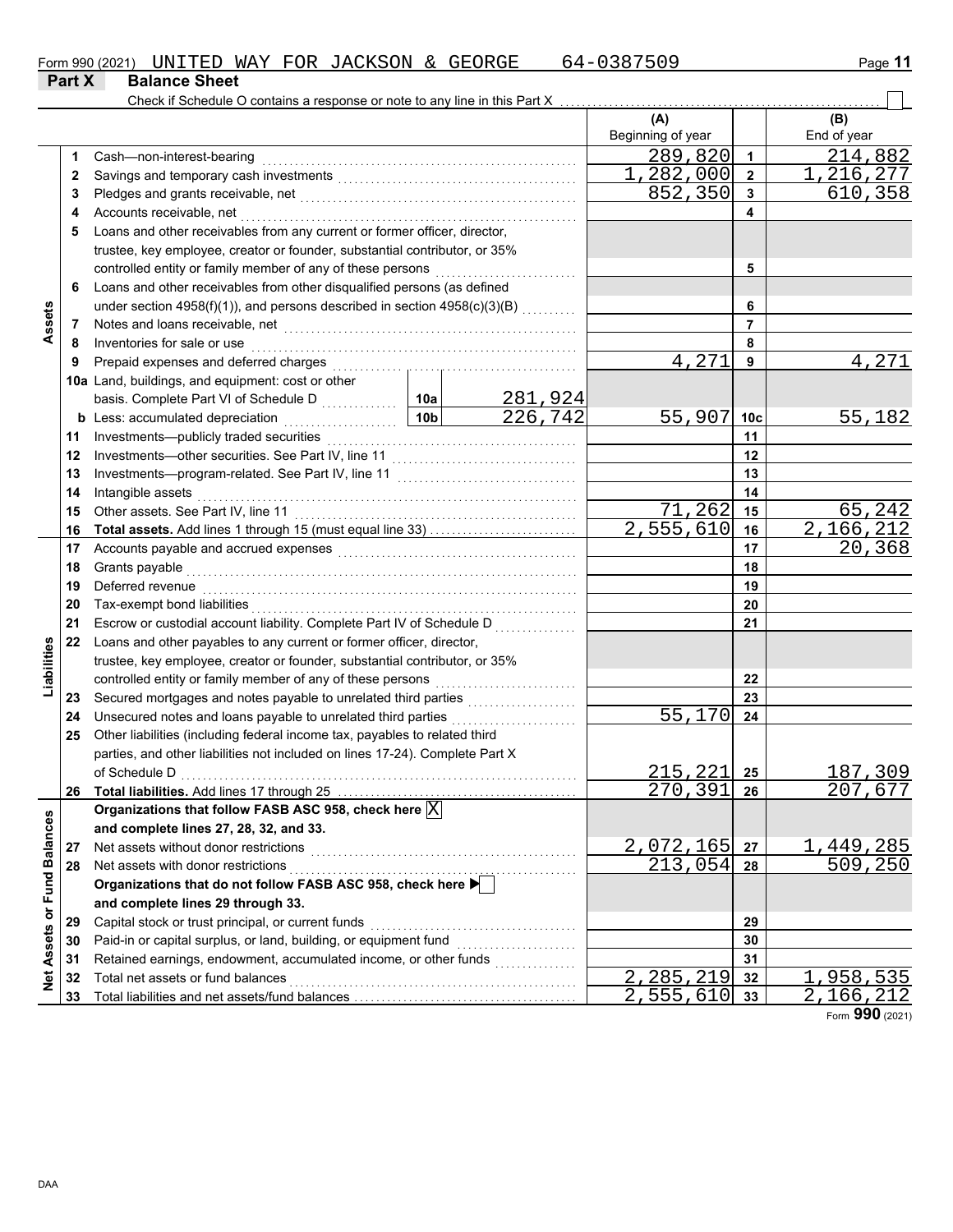| Form 990 (2021) | $\sim$ DNITET | WAY<br>.⊥TED ' | FOR | <b>JACKSON</b> | $\alpha$ | $\cap$ $\cap$ $\cap$<br>17.77<br>ORGE<br>しエロ | <u>. л</u> | Page |
|-----------------|---------------|----------------|-----|----------------|----------|----------------------------------------------|------------|------|
|                 |               |                |     |                |          |                                              |            |      |

|             | <b>Part XI</b><br><b>Reconciliation of Net Assets</b>                                                                                                                                                                          |                         |                |            |           |  |  |  |  |
|-------------|--------------------------------------------------------------------------------------------------------------------------------------------------------------------------------------------------------------------------------|-------------------------|----------------|------------|-----------|--|--|--|--|
|             | Check if Schedule O contains a response or note to any line in this Part XI                                                                                                                                                    |                         |                |            |           |  |  |  |  |
|             |                                                                                                                                                                                                                                |                         |                |            | 1,586,360 |  |  |  |  |
| $\mathbf 2$ |                                                                                                                                                                                                                                | $\overline{2}$          |                |            | 1,913,044 |  |  |  |  |
| 3           | $\overline{\mathbf{3}}$<br>Revenue less expenses. Subtract line 2 from line 1                                                                                                                                                  |                         |                |            |           |  |  |  |  |
| 4           | Net assets or fund balances at beginning of year (must equal Part X, line 32, column (A)) [[[[[[[[[[[[[[[[[[[                                                                                                                  | $\overline{\mathbf{4}}$ |                |            | 2,285,219 |  |  |  |  |
| 5           | Net unrealized gains (losses) on investments                                                                                                                                                                                   | 5                       |                |            |           |  |  |  |  |
| 6           | Donated services and use of facilities <b>constructs</b> and the construction of the service of facilities <b>constructs</b>                                                                                                   | 6                       |                |            |           |  |  |  |  |
|             | Investment expenses                                                                                                                                                                                                            | $\overline{7}$          |                |            |           |  |  |  |  |
| 8           | Prior period adjustments entertainment and the control of the control of the control of the control of the control of the control of the control of the control of the control of the control of the control of the control of | 8                       |                |            |           |  |  |  |  |
| 9           | Other changes in net assets or fund balances (explain on Schedule O)                                                                                                                                                           | 9                       |                |            |           |  |  |  |  |
| 10          | Net assets or fund balances at end of year. Combine lines 3 through 9 (must equal Part X, line                                                                                                                                 |                         |                |            |           |  |  |  |  |
|             | $32$ , column $(B)$ )                                                                                                                                                                                                          | 10                      |                |            | 1,958,535 |  |  |  |  |
|             | <b>Financial Statements and Reporting</b><br><b>Part XII</b>                                                                                                                                                                   |                         |                |            |           |  |  |  |  |
|             |                                                                                                                                                                                                                                |                         |                |            |           |  |  |  |  |
|             |                                                                                                                                                                                                                                |                         |                | <b>Yes</b> | <b>No</b> |  |  |  |  |
| 1           | $ X $ Accrual<br>Accounting method used to prepare the Form 990:     Cash<br>Other                                                                                                                                             |                         |                |            |           |  |  |  |  |
|             | If the organization changed its method of accounting from a prior year or checked "Other," explain on                                                                                                                          |                         |                |            |           |  |  |  |  |
|             | Schedule O.                                                                                                                                                                                                                    |                         |                |            |           |  |  |  |  |
|             | 2a Were the organization's financial statements compiled or reviewed by an independent accountant?                                                                                                                             |                         | 2a             |            | Χ         |  |  |  |  |
|             | If "Yes," check a box below to indicate whether the financial statements for the year were compiled or                                                                                                                         |                         |                |            |           |  |  |  |  |
|             | reviewed on a separate basis, consolidated basis, or both:                                                                                                                                                                     |                         |                |            |           |  |  |  |  |
|             | Separate basis<br><b>Consolidated basis</b><br>Both consolidated and separate basis                                                                                                                                            |                         |                |            |           |  |  |  |  |
|             | b Were the organization's financial statements audited by an independent accountant?                                                                                                                                           |                         | 2 <sub>b</sub> | Χ          |           |  |  |  |  |
|             | If "Yes," check a box below to indicate whether the financial statements for the year were audited on a                                                                                                                        |                         |                |            |           |  |  |  |  |
|             | separate basis, consolidated basis, or both:                                                                                                                                                                                   |                         |                |            |           |  |  |  |  |
|             | ΙX<br>Separate basis<br>Both consolidated and separate basis<br><b>Consolidated basis</b>                                                                                                                                      |                         |                |            |           |  |  |  |  |
|             | c If "Yes" to line 2a or 2b, does the organization have a committee that assumes responsibility for oversight of                                                                                                               |                         |                |            |           |  |  |  |  |
|             | the audit, review, or compilation of its financial statements and selection of an independent accountant?                                                                                                                      |                         | 2c             | Χ          |           |  |  |  |  |
|             | If the organization changed either its oversight process or selection process during the tax year, explain on                                                                                                                  |                         |                |            |           |  |  |  |  |
|             | Schedule O.                                                                                                                                                                                                                    |                         |                |            |           |  |  |  |  |
|             | 3a As a result of a federal award, was the organization required to undergo an audit or audits as set forth in the                                                                                                             |                         |                |            |           |  |  |  |  |
|             | Single Audit Act and OMB Circular A-133?                                                                                                                                                                                       |                         | 3a             |            | Χ         |  |  |  |  |
|             | b If "Yes," did the organization undergo the required audit or audits? If the organization did not undergo the                                                                                                                 |                         |                |            |           |  |  |  |  |
|             | required audit or audits, explain why on Schedule O and describe any steps taken to undergo such audits                                                                                                                        |                         | 3 <sub>b</sub> |            |           |  |  |  |  |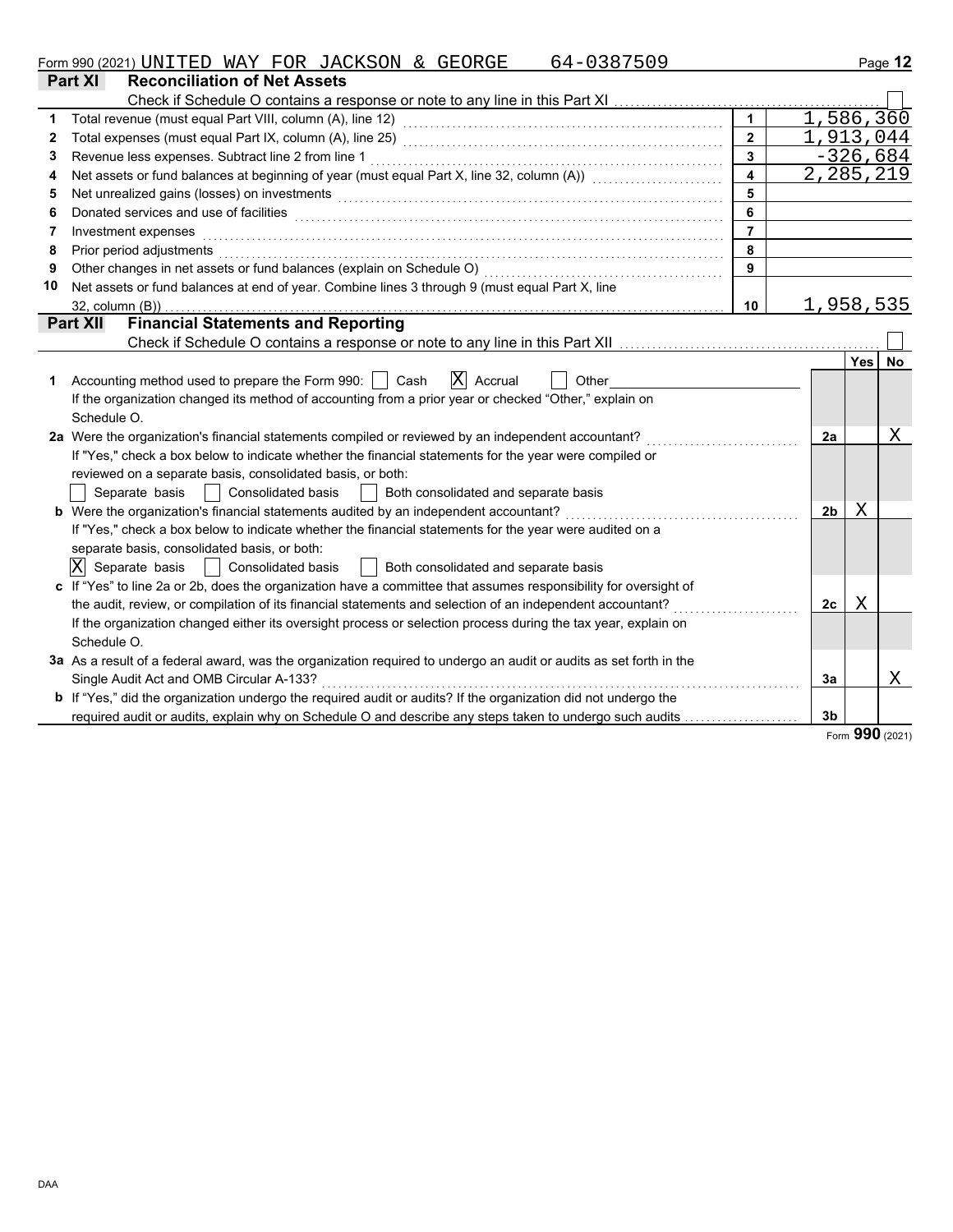| Form 990 (2021) UNITED WAY FOR JACKSON & GEORGE                                                                                                                                                                                           |                                                                             |                                   |                       |                 |              |                                                                                                 |        | 64-0387509                                    |                                                                                                        | Page 8                                                     |
|-------------------------------------------------------------------------------------------------------------------------------------------------------------------------------------------------------------------------------------------|-----------------------------------------------------------------------------|-----------------------------------|-----------------------|-----------------|--------------|-------------------------------------------------------------------------------------------------|--------|-----------------------------------------------|--------------------------------------------------------------------------------------------------------|------------------------------------------------------------|
|                                                                                                                                                                                                                                           |                                                                             |                                   |                       |                 |              |                                                                                                 |        |                                               | Section A. Officers, Directors, Trustees, Key Employees, and Highest Compensated Employees (continued) |                                                            |
| (A)<br>Name and title                                                                                                                                                                                                                     | (B)<br>Average<br>hours<br>per week                                         |                                   |                       | (C)<br>Position |              | (do not check more than one<br>box, unless person is both an<br>officer and a director/trustee) |        | (D)<br>Reportable<br>compensation<br>from the | (E)<br>Reportable<br>compensation<br>from related                                                      | (F)<br><b>Estimated amount</b><br>of other<br>compensation |
|                                                                                                                                                                                                                                           | (list any<br>hours for<br>related<br>organizations<br>below<br>dotted line) | Individual trustee<br>or director | Institutional trustee | Officer         | Key employee | Highest compensatec<br>employee                                                                 | Former | organization (W-2/<br>1099-MISC/<br>1099-NEC) | organizations (W-2/<br>1099-MISC/<br>1099-NEC)                                                         | from the<br>organization and<br>related organizations      |
| (20)<br><b>JIM BLEVINS</b>                                                                                                                                                                                                                |                                                                             |                                   |                       |                 |              |                                                                                                 |        |                                               |                                                                                                        |                                                            |
| DIRECTOR                                                                                                                                                                                                                                  | 1.00<br>0.00                                                                | X                                 |                       |                 |              |                                                                                                 |        | 0                                             | 0                                                                                                      | 0                                                          |
| (21) REX BRIDGES                                                                                                                                                                                                                          |                                                                             |                                   |                       |                 |              |                                                                                                 |        |                                               |                                                                                                        |                                                            |
|                                                                                                                                                                                                                                           | 1.00                                                                        |                                   |                       |                 |              |                                                                                                 |        |                                               |                                                                                                        |                                                            |
| <b>DIRECTOR</b><br>REBECCA DAVIS<br>(22)                                                                                                                                                                                                  | 0.00                                                                        | X                                 |                       |                 |              |                                                                                                 |        | 0                                             | 0                                                                                                      | $\mathbf 0$                                                |
| <b>DIRECTOR</b>                                                                                                                                                                                                                           | 1.00<br>0.00                                                                | X                                 |                       |                 |              |                                                                                                 |        | 0                                             | 0                                                                                                      | $\mathbf 0$                                                |
| (23) DR. MELISSA                                                                                                                                                                                                                          | <b>DEANGELO</b>                                                             |                                   |                       |                 |              |                                                                                                 |        |                                               |                                                                                                        |                                                            |
| <b>DIRECTOR</b><br>(24)<br>ELLEN FREEMAN                                                                                                                                                                                                  | 1.00<br>0.00                                                                | X                                 |                       |                 |              |                                                                                                 |        | 0                                             | 0                                                                                                      | $\mathbf 0$                                                |
| <b>DIRECTOR</b>                                                                                                                                                                                                                           | 1.00<br>0.00                                                                | X                                 |                       |                 |              |                                                                                                 |        | 0                                             | 0                                                                                                      | $\mathbf 0$                                                |
| (25) LORRI FREEMAN                                                                                                                                                                                                                        | 1.00                                                                        |                                   |                       |                 |              |                                                                                                 |        |                                               |                                                                                                        |                                                            |
| DIRECTOR                                                                                                                                                                                                                                  | 0.00                                                                        | X                                 |                       |                 |              |                                                                                                 |        | 0                                             | 0                                                                                                      | $\overline{0}$                                             |
| LARRY HAWKINS<br>(26)                                                                                                                                                                                                                     | 1.00<br>0.00                                                                | X                                 |                       |                 |              |                                                                                                 |        | 0                                             | 0                                                                                                      | $\mathbf 0$                                                |
| DIRECTOR<br>CASEY HILL<br>(27)                                                                                                                                                                                                            |                                                                             |                                   |                       |                 |              |                                                                                                 |        |                                               |                                                                                                        |                                                            |
| DIRECTOR                                                                                                                                                                                                                                  | 1.00<br>0.00                                                                | X                                 |                       |                 |              |                                                                                                 |        | 0                                             | 0                                                                                                      | $\mathbf 0$                                                |
| 1b Subtotal<br>c Total from continuation sheets to Part VII, Section A                                                                                                                                                                    |                                                                             |                                   |                       |                 |              |                                                                                                 |        |                                               |                                                                                                        |                                                            |
| d Total (add lines 1b and 1c)                                                                                                                                                                                                             |                                                                             |                                   |                       |                 |              |                                                                                                 |        |                                               |                                                                                                        |                                                            |
| Total number of individuals (including but not limited to those listed above) who received more than \$100,000 of<br>$\mathbf{2}$<br>reportable compensation from the organization ▶                                                      |                                                                             |                                   |                       |                 |              |                                                                                                 |        |                                               |                                                                                                        |                                                            |
| Did the organization list any former officer, director, trustee, key employee, or highest compensated<br>3                                                                                                                                |                                                                             |                                   |                       |                 |              |                                                                                                 |        |                                               |                                                                                                        | Yes<br>No                                                  |
| employee on line 1a? If "Yes," complete Schedule J for such individual<br>For any individual listed on line 1a, is the sum of reportable compensation and other compensation from the<br>4                                                |                                                                             |                                   |                       |                 |              |                                                                                                 |        |                                               |                                                                                                        | 3                                                          |
| organization and related organizations greater than \$150,000? If "Yes," complete Schedule J for such<br>individual<br>Did any person listed on line 1a receive or accrue compensation from any unrelated organization or individual<br>5 |                                                                             |                                   |                       |                 |              |                                                                                                 |        |                                               |                                                                                                        | 4                                                          |
| for services rendered to the organization? If "Yes," complete Schedule J for such person                                                                                                                                                  |                                                                             |                                   |                       |                 |              |                                                                                                 |        |                                               |                                                                                                        | 5                                                          |
| <b>Section B. Independent Contractors</b><br>Complete this table for your five highest compensated independent contractors that received more than \$100,000 of<br>1                                                                      |                                                                             |                                   |                       |                 |              |                                                                                                 |        |                                               |                                                                                                        |                                                            |
| compensation from the organization. Report compensation for the calendar year ending with or within the organization's tax year.                                                                                                          |                                                                             |                                   |                       |                 |              |                                                                                                 |        |                                               |                                                                                                        |                                                            |
|                                                                                                                                                                                                                                           | (A)<br>Name and business address                                            |                                   |                       |                 |              |                                                                                                 |        |                                               | (B)<br>Description of services                                                                         | (C)<br>Compensation                                        |
|                                                                                                                                                                                                                                           |                                                                             |                                   |                       |                 |              |                                                                                                 |        |                                               |                                                                                                        |                                                            |
|                                                                                                                                                                                                                                           |                                                                             |                                   |                       |                 |              |                                                                                                 |        |                                               |                                                                                                        |                                                            |
|                                                                                                                                                                                                                                           |                                                                             |                                   |                       |                 |              |                                                                                                 |        |                                               |                                                                                                        |                                                            |
|                                                                                                                                                                                                                                           |                                                                             |                                   |                       |                 |              |                                                                                                 |        |                                               |                                                                                                        |                                                            |
| Total number of independent contractors (including but not limited to those listed above) who<br>received more than \$100,000 of componention from the ergonization<br>2                                                                  |                                                                             |                                   |                       |                 |              |                                                                                                 |        |                                               |                                                                                                        |                                                            |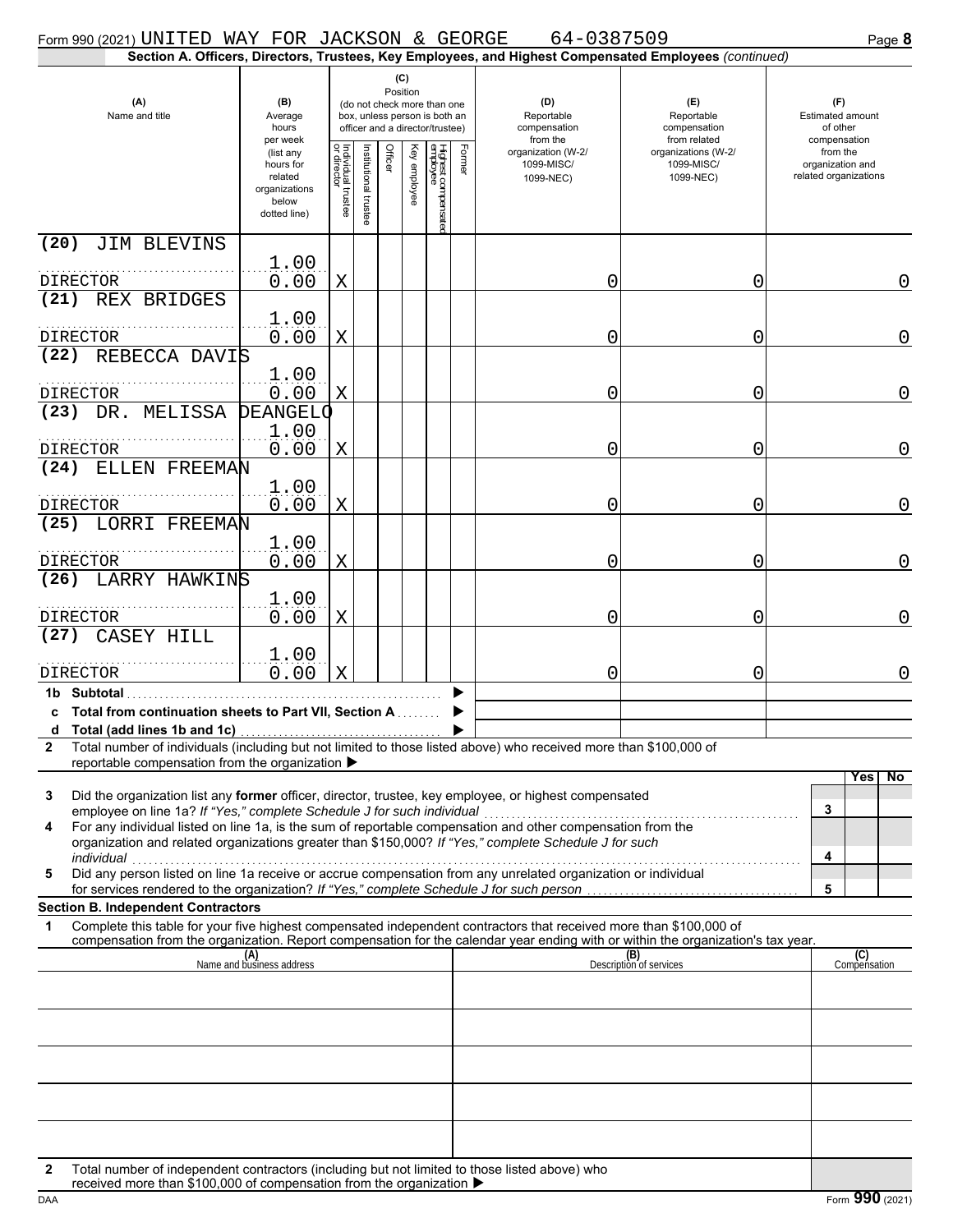| Form 990 (2021) UNITED WAY FOR JACKSON & GEORGE                                                                                                                                                                                                                                                                   |                                                                             |                                   |                       |                                                                                                                    |              |                                 |        | 64-0387509                                                                                             |                                                   | Page 8                                                     |
|-------------------------------------------------------------------------------------------------------------------------------------------------------------------------------------------------------------------------------------------------------------------------------------------------------------------|-----------------------------------------------------------------------------|-----------------------------------|-----------------------|--------------------------------------------------------------------------------------------------------------------|--------------|---------------------------------|--------|--------------------------------------------------------------------------------------------------------|---------------------------------------------------|------------------------------------------------------------|
|                                                                                                                                                                                                                                                                                                                   |                                                                             |                                   |                       |                                                                                                                    |              |                                 |        | Section A. Officers, Directors, Trustees, Key Employees, and Highest Compensated Employees (continued) |                                                   |                                                            |
| (A)<br>Name and title                                                                                                                                                                                                                                                                                             | (B)<br>Average<br>hours<br>per week                                         |                                   |                       | (C)<br>Position<br>(do not check more than one<br>box, unless person is both an<br>officer and a director/trustee) |              |                                 |        | (D)<br>Reportable<br>compensation<br>from the                                                          | (E)<br>Reportable<br>compensation<br>from related | (F)<br><b>Estimated amount</b><br>of other<br>compensation |
|                                                                                                                                                                                                                                                                                                                   | (list any<br>hours for<br>related<br>organizations<br>below<br>dotted line) | Individual trustee<br>or director | Institutional trustee | Officer                                                                                                            | Key employee | Highest compensatec<br>employee | Former | organization (W-2/<br>1099-MISC/<br>1099-NEC)                                                          | organizations (W-2/<br>1099-MISC/<br>1099-NEC)    | from the<br>organization and<br>related organizations      |
| (28)<br>NANCY JO MAPLES                                                                                                                                                                                                                                                                                           | 1.00                                                                        |                                   |                       |                                                                                                                    |              |                                 |        |                                                                                                        |                                                   |                                                            |
| <b>DIRECTOR</b><br>ANTHONY MCCORVEY<br>(29)                                                                                                                                                                                                                                                                       | 0.00                                                                        | X                                 |                       |                                                                                                                    |              |                                 |        | 0                                                                                                      | 0                                                 | $\mathbf 0$                                                |
| <b>DIRECTOR</b><br>MIKE MONTGOMERY<br>(30)                                                                                                                                                                                                                                                                        | 1.00<br>0.00                                                                | X                                 |                       |                                                                                                                    |              |                                 |        | 0                                                                                                      | 0                                                 | $\mathbf 0$                                                |
| <b>DIRECTOR</b>                                                                                                                                                                                                                                                                                                   | 1.00<br>0.00                                                                | X                                 |                       |                                                                                                                    |              |                                 |        | 0                                                                                                      | 0                                                 | $\mathbf 0$                                                |
| (31)<br>TERRENCE NELLUM                                                                                                                                                                                                                                                                                           | 1.00                                                                        |                                   |                       |                                                                                                                    |              |                                 |        |                                                                                                        |                                                   |                                                            |
| <b>DIRECTOR</b><br>WILLIAM REED<br>(32)                                                                                                                                                                                                                                                                           | 0.00<br>1.00                                                                | X                                 |                       |                                                                                                                    |              |                                 |        | 0                                                                                                      | 0                                                 | 0                                                          |
| DIRECTOR<br>(33)<br>APRIL STENNETT                                                                                                                                                                                                                                                                                | 0.00                                                                        | X                                 |                       |                                                                                                                    |              |                                 |        | 0                                                                                                      | 0                                                 | 0                                                          |
| DIRECTOR                                                                                                                                                                                                                                                                                                          | 1.00<br>0.00                                                                | X                                 |                       |                                                                                                                    |              |                                 |        | 0                                                                                                      | 0                                                 | $\mathbf 0$                                                |
| HEATH THOMPSON<br>(34)<br>.<br>DIRECTOR                                                                                                                                                                                                                                                                           | 1.00<br>0.00                                                                | X                                 |                       |                                                                                                                    |              |                                 |        | 0                                                                                                      | 0                                                 | $\mathbf 0$                                                |
| LINH HA<br>(35)                                                                                                                                                                                                                                                                                                   | 1.00                                                                        |                                   |                       |                                                                                                                    |              |                                 |        |                                                                                                        |                                                   |                                                            |
| DIRECTOR<br>1b Subtotal<br>c Total from continuation sheets to Part VII, Section A<br>d Total (add lines 1b and 1c)                                                                                                                                                                                               | 0.00                                                                        | X                                 |                       |                                                                                                                    |              |                                 |        | 0                                                                                                      | 0                                                 | $\mathbf 0$                                                |
| Total number of individuals (including but not limited to those listed above) who received more than \$100,000 of<br>$\mathbf{2}$<br>reportable compensation from the organization ▶<br>Did the organization list any former officer, director, trustee, key employee, or highest compensated<br>3                |                                                                             |                                   |                       |                                                                                                                    |              |                                 |        |                                                                                                        |                                                   | Yes<br>No                                                  |
| employee on line 1a? If "Yes," complete Schedule J for such individual<br>For any individual listed on line 1a, is the sum of reportable compensation and other compensation from the<br>4<br>organization and related organizations greater than \$150,000? If "Yes," complete Schedule J for such<br>individual |                                                                             |                                   |                       |                                                                                                                    |              |                                 |        |                                                                                                        |                                                   | 3<br>4                                                     |
| Did any person listed on line 1a receive or accrue compensation from any unrelated organization or individual<br>5<br>for services rendered to the organization? If "Yes," complete Schedule J for such person                                                                                                    |                                                                             |                                   |                       |                                                                                                                    |              |                                 |        |                                                                                                        |                                                   | 5                                                          |
| <b>Section B. Independent Contractors</b><br>Complete this table for your five highest compensated independent contractors that received more than \$100,000 of<br>1<br>compensation from the organization. Report compensation for the calendar year ending with or within the organization's tax year.          |                                                                             |                                   |                       |                                                                                                                    |              |                                 |        |                                                                                                        |                                                   |                                                            |
|                                                                                                                                                                                                                                                                                                                   | (A)<br>Name and business address                                            |                                   |                       |                                                                                                                    |              |                                 |        |                                                                                                        | (B)<br>Description of services                    | (C)<br>Compensation                                        |
|                                                                                                                                                                                                                                                                                                                   |                                                                             |                                   |                       |                                                                                                                    |              |                                 |        |                                                                                                        |                                                   |                                                            |
|                                                                                                                                                                                                                                                                                                                   |                                                                             |                                   |                       |                                                                                                                    |              |                                 |        |                                                                                                        |                                                   |                                                            |
|                                                                                                                                                                                                                                                                                                                   |                                                                             |                                   |                       |                                                                                                                    |              |                                 |        |                                                                                                        |                                                   |                                                            |
| Total number of independent contractors (including but not limited to those listed above) who<br>2                                                                                                                                                                                                                |                                                                             |                                   |                       |                                                                                                                    |              |                                 |        |                                                                                                        |                                                   |                                                            |
| received more than \$100,000 of compensation from the organization ▶                                                                                                                                                                                                                                              |                                                                             |                                   |                       |                                                                                                                    |              |                                 |        |                                                                                                        |                                                   |                                                            |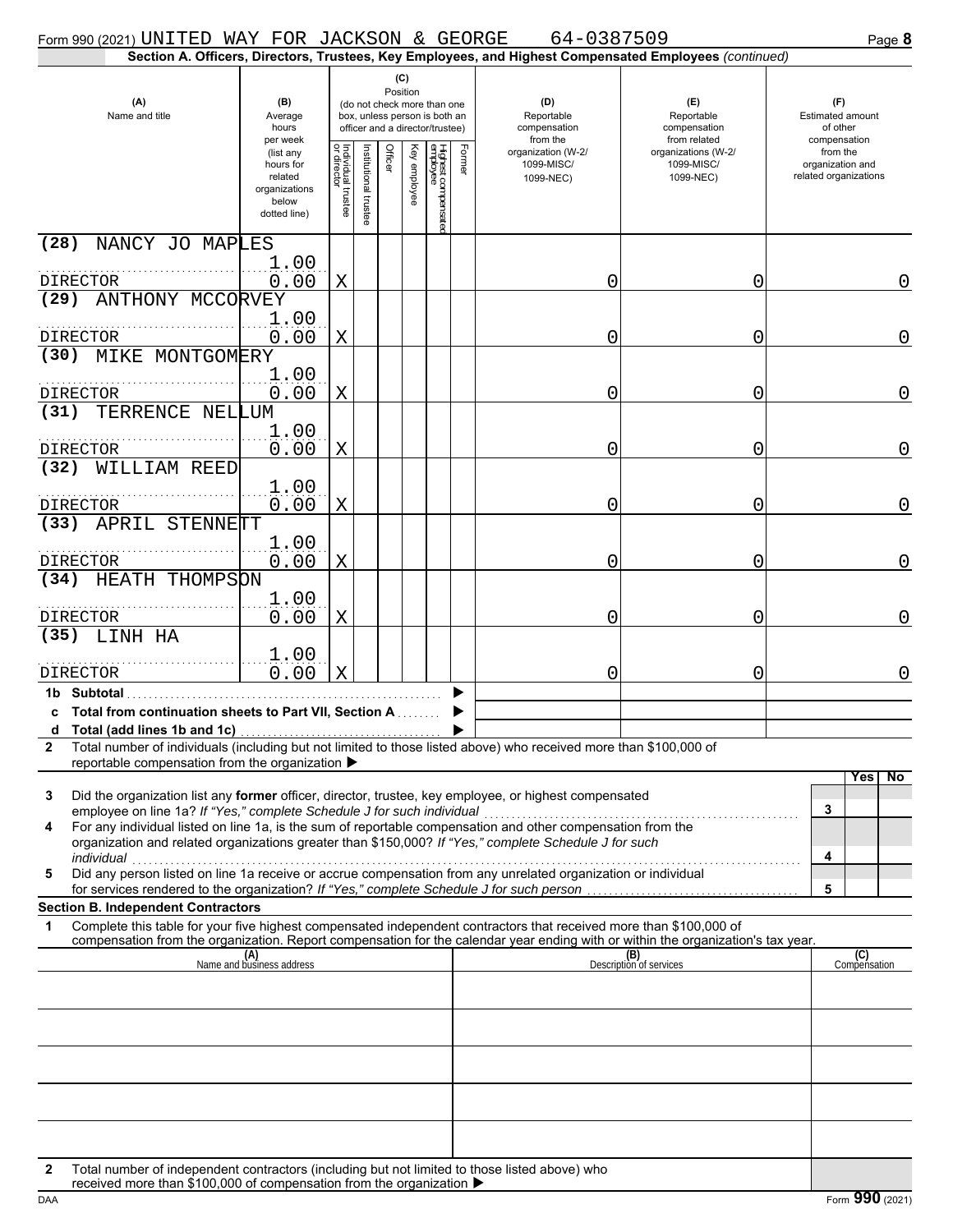| Form 990 (2021) UNITED WAY FOR JACKSON & GEORGE                                                                                                                                                                                                             |                                                                             |                                        |                                                                                                                    |         |              |                                 |                                               | 64-0387509                                                                                             |                                                   | Page 8                                                     |
|-------------------------------------------------------------------------------------------------------------------------------------------------------------------------------------------------------------------------------------------------------------|-----------------------------------------------------------------------------|----------------------------------------|--------------------------------------------------------------------------------------------------------------------|---------|--------------|---------------------------------|-----------------------------------------------|--------------------------------------------------------------------------------------------------------|---------------------------------------------------|------------------------------------------------------------|
|                                                                                                                                                                                                                                                             |                                                                             |                                        |                                                                                                                    |         |              |                                 |                                               | Section A. Officers, Directors, Trustees, Key Employees, and Highest Compensated Employees (continued) |                                                   |                                                            |
| (A)<br>(B)<br>Name and title<br>Average<br>hours<br>per week                                                                                                                                                                                                |                                                                             |                                        | (C)<br>Position<br>(do not check more than one<br>box, unless person is both an<br>officer and a director/trustee) |         |              |                                 | (D)<br>Reportable<br>compensation<br>from the |                                                                                                        | (E)<br>Reportable<br>compensation<br>from related | (F)<br><b>Estimated amount</b><br>of other<br>compensation |
|                                                                                                                                                                                                                                                             | (list any<br>hours for<br>related<br>organizations<br>below<br>dotted line) | Individual t<br>or director<br>Itustee | Institutional trustee                                                                                              | Officer | Key employee | Highest compensatec<br>employee | Former                                        | organization (W-2/<br>1099-MISC/<br>1099-NEC)                                                          | organizations (W-2/<br>1099-MISC/<br>1099-NEC)    | from the<br>organization and<br>related organizations      |
| (36)<br>CARETTA HALL                                                                                                                                                                                                                                        |                                                                             |                                        |                                                                                                                    |         |              |                                 |                                               |                                                                                                        |                                                   |                                                            |
| DIRECTOR                                                                                                                                                                                                                                                    | 1.00<br>0.00                                                                | X                                      |                                                                                                                    |         |              |                                 |                                               | 0                                                                                                      | 0                                                 | 0                                                          |
| BROOK INGRAM<br>(37)                                                                                                                                                                                                                                        |                                                                             |                                        |                                                                                                                    |         |              |                                 |                                               |                                                                                                        |                                                   |                                                            |
|                                                                                                                                                                                                                                                             | 1.00                                                                        |                                        |                                                                                                                    |         |              |                                 |                                               |                                                                                                        |                                                   |                                                            |
| DIRECTOR<br>(38) DR. MARK LASALLE                                                                                                                                                                                                                           | 0.00                                                                        | X                                      |                                                                                                                    |         |              |                                 |                                               | 0                                                                                                      | 0                                                 | $\overline{0}$                                             |
| DIRECTOR                                                                                                                                                                                                                                                    | 1.00<br>0.00                                                                | X                                      |                                                                                                                    |         |              |                                 |                                               | 0                                                                                                      | 0                                                 | $\mathbf 0$                                                |
| (39)<br><b>JAYLON MORRIS</b>                                                                                                                                                                                                                                |                                                                             |                                        |                                                                                                                    |         |              |                                 |                                               |                                                                                                        |                                                   |                                                            |
| DIRECTOR                                                                                                                                                                                                                                                    | 1.00<br>0.00                                                                | X                                      |                                                                                                                    |         |              |                                 |                                               | 0                                                                                                      | 0                                                 | $\mathbf 0$                                                |
| DARWIN NELSON<br>(40)<br>DIRECTOR                                                                                                                                                                                                                           | 1.00<br>0.00                                                                | X                                      |                                                                                                                    |         |              |                                 |                                               | 0                                                                                                      | 0                                                 | $\overline{0}$                                             |
| <b>JEN ROBERTSON</b><br>(41)                                                                                                                                                                                                                                | 1.00                                                                        |                                        |                                                                                                                    |         |              |                                 |                                               |                                                                                                        |                                                   |                                                            |
| DIRECTOR<br>NIKKI SKRMETTI<br>(42)                                                                                                                                                                                                                          | 0.00                                                                        | X                                      |                                                                                                                    |         |              |                                 |                                               | 0                                                                                                      | 0                                                 | 0                                                          |
| DIRECTOR                                                                                                                                                                                                                                                    | 1.00<br>0.00                                                                | X                                      |                                                                                                                    |         |              |                                 |                                               | 0                                                                                                      | 0                                                 | $\overline{0}$                                             |
| CAVINA WELLS<br>(43)                                                                                                                                                                                                                                        |                                                                             |                                        |                                                                                                                    |         |              |                                 |                                               |                                                                                                        |                                                   |                                                            |
| <b>DIRECTOR</b>                                                                                                                                                                                                                                             | 1.00<br>0.00                                                                | X                                      |                                                                                                                    |         |              |                                 |                                               | 0                                                                                                      | 0                                                 | $\mathbf 0$                                                |
| 1b Subtotal<br>c Total from continuation sheets to Part VII, Section A                                                                                                                                                                                      |                                                                             |                                        |                                                                                                                    |         |              |                                 |                                               |                                                                                                        |                                                   |                                                            |
| d Total (add lines 1b and 1c)<br>Total number of individuals (including but not limited to those listed above) who received more than \$100,000 of<br>$\mathbf{2}$                                                                                          |                                                                             |                                        |                                                                                                                    |         |              |                                 |                                               |                                                                                                        |                                                   |                                                            |
| reportable compensation from the organization ▶                                                                                                                                                                                                             |                                                                             |                                        |                                                                                                                    |         |              |                                 |                                               |                                                                                                        |                                                   |                                                            |
| Did the organization list any former officer, director, trustee, key employee, or highest compensated<br>3<br>employee on line 1a? If "Yes," complete Schedule J for such individual                                                                        |                                                                             |                                        |                                                                                                                    |         |              |                                 |                                               |                                                                                                        |                                                   | No<br>Yes<br>3                                             |
| For any individual listed on line 1a, is the sum of reportable compensation and other compensation from the<br>4<br>organization and related organizations greater than \$150,000? If "Yes," complete Schedule J for such                                   |                                                                             |                                        |                                                                                                                    |         |              |                                 |                                               |                                                                                                        |                                                   |                                                            |
| individual<br>Did any person listed on line 1a receive or accrue compensation from any unrelated organization or individual<br>5<br>for services rendered to the organization? If "Yes," complete Schedule J for such person                                |                                                                             |                                        |                                                                                                                    |         |              |                                 |                                               |                                                                                                        |                                                   | 4<br>5                                                     |
| <b>Section B. Independent Contractors</b>                                                                                                                                                                                                                   |                                                                             |                                        |                                                                                                                    |         |              |                                 |                                               |                                                                                                        |                                                   |                                                            |
| Complete this table for your five highest compensated independent contractors that received more than \$100,000 of<br>1<br>compensation from the organization. Report compensation for the calendar year ending with or within the organization's tax year. |                                                                             |                                        |                                                                                                                    |         |              |                                 |                                               |                                                                                                        |                                                   |                                                            |
|                                                                                                                                                                                                                                                             | (A)<br>Name and business address                                            |                                        |                                                                                                                    |         |              |                                 |                                               |                                                                                                        | (B)<br>Description of services                    | (C)<br>Compensation                                        |
|                                                                                                                                                                                                                                                             |                                                                             |                                        |                                                                                                                    |         |              |                                 |                                               |                                                                                                        |                                                   |                                                            |
|                                                                                                                                                                                                                                                             |                                                                             |                                        |                                                                                                                    |         |              |                                 |                                               |                                                                                                        |                                                   |                                                            |
|                                                                                                                                                                                                                                                             |                                                                             |                                        |                                                                                                                    |         |              |                                 |                                               |                                                                                                        |                                                   |                                                            |
|                                                                                                                                                                                                                                                             |                                                                             |                                        |                                                                                                                    |         |              |                                 |                                               |                                                                                                        |                                                   |                                                            |
| Total number of independent contractors (including but not limited to those listed above) who<br>2                                                                                                                                                          |                                                                             |                                        |                                                                                                                    |         |              |                                 |                                               |                                                                                                        |                                                   |                                                            |
| received more than $$100,000$ of compensation from the organization $\blacksquare$                                                                                                                                                                          |                                                                             |                                        |                                                                                                                    |         |              |                                 |                                               |                                                                                                        |                                                   |                                                            |

|--|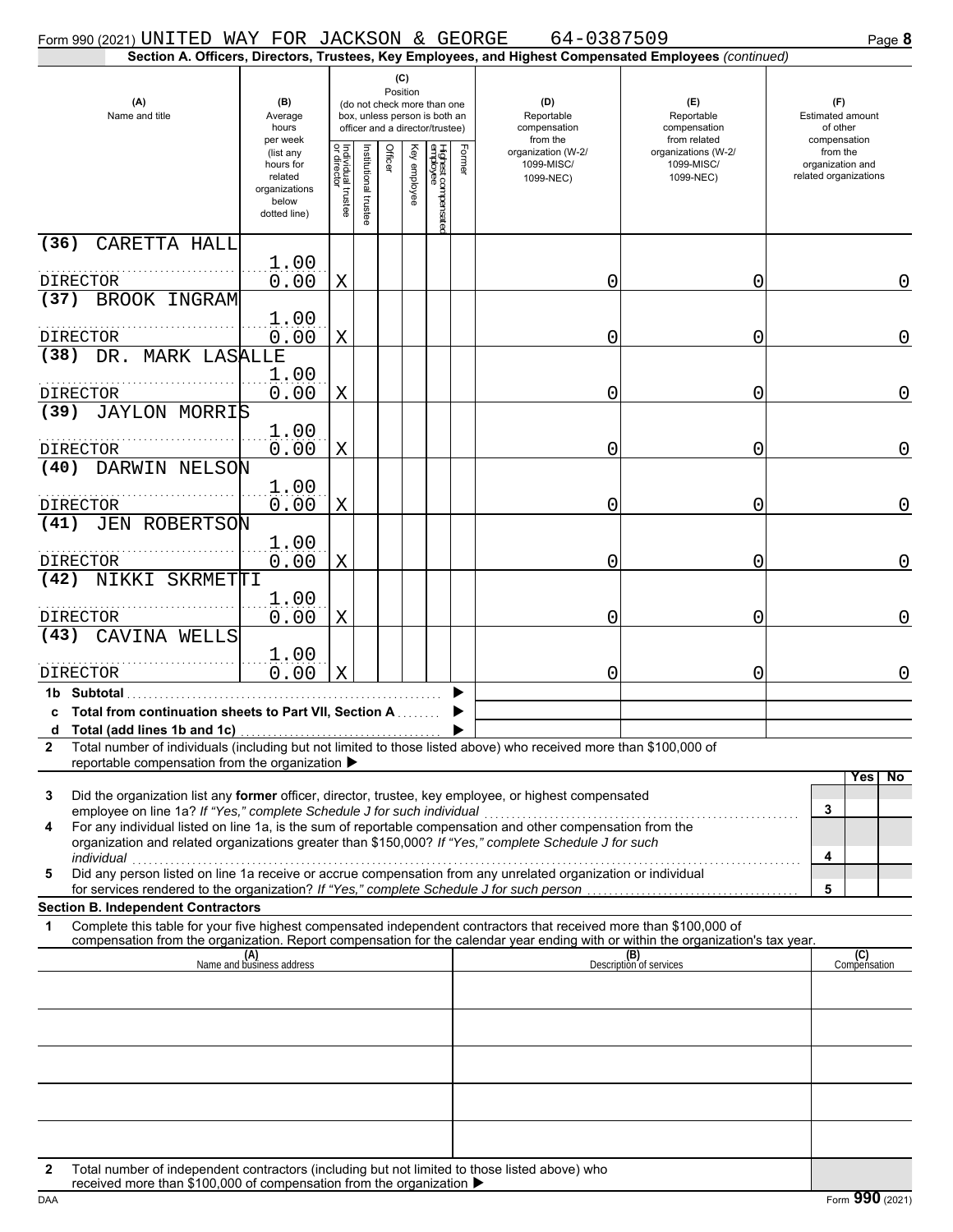| Form 990 (2021) UNITED WAY FOR JACKSON & GEORGE                                                                                                                                                                                                                                                                                                                                                                   |                                                                             |                                                                                                                    |                       |         |              |                                 |                                               | 64-0387509                                                                                             |                                                   | Page 8                                                     |
|-------------------------------------------------------------------------------------------------------------------------------------------------------------------------------------------------------------------------------------------------------------------------------------------------------------------------------------------------------------------------------------------------------------------|-----------------------------------------------------------------------------|--------------------------------------------------------------------------------------------------------------------|-----------------------|---------|--------------|---------------------------------|-----------------------------------------------|--------------------------------------------------------------------------------------------------------|---------------------------------------------------|------------------------------------------------------------|
|                                                                                                                                                                                                                                                                                                                                                                                                                   |                                                                             |                                                                                                                    |                       |         |              |                                 |                                               | Section A. Officers, Directors, Trustees, Key Employees, and Highest Compensated Employees (continued) |                                                   |                                                            |
| (A)<br>Name and title                                                                                                                                                                                                                                                                                                                                                                                             | (B)<br>Average<br>hours<br>per week                                         | (C)<br>Position<br>(do not check more than one<br>box, unless person is both an<br>officer and a director/trustee) |                       |         |              |                                 | (D)<br>Reportable<br>compensation<br>from the |                                                                                                        | (E)<br>Reportable<br>compensation<br>from related | (F)<br><b>Estimated amount</b><br>of other<br>compensation |
|                                                                                                                                                                                                                                                                                                                                                                                                                   | (list any<br>hours for<br>related<br>organizations<br>below<br>dotted line) | Individual trustee<br>or director                                                                                  | Institutional trustee | Officer | Key employee | Highest compensatec<br>employee | Former                                        | organization (W-2/<br>1099-MISC/<br>1099-NEC)                                                          | organizations (W-2/<br>1099-MISC/<br>1099-NEC)    | from the<br>organization and<br>related organizations      |
| (44)<br>SEAN WESTMORELAND<br><b>DIRECTOR</b>                                                                                                                                                                                                                                                                                                                                                                      | 1.00<br>0.00                                                                | Χ                                                                                                                  |                       |         |              |                                 |                                               | 0                                                                                                      | 0                                                 | 0                                                          |
| DR. CHRISTOPHER WILLIAMS<br>(45)                                                                                                                                                                                                                                                                                                                                                                                  |                                                                             |                                                                                                                    |                       |         |              |                                 |                                               |                                                                                                        |                                                   |                                                            |
| DIRECTOR                                                                                                                                                                                                                                                                                                                                                                                                          | 1.00<br>0.00                                                                | X                                                                                                                  |                       |         |              |                                 |                                               | 0                                                                                                      | 0                                                 | $\mathbf 0$                                                |
|                                                                                                                                                                                                                                                                                                                                                                                                                   |                                                                             |                                                                                                                    |                       |         |              |                                 |                                               |                                                                                                        |                                                   |                                                            |
|                                                                                                                                                                                                                                                                                                                                                                                                                   |                                                                             |                                                                                                                    |                       |         |              |                                 |                                               |                                                                                                        |                                                   |                                                            |
|                                                                                                                                                                                                                                                                                                                                                                                                                   |                                                                             |                                                                                                                    |                       |         |              |                                 |                                               |                                                                                                        |                                                   |                                                            |
|                                                                                                                                                                                                                                                                                                                                                                                                                   |                                                                             |                                                                                                                    |                       |         |              |                                 |                                               |                                                                                                        |                                                   |                                                            |
|                                                                                                                                                                                                                                                                                                                                                                                                                   |                                                                             |                                                                                                                    |                       |         |              |                                 |                                               |                                                                                                        |                                                   |                                                            |
|                                                                                                                                                                                                                                                                                                                                                                                                                   |                                                                             |                                                                                                                    |                       |         |              |                                 |                                               |                                                                                                        |                                                   |                                                            |
| Total from continuation sheets to Part VII, Section A<br>Total (add lines 1b and 1c)<br>a<br>Total number of individuals (including but not limited to those listed above) who received more than \$100,000 of<br>$\mathbf{2}$                                                                                                                                                                                    |                                                                             |                                                                                                                    |                       |         |              |                                 |                                               |                                                                                                        |                                                   |                                                            |
| reportable compensation from the organization ▶                                                                                                                                                                                                                                                                                                                                                                   |                                                                             |                                                                                                                    |                       |         |              |                                 |                                               |                                                                                                        |                                                   |                                                            |
| Did the organization list any former officer, director, trustee, key employee, or highest compensated<br>3<br>employee on line 1a? If "Yes," complete Schedule J for such individual<br>For any individual listed on line 1a, is the sum of reportable compensation and other compensation from the<br>4<br>organization and related organizations greater than \$150,000? If "Yes," complete Schedule J for such |                                                                             |                                                                                                                    |                       |         |              |                                 |                                               |                                                                                                        |                                                   | Yes  <br>No<br>3                                           |
| individual<br>Did any person listed on line 1a receive or accrue compensation from any unrelated organization or individual<br>5<br>for services rendered to the organization? If "Yes," complete Schedule J for such person                                                                                                                                                                                      |                                                                             |                                                                                                                    |                       |         |              |                                 |                                               |                                                                                                        |                                                   | 4<br>5                                                     |
| <b>Section B. Independent Contractors</b>                                                                                                                                                                                                                                                                                                                                                                         |                                                                             |                                                                                                                    |                       |         |              |                                 |                                               |                                                                                                        |                                                   |                                                            |
| Complete this table for your five highest compensated independent contractors that received more than \$100,000 of<br>1<br>compensation from the organization. Report compensation for the calendar year ending with or within the organization's tax year.                                                                                                                                                       |                                                                             |                                                                                                                    |                       |         |              |                                 |                                               |                                                                                                        |                                                   |                                                            |
|                                                                                                                                                                                                                                                                                                                                                                                                                   | (A)<br>Name and business address                                            |                                                                                                                    |                       |         |              |                                 |                                               |                                                                                                        | (B)<br>Description of services                    | (C)<br>Compensation                                        |
|                                                                                                                                                                                                                                                                                                                                                                                                                   |                                                                             |                                                                                                                    |                       |         |              |                                 |                                               |                                                                                                        |                                                   |                                                            |
|                                                                                                                                                                                                                                                                                                                                                                                                                   |                                                                             |                                                                                                                    |                       |         |              |                                 |                                               |                                                                                                        |                                                   |                                                            |
|                                                                                                                                                                                                                                                                                                                                                                                                                   |                                                                             |                                                                                                                    |                       |         |              |                                 |                                               |                                                                                                        |                                                   |                                                            |
|                                                                                                                                                                                                                                                                                                                                                                                                                   |                                                                             |                                                                                                                    |                       |         |              |                                 |                                               |                                                                                                        |                                                   |                                                            |
| Total number of independent contractors (including but not limited to those listed above) who<br>2<br>received more than \$100,000 of compensation from the organization ▶                                                                                                                                                                                                                                        |                                                                             |                                                                                                                    |                       |         |              |                                 |                                               |                                                                                                        |                                                   |                                                            |

| DAA | ^^^<br>nnA<br>Form. |
|-----|---------------------|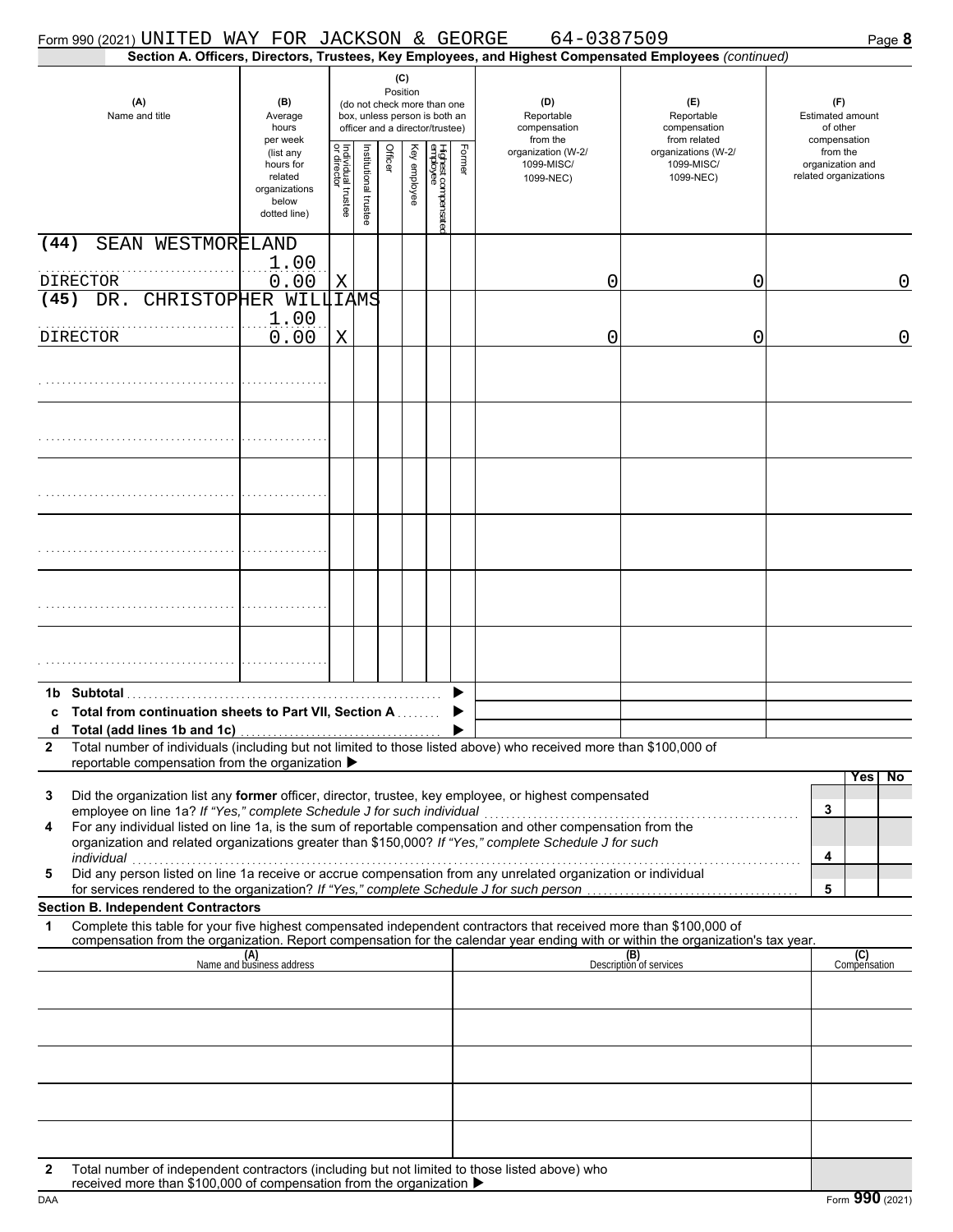| <b>SCHEDULE A</b> |  |  |
|-------------------|--|--|
|                   |  |  |

# **Public Charity Status and Public Support**

**Complete if the organization is a section 501(c)(3) organization or a section 4947(a)(1) nonexempt charitable trust. (Form 990)**

| OMB No. 1545-0047 |  |
|-------------------|--|
| 2Π                |  |

|              | Attach to Form 990 or Form 990-EZ.<br>Department of the Treasury |                          |  |                                                            |                                                                                                                                                                                                                                                 |     |                          | <b>Open to Public</b>  |            |                                       |
|--------------|------------------------------------------------------------------|--------------------------|--|------------------------------------------------------------|-------------------------------------------------------------------------------------------------------------------------------------------------------------------------------------------------------------------------------------------------|-----|--------------------------|------------------------|------------|---------------------------------------|
|              |                                                                  | Internal Revenue Service |  |                                                            | Go to www.irs.gov/Form990 for instructions and the latest information.                                                                                                                                                                          |     |                          |                        |            | Inspection                            |
|              |                                                                  | Name of the organization |  |                                                            | UNITED WAY FOR JACKSON & GEORGE                                                                                                                                                                                                                 |     |                          |                        |            | <b>Employer identification number</b> |
|              |                                                                  |                          |  |                                                            | COUNTIES, MISSISSIPPI, INCORPORATED                                                                                                                                                                                                             |     |                          |                        | 64-0387509 |                                       |
|              | Part I                                                           |                          |  |                                                            | Reason for Public Charity Status. (All organizations must complete this part.) See instructions.                                                                                                                                                |     |                          |                        |            |                                       |
|              |                                                                  |                          |  |                                                            | The organization is not a private foundation because it is: (For lines 1 through 12, check only one box.)                                                                                                                                       |     |                          |                        |            |                                       |
| 1            |                                                                  |                          |  |                                                            | A church, convention of churches, or association of churches described in section 170(b)(1)(A)(i).                                                                                                                                              |     |                          |                        |            |                                       |
| 2            |                                                                  |                          |  |                                                            | A school descr bed in section 170(b)(1)(A)(ii). (Attach Schedule E (Form 990).)                                                                                                                                                                 |     |                          |                        |            |                                       |
| 3            |                                                                  |                          |  |                                                            | A hospital or a cooperative hospital service organization described in section 170(b)(1)(A)(iii).                                                                                                                                               |     |                          |                        |            |                                       |
| 4            |                                                                  |                          |  |                                                            | A medical research organization operated in conjunction with a hospital described in section 170(b)(1)(A)(iii). Enter the hospital's name,                                                                                                      |     |                          |                        |            |                                       |
|              |                                                                  | city, and state:         |  |                                                            |                                                                                                                                                                                                                                                 |     |                          |                        |            |                                       |
| 5            |                                                                  |                          |  |                                                            | An organization operated for the benefit of a college or university owned or operated by a governmental unit descr bed in                                                                                                                       |     |                          |                        |            |                                       |
|              |                                                                  |                          |  | section 170(b)(1)(A)(iv). (Complete Part II.)              |                                                                                                                                                                                                                                                 |     |                          |                        |            |                                       |
| 6            |                                                                  |                          |  |                                                            | A federal, state, or local government or governmental unit described in section 170(b)(1)(A)(v).                                                                                                                                                |     |                          |                        |            |                                       |
| 7            | $ {\rm X} $                                                      |                          |  | described in section 170(b)(1)(A)(vi). (Complete Part II.) | An organization that normally receives a substantial part of its support from a governmental unit or from the general public                                                                                                                    |     |                          |                        |            |                                       |
| 8            |                                                                  |                          |  |                                                            | A community trust descr bed in section 170(b)(1)(A)(vi). (Complete Part II.)                                                                                                                                                                    |     |                          |                        |            |                                       |
| 9            |                                                                  |                          |  |                                                            | An agricultural research organization described in section 170(b)(1)(A)(ix) operated in conjunction with a land-grant college                                                                                                                   |     |                          |                        |            |                                       |
|              |                                                                  | university:              |  |                                                            | or university or a non-land-grant college of agriculture (see instructions). Enter the name, city, and state of the college or                                                                                                                  |     |                          |                        |            |                                       |
| 10           |                                                                  |                          |  |                                                            | An organization that normally receives (1) more than 33 1/3% of its support from contributions, membership fees, and gross                                                                                                                      |     |                          |                        |            |                                       |
|              |                                                                  |                          |  |                                                            | receipts from activities related to its exempt functions, subject to certain exceptions; and (2) no more than 331/3% of its                                                                                                                     |     |                          |                        |            |                                       |
|              |                                                                  |                          |  |                                                            | support from gross investment income and unrelated business taxable income (less section 511 tax) from businesses<br>acquired by the organization after June 30, 1975. See section 509(a)(2). (Complete Part III.)                              |     |                          |                        |            |                                       |
| 11           |                                                                  |                          |  |                                                            | An organization organized and operated exclusively to test for public safety. See section 509(a)(4).                                                                                                                                            |     |                          |                        |            |                                       |
| 12           |                                                                  |                          |  |                                                            | An organization organized and operated exclusively for the benefit of, to perform the functions of, or to carry out the purposes of                                                                                                             |     |                          |                        |            |                                       |
|              |                                                                  |                          |  |                                                            | one or more publicly supported organizations described in section 509(a)(1) or section 509(a)(2). See section 509(a)(3). Check                                                                                                                  |     |                          |                        |            |                                       |
|              |                                                                  |                          |  |                                                            | the box on lines 12a through 12d that descr bes the type of supporting organization and complete lines 12e, 12f, and 12g.                                                                                                                       |     |                          |                        |            |                                       |
|              | а                                                                |                          |  |                                                            | Type I. A supporting organization operated, supervised, or controlled by its supported organization(s), typically by giving                                                                                                                     |     |                          |                        |            |                                       |
|              |                                                                  |                          |  |                                                            | the supported organization(s) the power to regularly appoint or elect a majority of the directors or trustees of the                                                                                                                            |     |                          |                        |            |                                       |
|              |                                                                  |                          |  |                                                            | supporting organization. You must complete Part IV, Sections A and B.                                                                                                                                                                           |     |                          |                        |            |                                       |
|              | b                                                                |                          |  |                                                            | Type II. A supporting organization supervised or controlled in connection with its supported organization(s), by having<br>control or management of the supporting organization vested in the same persons that control or manage the supported |     |                          |                        |            |                                       |
|              |                                                                  |                          |  |                                                            | organization(s). You must complete Part IV, Sections A and C.                                                                                                                                                                                   |     |                          |                        |            |                                       |
|              | c                                                                |                          |  |                                                            | Type III functionally integrated. A supporting organization operated in connection with, and functionally integrated with,                                                                                                                      |     |                          |                        |            |                                       |
|              |                                                                  |                          |  |                                                            | its supported organization(s) (see instructions). You must complete Part IV, Sections A, D, and E.                                                                                                                                              |     |                          |                        |            |                                       |
|              | d                                                                |                          |  |                                                            | Type III non-functionally integrated. A supporting organization operated in connection with its supported organization(s)                                                                                                                       |     |                          |                        |            |                                       |
|              |                                                                  |                          |  |                                                            | that is not functionally integrated. The organization generally must satisfy a distribution requirement and an attentiveness<br>requirement (see instructions). You must complete Part IV, Sections A and D, and Part V.                        |     |                          |                        |            |                                       |
|              |                                                                  |                          |  |                                                            | Check this box if the organization received a written determination from the IRS that it is a Type I, Type II, Type III                                                                                                                         |     |                          |                        |            |                                       |
|              | е                                                                |                          |  |                                                            | functionally integrated, or Type III non-functionally integrated supporting organization.                                                                                                                                                       |     |                          |                        |            |                                       |
|              | f                                                                |                          |  | Enter the number of supported organizations                |                                                                                                                                                                                                                                                 |     |                          |                        |            |                                       |
|              | g                                                                |                          |  |                                                            | Provide the following information about the supported organization(s).                                                                                                                                                                          |     |                          |                        |            |                                       |
|              |                                                                  | (i) Name of supported    |  | $(ii)$ EIN                                                 | (iii) Type of organization                                                                                                                                                                                                                      |     | (iv) Is the organization | (v) Amount of monetary |            | (vi) Amount of                        |
|              |                                                                  | organization             |  |                                                            | (described on lines 1-10<br>above (see instructions))                                                                                                                                                                                           |     | listed in your governing | support (see           |            | other support (see                    |
|              |                                                                  |                          |  |                                                            |                                                                                                                                                                                                                                                 | Yes | document?<br>No          | instructions)          |            | instructions)                         |
| (A)          |                                                                  |                          |  |                                                            |                                                                                                                                                                                                                                                 |     |                          |                        |            |                                       |
|              |                                                                  |                          |  |                                                            |                                                                                                                                                                                                                                                 |     |                          |                        |            |                                       |
| (B)          |                                                                  |                          |  |                                                            |                                                                                                                                                                                                                                                 |     |                          |                        |            |                                       |
|              |                                                                  |                          |  |                                                            |                                                                                                                                                                                                                                                 |     |                          |                        |            |                                       |
| (C)          |                                                                  |                          |  |                                                            |                                                                                                                                                                                                                                                 |     |                          |                        |            |                                       |
|              |                                                                  |                          |  |                                                            |                                                                                                                                                                                                                                                 |     |                          |                        |            |                                       |
| (D)          |                                                                  |                          |  |                                                            |                                                                                                                                                                                                                                                 |     |                          |                        |            |                                       |
|              |                                                                  |                          |  |                                                            |                                                                                                                                                                                                                                                 |     |                          |                        |            |                                       |
| (E)          |                                                                  |                          |  |                                                            |                                                                                                                                                                                                                                                 |     |                          |                        |            |                                       |
|              |                                                                  |                          |  |                                                            |                                                                                                                                                                                                                                                 |     |                          |                        |            |                                       |
| <b>Total</b> |                                                                  |                          |  |                                                            |                                                                                                                                                                                                                                                 |     |                          |                        |            |                                       |

**For Paperwork Reduction Act Notice, see the Instructions for Form 990 or 990-EZ.**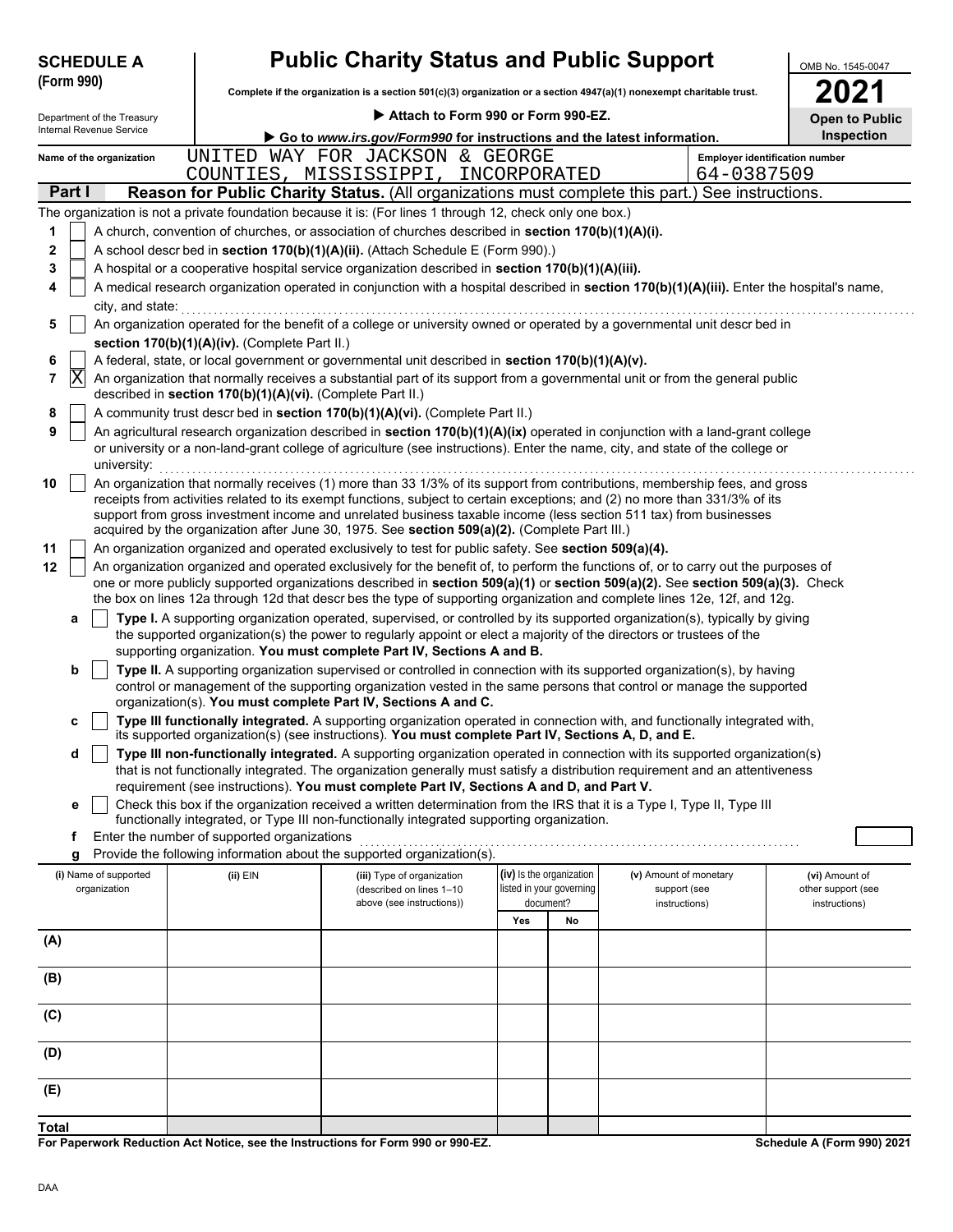459,957 6,270,166

| Schedule A (Form 990) 2021                                                                                        | UNITED     | WAY FOR JACKSON & | GEORGE     |            | 64-0387509 | Page 2    |
|-------------------------------------------------------------------------------------------------------------------|------------|-------------------|------------|------------|------------|-----------|
| Part II<br>Support Schedule for Organizations Described in Sections 170(b)(1)(A)(iv) and 170(b)(1)(A)(vi)         |            |                   |            |            |            |           |
| (Complete only if you checked the box on line 5, 7, or 8 of Part I or if the organization failed to qualify under |            |                   |            |            |            |           |
| Part III. If the organization fails to qualify under the tests listed below, please complete Part III.)           |            |                   |            |            |            |           |
| <b>Section A. Public Support</b>                                                                                  |            |                   |            |            |            |           |
| Calendar year (or fiscal year beginning in) ▶                                                                     | (a) $2017$ | (b) 2018          | $(c)$ 2019 | $(d)$ 2020 | (e) $2021$ | (f) Total |
| Gifts, grants, contributions, and<br>membership fees received. (Do not<br>include any "unusual grants.")          | 1,429,838  | 1,182,727         | 1,031,341  | 1,629,726  | 1,456,491  | 6,730,123 |
| Tax revenues levied for the<br>organization's benefit and either paid<br>to or expended on its behalf             |            |                   |            |            |            |           |
| The value of services or facilities                                                                               |            |                   |            |            |            |           |

1,429,838 1,182,727 1,031,341 1,629,726 1,456,491 6,730,123

43 34,367 34,410

- The value of services or fac **3** furnished by a governmental unit to the organization without charge
- governmental unit or publicly line 1 that exceeds 2% of the amount supported organization) included on each person (other than a The portion of total contr butions by **Total.** Add lines 1 through 3 ........... **4 5** shown on line 11, column  $(f)$  . . . . . . . . .
- Public support. Subtract line 5 from line 4 **6**

#### **Section B. Total Support**

|   | Calendar year (or fiscal year beginning in) ▶                                                                                            | (a) $2017$ | (b) 2018  | $(c)$ 2019 | (d) 2020  | (e) $2021$ | (f) Total |
|---|------------------------------------------------------------------------------------------------------------------------------------------|------------|-----------|------------|-----------|------------|-----------|
|   | Amounts from line 4                                                                                                                      | 1,429,838  | 1,182,727 | 1,031,341  | 1,629,726 | 1,456,491  | 6,730,123 |
| 8 | Gross income from interest, dividends,<br>payments received on securities loans,<br>rents, royalties, and income from<br>similar sources | 18,956     | 18,983    | 16,940     | 17,895    | 15,529     | 88,303    |
| 9 | Net income from unrelated business<br>activities, whether or not the business<br>is regularly carried on                                 |            |           |            |           |            |           |

(Explain in Part VI.) . . . . . . . . . . . . . . . . . . loss from the sale of capital assets Other income. Do not include gain or **10**

| 11 Total support. Add lines 7 through 10 |
|------------------------------------------|
|                                          |

| 11 | <b>Total support.</b> Add lines 7 through 10                                                                                    |    | 6,852,836 |  |  |  |  |  |
|----|---------------------------------------------------------------------------------------------------------------------------------|----|-----------|--|--|--|--|--|
| 12 | Gross receipts from related activities, etc. (see instructions)                                                                 | 12 | 157,969   |  |  |  |  |  |
| 13 | First 5 years. If the Form 990 is for the organization's first, second, third, fourth, or fifth tax year as a section 501(c)(3) |    |           |  |  |  |  |  |
|    | organization, check this box and stop here                                                                                      |    |           |  |  |  |  |  |
|    | Section C. Computation of Public Support Percentage                                                                             |    |           |  |  |  |  |  |
| 14 | Public support percentage for 2021 (line 6, column (f) divided by line 11, column (f))                                          | 14 | 91.50%    |  |  |  |  |  |
| 15 | Public support percentage from 2020 Schedule A, Part II, line 14                                                                | 15 | 91.43%    |  |  |  |  |  |

| 15 Public support percentage from 2020 Schedule A, Part II, line 14                                                             | 15 |
|---------------------------------------------------------------------------------------------------------------------------------|----|
| 16a 33 1/3% support test—2021. If the organization did not check the box on line 13, and line 14 is 33 1/3% or more, check this |    |

| $\blacktriangleright \overline{X}$                                                                                                                                                                                                                                      |
|-------------------------------------------------------------------------------------------------------------------------------------------------------------------------------------------------------------------------------------------------------------------------|
|                                                                                                                                                                                                                                                                         |
|                                                                                                                                                                                                                                                                         |
|                                                                                                                                                                                                                                                                         |
| 16a 33 1/3% support test—2021. If the organization did not check the box on line 13, and line 14 is 33 1/3% or more, check this<br><b>b</b> 33 1/3% support test—2020. If the organization did not check a box on line 13 or 16a, and line 15 is 33 1/3% or more, check |

|   | $\sim$ . The contract the contract the contract of the contract of the contract of the contract of the contract of the contract of the contract of the contract of the contract of the contract of the contract of the contract |
|---|---------------------------------------------------------------------------------------------------------------------------------------------------------------------------------------------------------------------------------|
|   | 10% or more, and if the organization meets the facts-and-circumstances test, check this box and stop here. Explain in                                                                                                           |
|   | Part VI how the organization meets the facts-and-circumstances test. The organization qualifies as a publicly supported                                                                                                         |
|   | organization                                                                                                                                                                                                                    |
| b | 10%-facts-and-circumstances test-2020. If the organization did not check a box on line 13, 16a, 16b, or 17a, and line                                                                                                           |
|   | 15 is 10% or more, and if the organization meets the facts-and-circumstances test, check this box and stop here. Explain                                                                                                        |
|   | in Part VI how the organization meets the facts-and-circumstances test. The organization qualifies as a publicly supported                                                                                                      |
|   | organization                                                                                                                                                                                                                    |
|   |                                                                                                                                                                                                                                 |

**18 Private foundation.** If the organization did not check a box on line 13, 16a, 16b, 17a, or 17b, check this box and see instructions . . . . . . . . . . . . . . . . . . . . . . . . . . . . . . . . . . . . . . . . . . . . . . . . . . . . . . . . . . . . . . . . . . . . . . . . . . . . . . . . . . . . . . . . . . . . . . . . . . . . . . . . . . . . . . . . . . . . . . . . . . . . . . . . . . . . . . .

**Schedule A (Form 990) 2021**

 $\blacktriangleright$   $\vdash$ 

 $\blacktriangleright$   $\Box$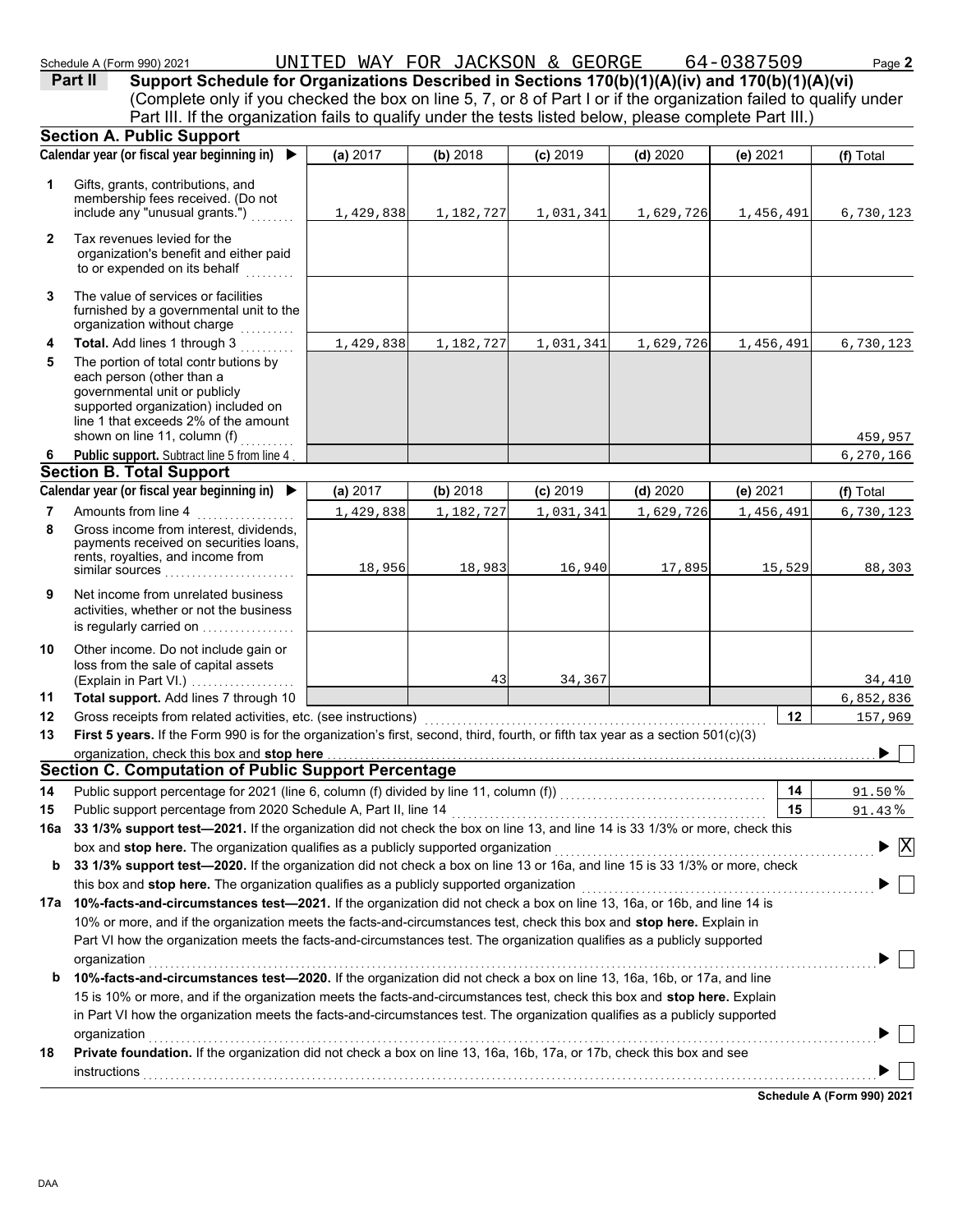|              | Schedule A (Form 990) 2021                                                                                                                                                                                                                                                                          |          | UNITED WAY FOR JACKSON & GEORGE |            |            | 64-0387509 | Page 3    |
|--------------|-----------------------------------------------------------------------------------------------------------------------------------------------------------------------------------------------------------------------------------------------------------------------------------------------------|----------|---------------------------------|------------|------------|------------|-----------|
|              | Part III<br>Support Schedule for Organizations Described in Section 509(a)(2)<br>(Complete only if you checked the box on line 10 of Part I or if the organization failed to qualify under Part II.<br>If the organization fails to qualify under the tests listed below, please complete Part II.) |          |                                 |            |            |            |           |
|              | <b>Section A. Public Support</b>                                                                                                                                                                                                                                                                    |          |                                 |            |            |            |           |
|              | Calendar year (or fiscal year beginning in)                                                                                                                                                                                                                                                         | (a) 2017 | (b) 2018                        | $(c)$ 2019 | $(d)$ 2020 | (e) 2021   | (f) Total |
|              | Gifts, grants, contributions, and membership fees<br>received. (Do not include any "unusual grants.")                                                                                                                                                                                               |          |                                 |            |            |            |           |
| $\mathbf{2}$ | Gross receipts from admissions, merchandise<br>sold or services performed, or facilities<br>furnished in any activity that is related to the<br>organization's tax-exempt purpose                                                                                                                   |          |                                 |            |            |            |           |
| 3            | Gross receipts from activities that are not an<br>unrelated trade or business under section 513                                                                                                                                                                                                     |          |                                 |            |            |            |           |
| 4            | Tax revenues levied for the<br>organization's benefit and either paid<br>to or expended on its behalf                                                                                                                                                                                               |          |                                 |            |            |            |           |
| 5            | The value of services or facilities<br>furnished by a governmental unit to the<br>organization without charge                                                                                                                                                                                       |          |                                 |            |            |            |           |
| 6            | <b>Total.</b> Add lines 1 through 5                                                                                                                                                                                                                                                                 |          |                                 |            |            |            |           |
|              | <b>7a</b> Amounts included on lines 1 2 and 3                                                                                                                                                                                                                                                       |          |                                 |            |            |            |           |

|   | <b>7a</b> Amounts included on lines 1, 2, and 3<br>received from disqualified persons                                                                                   |  |
|---|-------------------------------------------------------------------------------------------------------------------------------------------------------------------------|--|
| b | Amounts included on lines 2 and 3<br>received from other than disqualified<br>persons that exceed the greater of \$5,000<br>or 1% of the amount on line 13 for the year |  |
|   | Add lines 7a and 7b                                                                                                                                                     |  |
|   |                                                                                                                                                                         |  |

| -8 |             | .<br><b>Public support.</b> (Subtract line 7c from |
|----|-------------|----------------------------------------------------|
|    | line $6.$ ) |                                                    |

# **Section B. Total Support**

|                 | Calendar year (or fiscal year beginning in) $\blacktriangleright$                                                                                                                                                                                                                                 | (a) 2017 | (b) 2018 | $(c)$ 2019 | $(d)$ 2020 | (e) 2021 | (f) Total |
|-----------------|---------------------------------------------------------------------------------------------------------------------------------------------------------------------------------------------------------------------------------------------------------------------------------------------------|----------|----------|------------|------------|----------|-----------|
| 9               | Amounts from line 6                                                                                                                                                                                                                                                                               |          |          |            |            |          |           |
| 10a             | Gross income from interest, dividends,<br>payments received on securities loans, rents,<br>royalties, and income from similar sources                                                                                                                                                             |          |          |            |            |          |           |
| b               | Unrelated business taxable income (less<br>section 511 taxes) from businesses<br>acquired after June 30, 1975                                                                                                                                                                                     |          |          |            |            |          |           |
| c               | Add lines 10a and 10b                                                                                                                                                                                                                                                                             |          |          |            |            |          |           |
| 11              | Net income from unrelated business<br>activities not included on line 10b, whether<br>or not the business is regularly carried on.                                                                                                                                                                |          |          |            |            |          |           |
| 12 <sup>°</sup> | Other income. Do not include gain or<br>loss from the sale of capital assets<br>(Explain in Part VI.)                                                                                                                                                                                             |          |          |            |            |          |           |
| 13              | Total support. (Add lines 9, 10c, 11,                                                                                                                                                                                                                                                             |          |          |            |            |          |           |
| 14              | and $12.$ )<br>First 5 years. If the Form 990 is for the organization's first, second, third, fourth, or fifth tax year as a section 501(c)(3)                                                                                                                                                    |          |          |            |            |          |           |
|                 | organization, check this box and stop here <b>construction</b> and construction of the state of the state of the state of the state of the state of the state of the state of the state of the state of the state of the state of t<br><b>Section C. Computation of Public Support Percentage</b> |          |          |            |            |          |           |
| 15              |                                                                                                                                                                                                                                                                                                   |          |          |            |            | 15       | %         |
| 16              |                                                                                                                                                                                                                                                                                                   |          |          |            |            | 16       | %         |
|                 | Section D. Computation of Investment Income Percentage                                                                                                                                                                                                                                            |          |          |            |            |          |           |
| 17              | Investment income percentage for 2021 (line 10c, column (f), divided by line 13, column (f)) [[[[[[[[[[[[[[[[                                                                                                                                                                                     |          |          |            |            | 17       | %         |
|                 | 18 Investment income percentage from 2020 Schedule A, Part III, line 17                                                                                                                                                                                                                           |          |          |            |            | 18       | %         |
|                 | 19a 33 1/3% support tests—2021. If the organization did not check the box on line 14, and line 15 is more than 33 1/3%, and line                                                                                                                                                                  |          |          |            |            |          |           |
|                 | 17 is not more than 33 1/3%, check this box and stop here. The organization qualifies as a publicly supported organization                                                                                                                                                                        |          |          |            |            |          |           |
| b               | 33 1/3% support tests-2020. If the organization did not check a box on line 14 or line 19a, and line 16 is more than 33 1/3%, and                                                                                                                                                                 |          |          |            |            |          |           |
|                 | line 18 is not more than 33 1/3%, check this box and <b>stop here.</b> The organization qualifies as a publicly supported organization                                                                                                                                                            |          |          |            |            |          |           |
| 20              |                                                                                                                                                                                                                                                                                                   |          |          |            |            |          |           |

**Schedule A (Form 990) 2021**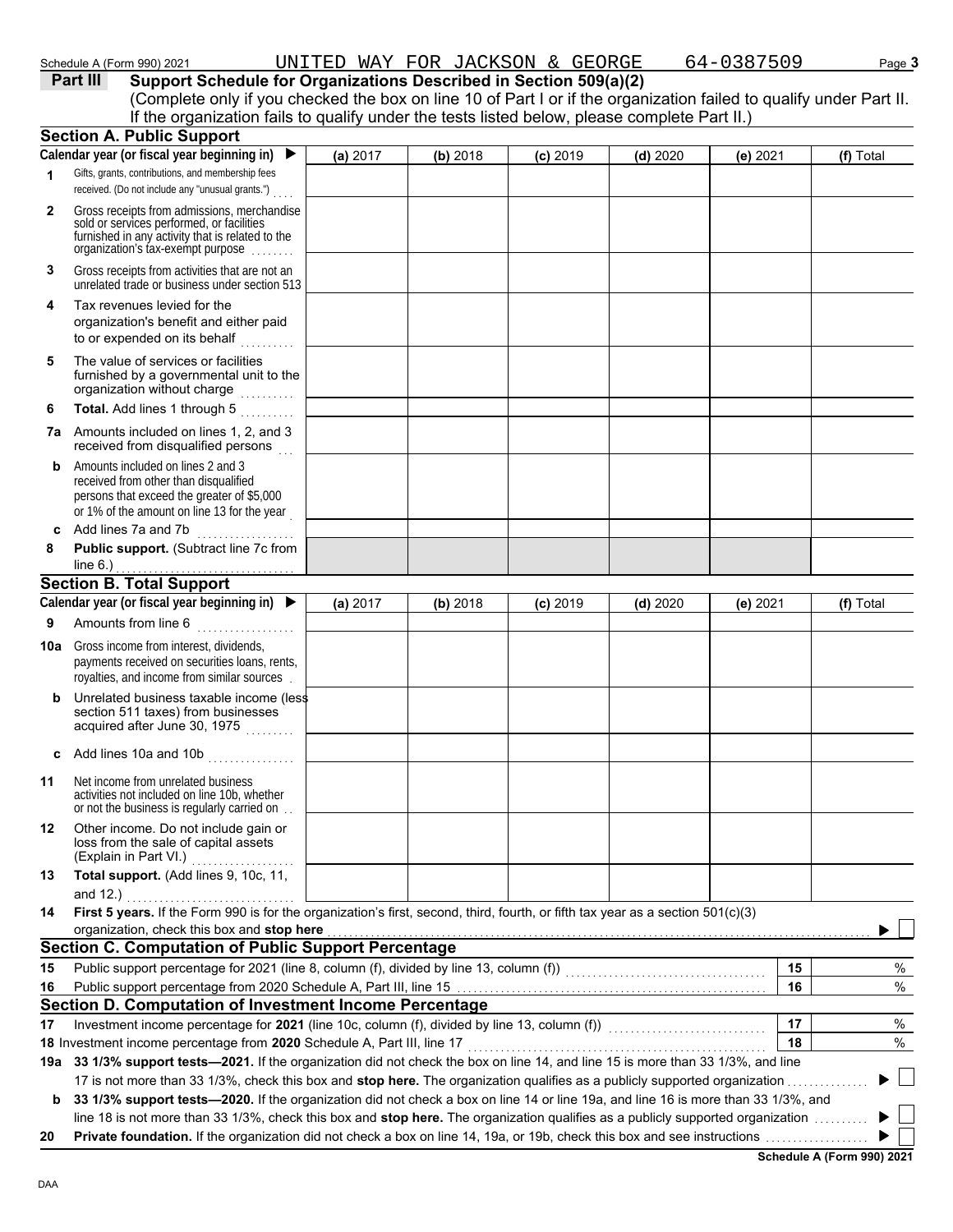Schedule A (Form 990) 2021 UNITED WAY FOR JACKSON & GEORGE 64-0387509 Page **4**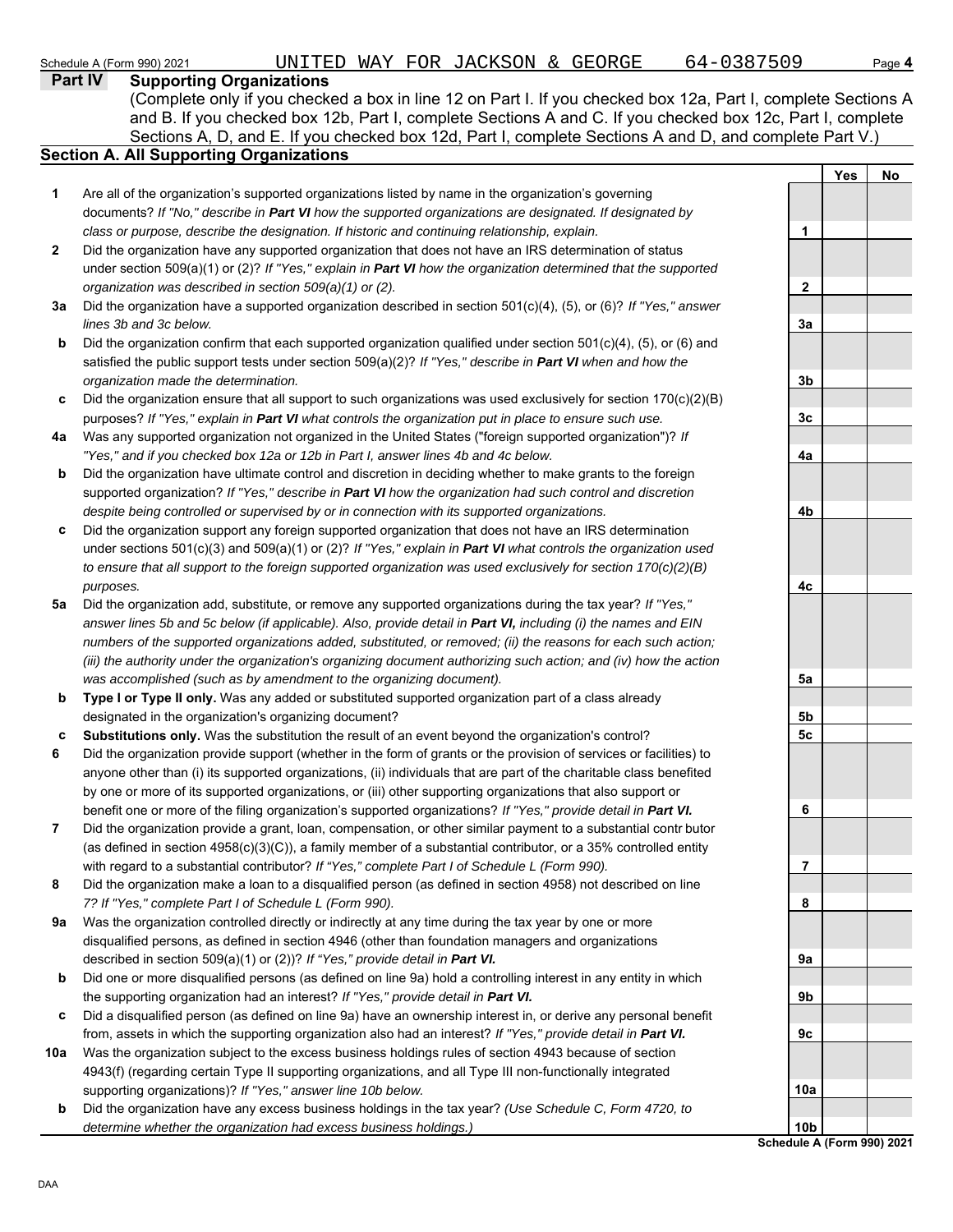| Schedule A (Form 990) 2021        |                                                                                                                | UNITED WAY FOR JACKSON & GEORGE |  | 64-0387509 |                 |                    | Page 5               |
|-----------------------------------|----------------------------------------------------------------------------------------------------------------|---------------------------------|--|------------|-----------------|--------------------|----------------------|
| <b>Part IV</b>                    | <b>Supporting Organizations (continued)</b>                                                                    |                                 |  |            |                 |                    |                      |
|                                   |                                                                                                                |                                 |  |            |                 | Yes                | No                   |
| 11                                | Has the organization accepted a gift or contribution from any of the following persons?                        |                                 |  |            |                 |                    |                      |
| a                                 | A person who directly or indirectly controls, either alone or together with persons described on lines 11b and |                                 |  |            |                 |                    |                      |
|                                   | 11c below, the governing body of a supported organization?                                                     |                                 |  |            | 11a             |                    |                      |
| b                                 | A family member of a person descr bed on line 11a above?                                                       |                                 |  |            | 11 <sub>b</sub> |                    |                      |
|                                   | c A 35% controlled entity of a person described on line 11a or 11b above? If "Yes" to line 11a, 11b, or 11c,   |                                 |  |            |                 |                    |                      |
| provide detail in <b>Part VI.</b> |                                                                                                                |                                 |  |            | 11c             |                    |                      |
|                                   | <b>Section B. Type I Supporting Organizations</b>                                                              |                                 |  |            |                 |                    |                      |
|                                   |                                                                                                                |                                 |  |            |                 | $V_{\alpha\alpha}$ | <b>N<sub>n</sub></b> |

|                |                                                                                                                                | . | . |
|----------------|--------------------------------------------------------------------------------------------------------------------------------|---|---|
|                | Did the governing body, members of the governing body, officers acting in their official capacity, or membership of one or     |   |   |
|                | more supported organizations have the power to regularly appoint or elect at least a majority of the organization's officers,  |   |   |
|                | directors, or trustees at all times during the tax year? If "No," describe in <b>Part VI</b> how the supported organization(s) |   |   |
|                | effectively operated, supervised, or controlled the organization's activities. If the organization had more than one supported |   |   |
|                | organization, describe how the powers to appoint and/or remove officers, directors, or trustees were allocated among the       |   |   |
|                | supported organizations and what conditions or restrictions, if any, applied to such powers during the tax year.               |   |   |
| $\overline{2}$ | Did the organization operate for the benefit of any supported organization other than the supported                            |   |   |
|                | organization(s) that operated, supervised, or controlled the supporting organization? If "Yes," explain in Part                |   |   |
|                |                                                                                                                                |   |   |

*VI how providing such benefit carried out the purposes of the supported organization(s) that operated, supervised, or controlled the supporting organization.*

# **Section C. Type II Supporting Organizations**

|                                                                                                                      | <b>Yes</b> | <b>No</b> |
|----------------------------------------------------------------------------------------------------------------------|------------|-----------|
| Were a majority of the organization's directors or trustees during the tax year also a majority of the directors     |            |           |
| or trustees of each of the organization's supported organization(s)? If "No," describe in <b>Part VI</b> how control |            |           |
| or management of the supporting organization was vested in the same persons that controlled or managed               |            |           |
| the supported organization(s).                                                                                       |            |           |

### **Section D. All Type III Supporting Organizations**

|                |                                                                                                                        |   | Yes | No |
|----------------|------------------------------------------------------------------------------------------------------------------------|---|-----|----|
| 1              | Did the organization provide to each of its supported organizations, by the last day of the fifth month of the         |   |     |    |
|                | organization's tax year, (i) a written notice describing the type and amount of support provided during the prior tax  |   |     |    |
|                | year, (ii) a copy of the Form 990 that was most recently filed as of the date of notification, and (iii) copies of the |   |     |    |
|                | organization's governing documents in effect on the date of notification, to the extent not previously provided?       |   |     |    |
| $\overline{2}$ | Were any of the organization's officers, directors, or trustees either (i) appointed or elected by the supported       |   |     |    |
|                | organization(s) or (ii) serving on the governing body of a supported organization? If "No," explain in Part VI how     |   |     |    |
|                | the organization maintained a close and continuous working relationship with the supported organization(s).            |   |     |    |
| 3              | By reason of the relationship descr bed on line 2, above, did the organization's supported organizations have          |   |     |    |
|                | a significant voice in the organization's investment policies and in directing the use of the organization's           |   |     |    |
|                | income or assets at all times during the tax year? If "Yes," describe in Part VI the role the organization's           |   |     |    |
|                | supported organizations played in this regard.                                                                         | з |     |    |

#### **Section E. Type III Functionally Integrated Supporting Organizations**

| Check the box next to the method that the organization used to satisfy the Integral Part Test during the year (see instructions). |  |  |
|-----------------------------------------------------------------------------------------------------------------------------------|--|--|
|                                                                                                                                   |  |  |
|                                                                                                                                   |  |  |

- The organization satisfied the Activities Test. *Complete line 2 below.* **a**
- The organization is the parent of each of its supported organizations. *Complete line 3 below.* **b**

- **2** Activities Test. *Answer lines 2a and 2b below.*
- **a** Did substantially all of the organization's activities during the tax year directly further the exempt purposes of the supported organization(s) to which the organization was responsive? *If "Yes," then in Part VI identify those supported organizations and explain how these activities directly furthered their exempt purposes, how the organization was responsive to those supported organizations, and how the organization determined that these activities constituted substantially all of its activities.*
- **b** Did the activities described on line 2a, above, constitute activities that, but for the organization's involvement, one or more of the organization's supported organization(s) would have been engaged in? *If "Yes," explain in Part VI the reasons for the organization's position that its supported organization(s) would have engaged in these activities but for the organization's involvement.*
- **3** Parent of Supported Organizations. *Answer lines 3a and 3b below.*
	- **a** Did the organization have the power to regularly appoint or elect a majority of the officers, directors, or trustees of each of the supported organizations? *If "Yes" or "No," provide details in Part VI.*
- DAA **Schedule A (Form 990) 2021 b** Did the organization exercise a substantial degree of direction over the policies, programs, and activities of each of its supported organizations? *If "Yes," describe in Part VI the role played by the organization in this regard.*

**2a**

**2b**

**3a**

**3b**

Yes No

**2**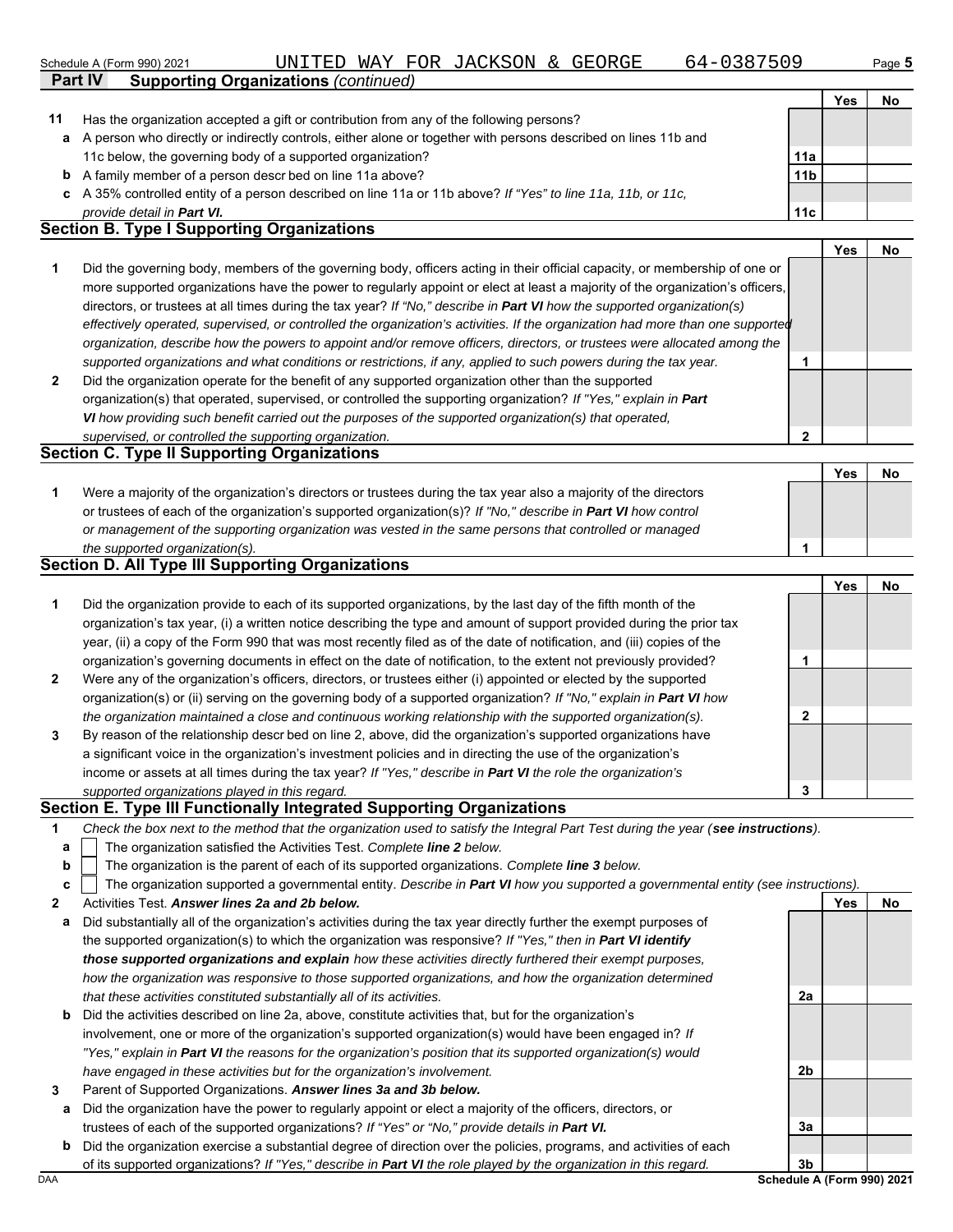|                | UNITED WAY FOR JACKSON & GEORGE<br>Schedule A (Form 990) 2021                                                                    |                         | 64-0387509     | Page 6                         |
|----------------|----------------------------------------------------------------------------------------------------------------------------------|-------------------------|----------------|--------------------------------|
| <b>Part V</b>  | Type III Non-Functionally Integrated 509(a)(3) Supporting Organizations                                                          |                         |                |                                |
| 1              | Check here if the organization satisfied the Integral Part Test as a qualifying trust on Nov. 20, 1970 (explain in Part VI). See |                         |                |                                |
|                | instructions. All other Type III non-functionally integrated supporting organizations must complete Sections A through E.        |                         |                |                                |
|                | Section A - Adjusted Net Income                                                                                                  |                         | (A) Prior Year | (B) Current Year<br>(optional) |
| 1              | Net short-term capital gain                                                                                                      | 1                       |                |                                |
| $\mathbf{2}$   | Recoveries of prior-year distributions                                                                                           | 2                       |                |                                |
| 3              | Other gross income (see instructions)                                                                                            | 3                       |                |                                |
| 4              | Add lines 1 through 3.                                                                                                           | 4                       |                |                                |
| 5              | Depreciation and depletion                                                                                                       | 5                       |                |                                |
| 6              | Portion of operating expenses paid or incurred for production or collection                                                      |                         |                |                                |
|                | of gross income or for management, conservation, or maintenance of                                                               |                         |                |                                |
|                | property held for production of income (see instructions)                                                                        | 6                       |                |                                |
| 7              | Other expenses (see instructions)                                                                                                | 7                       |                |                                |
| 8              | Adjusted Net Income (subtract lines 5, 6, and 7 from line 4)                                                                     | 8                       |                |                                |
|                | Section B - Minimum Asset Amount                                                                                                 |                         | (A) Prior Year | (B) Current Year<br>(optional) |
| 1.             | Aggregate fair market value of all non-exempt-use assets (see                                                                    |                         |                |                                |
|                | instructions for short tax year or assets held for part of year):                                                                |                         |                |                                |
|                | a Average monthly value of securities                                                                                            | 1a                      |                |                                |
|                | <b>b</b> Average monthly cash balances                                                                                           | 1b                      |                |                                |
|                | c Fair market value of other non-exempt-use assets                                                                               | 1c                      |                |                                |
|                | d Total (add lines 1a, 1b, and 1c)                                                                                               | 1d                      |                |                                |
|                | e Discount claimed for blockage or other factors                                                                                 |                         |                |                                |
|                | (explain in detail in Part VI):                                                                                                  |                         |                |                                |
| $\mathbf{2}$   | Acquisition indebtedness applicable to non-exempt-use assets                                                                     | $\mathbf{2}$            |                |                                |
| 3              | Subtract line 2 from line 1d.                                                                                                    | 3                       |                |                                |
| 4              | Cash deemed held for exempt use. Enter 0.015 of line 3 (for greater amount,                                                      |                         |                |                                |
|                | see instructions)                                                                                                                | 4                       |                |                                |
| 5              | Net value of non-exempt-use assets (subtract line 4 from line 3)                                                                 | 5                       |                |                                |
| 6              | Multiply line 5 by 0.035.                                                                                                        | 6                       |                |                                |
| 7              | Recoveries of prior-year distributions                                                                                           | 7                       |                |                                |
| 8              | Minimum Asset Amount (add line 7 to line 6)                                                                                      | 8                       |                |                                |
|                | Section C - Distributable Amount                                                                                                 |                         |                | <b>Current Year</b>            |
|                | Adjusted net income for prior year (from Section A, line 8, column A)                                                            | 1                       |                |                                |
| 2              | Enter 0.85 of line 1.                                                                                                            | $\overline{\mathbf{2}}$ |                |                                |
| 3              | Minimum asset amount for prior year (from Section B, line 8, column A)                                                           | 3                       |                |                                |
| 4              | Enter greater of line 2 or line 3.                                                                                               | 4                       |                |                                |
| 5              | Income tax imposed in prior year                                                                                                 | 5                       |                |                                |
| 6              | Distributable Amount. Subtract line 5 from line 4, unless subject to                                                             |                         |                |                                |
|                | emergency temporary reduction (see instructions)                                                                                 | 6                       |                |                                |
| $\overline{7}$ | Check here if the current year is the organization's first as a non-functionally integrated Type III supporting organization     |                         |                |                                |

 $\overline{\phantom{a}}$  (see instructions).

**Schedule A (Form 990) 2021**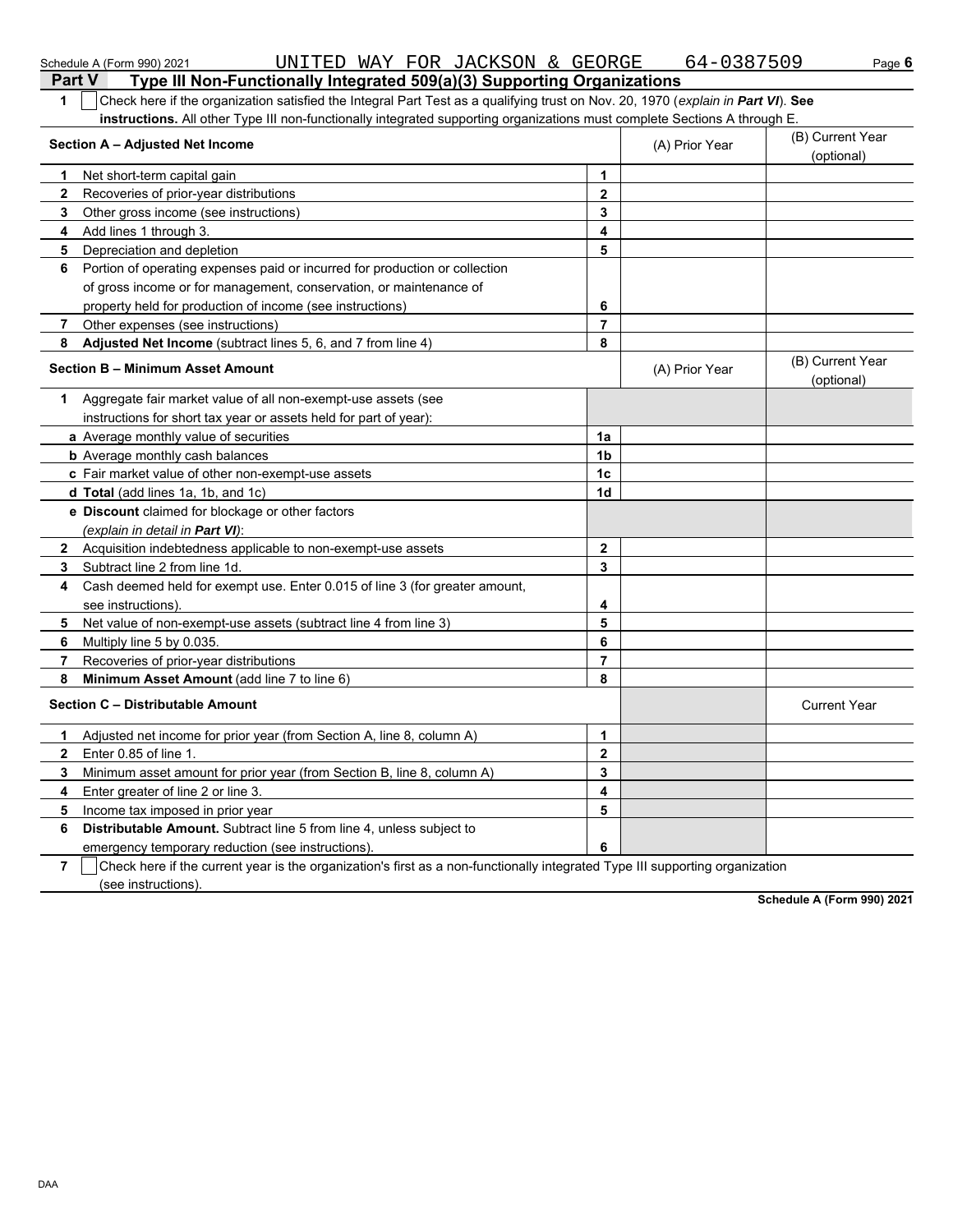|              | <b>Section D - Distributions</b>                                                                                            |                                    |                                               |                                                         |  |  |  |  |  |
|--------------|-----------------------------------------------------------------------------------------------------------------------------|------------------------------------|-----------------------------------------------|---------------------------------------------------------|--|--|--|--|--|
| 1            | Amounts paid to supported organizations to accomplish exempt purposes                                                       |                                    |                                               |                                                         |  |  |  |  |  |
| 2            | Amounts paid to perform activity that directly furthers exempt purposes of supported                                        |                                    |                                               |                                                         |  |  |  |  |  |
|              | organizations, in excess of income from activity                                                                            |                                    |                                               |                                                         |  |  |  |  |  |
| 3            | Administrative expenses paid to accomplish exempt purposes of supported organizations                                       |                                    |                                               |                                                         |  |  |  |  |  |
| 4            | Amounts paid to acquire exempt-use assets                                                                                   |                                    |                                               |                                                         |  |  |  |  |  |
| 5            | Qualified set-aside amounts (prior IRS approval required— <i>provide details in Part VI</i> )                               |                                    |                                               |                                                         |  |  |  |  |  |
| 6            | Other distributions ( <i>describe in Part VI</i> ). See instructions.                                                       |                                    |                                               |                                                         |  |  |  |  |  |
| 7            | Total annual distributions. Add lines 1 through 6.                                                                          |                                    |                                               |                                                         |  |  |  |  |  |
| 8            | Distr butions to attentive supported organizations to which the organization is responsive                                  |                                    |                                               |                                                         |  |  |  |  |  |
|              | (provide details in Part VI). See instructions.                                                                             |                                    |                                               |                                                         |  |  |  |  |  |
| 9            | Distr butable amount for 2021 from Section C, line 6                                                                        |                                    |                                               |                                                         |  |  |  |  |  |
| 10           | Line 8 amount divided by line 9 amount                                                                                      |                                    |                                               |                                                         |  |  |  |  |  |
|              | <b>Section E - Distribution Allocations (see instructions)</b>                                                              | (i)<br><b>Excess Distributions</b> | (ii)<br><b>Underdistributions</b><br>Pre-2021 | (iii)<br><b>Distributable</b><br><b>Amount for 2021</b> |  |  |  |  |  |
| 1            | Distr butable amount for 2021 from Section C, line 6                                                                        |                                    |                                               |                                                         |  |  |  |  |  |
| $\mathbf{2}$ | Underdistributions, if any, for years prior to 2021<br>(reasonable cause required-explain in Part VI). See<br>instructions. |                                    |                                               |                                                         |  |  |  |  |  |
| 3            | Excess distr butions carryover, if any, to 2021                                                                             |                                    |                                               |                                                         |  |  |  |  |  |
|              | a From 2016                                                                                                                 |                                    |                                               |                                                         |  |  |  |  |  |
|              | <b>b</b> From 2017                                                                                                          |                                    |                                               |                                                         |  |  |  |  |  |
|              | C From 2018                                                                                                                 |                                    |                                               |                                                         |  |  |  |  |  |
|              | <b>d</b> From 2019                                                                                                          |                                    |                                               |                                                         |  |  |  |  |  |
|              | e From 2020                                                                                                                 |                                    |                                               |                                                         |  |  |  |  |  |
|              | f Total of lines 3a through 3e                                                                                              |                                    |                                               |                                                         |  |  |  |  |  |
|              | g Applied to underdistributions of prior years                                                                              |                                    |                                               |                                                         |  |  |  |  |  |
|              | <b>h</b> Applied to 2021 distributable amount                                                                               |                                    |                                               |                                                         |  |  |  |  |  |
|              | Carryover from 2016 not applied (see instructions)                                                                          |                                    |                                               |                                                         |  |  |  |  |  |
|              | Remainder. Subtract lines 3g, 3h, and 3i from line 3f.                                                                      |                                    |                                               |                                                         |  |  |  |  |  |
| 4            | Distr butions for 2021 from                                                                                                 |                                    |                                               |                                                         |  |  |  |  |  |
|              | \$<br>Section D, line 7:                                                                                                    |                                    |                                               |                                                         |  |  |  |  |  |
|              | a Applied to underdistributions of prior years                                                                              |                                    |                                               |                                                         |  |  |  |  |  |
|              | <b>b</b> Applied to 2021 distributable amount                                                                               |                                    |                                               |                                                         |  |  |  |  |  |
| 5            | c Remainder. Subtract lines 4a and 4b from line 4.<br>Remaining underdistributions for years prior to 2021, if              |                                    |                                               |                                                         |  |  |  |  |  |
|              | any. Subtract lines 3g and 4a from line 2. For result                                                                       |                                    |                                               |                                                         |  |  |  |  |  |
|              | greater than zero, explain in Part VI. See instructions.                                                                    |                                    |                                               |                                                         |  |  |  |  |  |
| 6            | Remaining underdistributions for 2021 Subtract lines 3h                                                                     |                                    |                                               |                                                         |  |  |  |  |  |
|              | and 4b from line 1. For result greater than zero, explain in                                                                |                                    |                                               |                                                         |  |  |  |  |  |
|              | <b>Part VI</b> . See instructions.                                                                                          |                                    |                                               |                                                         |  |  |  |  |  |
| 7            | Excess distributions carryover to 2022. Add lines 3j                                                                        |                                    |                                               |                                                         |  |  |  |  |  |
|              | and 4c.                                                                                                                     |                                    |                                               |                                                         |  |  |  |  |  |
| 8            | Breakdown of line 7:                                                                                                        |                                    |                                               |                                                         |  |  |  |  |  |
|              | a Excess from 2017                                                                                                          |                                    |                                               |                                                         |  |  |  |  |  |
|              | <b>b</b> Excess from 2018                                                                                                   |                                    |                                               |                                                         |  |  |  |  |  |
|              | c Excess from 2019                                                                                                          |                                    |                                               |                                                         |  |  |  |  |  |
|              | d Excess from 2020                                                                                                          |                                    |                                               |                                                         |  |  |  |  |  |
|              | e Excess from 2021                                                                                                          |                                    |                                               |                                                         |  |  |  |  |  |

Schedule A (Form 990) 2021 UNITED WAY FOR JACKSON & GEORGE 64-0387509 Page **7** 

**Part V Type III Non-Functionally Integrated 509(a)(3) Supporting Organizations** *(continued)*

**Schedule A (Form 990) 2021**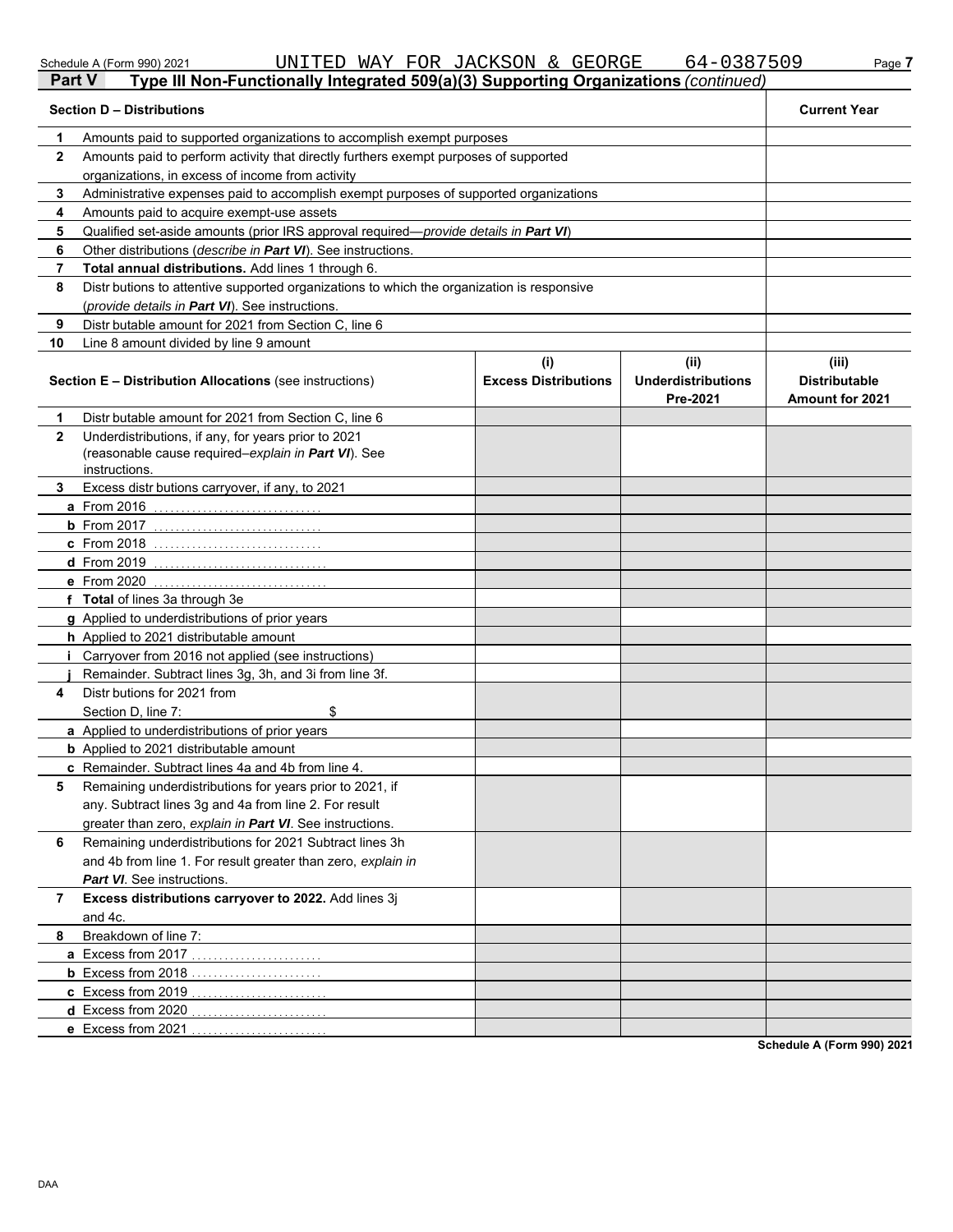|                                                                                                                                                                                                                                                                                                                                                                                                                                                                                                                                                                                                                                                                                                                                                           |  |  |  |  | Page 8 |
|-----------------------------------------------------------------------------------------------------------------------------------------------------------------------------------------------------------------------------------------------------------------------------------------------------------------------------------------------------------------------------------------------------------------------------------------------------------------------------------------------------------------------------------------------------------------------------------------------------------------------------------------------------------------------------------------------------------------------------------------------------------|--|--|--|--|--------|
| <b>Part VI</b>                                                                                                                                                                                                                                                                                                                                                                                                                                                                                                                                                                                                                                                                                                                                            |  |  |  |  |        |
|                                                                                                                                                                                                                                                                                                                                                                                                                                                                                                                                                                                                                                                                                                                                                           |  |  |  |  |        |
| UNITED WAY FOR JACKSON & GEORGE 64-0387509<br>Schedule A (Form 990) 2021<br>Supplemental Information. Provide the explanations required by Part II, line 10; Part II, line 17a or 17b; Part<br>III, line 12; Part IV, Section A, lines 1, 2, 3b, 3c, 4b, 4c, 5a, 6, 9a, 9b, 9c, 11a, 11b, and 11c; Part IV, Section<br>B, lines 1 and 2; Part IV, Section C, line 1; Part IV, Section D, lines 2 and 3; Part IV, Section E, lines 1c, 2a, 2b,<br>3a, and 3b; Part V, line 1; Part V, Section B, line 1e; Part V, Section D, lines 5, 6, and 8; and Part V, Section E,<br>lines 2, 5, and 6. Also complete this part for any additional information. (See instructions.)<br>PART II, LINE 10 - OTHER INCOME DETAIL<br>34,410<br>\$<br>MISCELLANEOUS INCOME |  |  |  |  |        |
|                                                                                                                                                                                                                                                                                                                                                                                                                                                                                                                                                                                                                                                                                                                                                           |  |  |  |  |        |
|                                                                                                                                                                                                                                                                                                                                                                                                                                                                                                                                                                                                                                                                                                                                                           |  |  |  |  |        |
|                                                                                                                                                                                                                                                                                                                                                                                                                                                                                                                                                                                                                                                                                                                                                           |  |  |  |  |        |
|                                                                                                                                                                                                                                                                                                                                                                                                                                                                                                                                                                                                                                                                                                                                                           |  |  |  |  |        |
|                                                                                                                                                                                                                                                                                                                                                                                                                                                                                                                                                                                                                                                                                                                                                           |  |  |  |  |        |
|                                                                                                                                                                                                                                                                                                                                                                                                                                                                                                                                                                                                                                                                                                                                                           |  |  |  |  |        |
|                                                                                                                                                                                                                                                                                                                                                                                                                                                                                                                                                                                                                                                                                                                                                           |  |  |  |  |        |
|                                                                                                                                                                                                                                                                                                                                                                                                                                                                                                                                                                                                                                                                                                                                                           |  |  |  |  |        |
|                                                                                                                                                                                                                                                                                                                                                                                                                                                                                                                                                                                                                                                                                                                                                           |  |  |  |  |        |
|                                                                                                                                                                                                                                                                                                                                                                                                                                                                                                                                                                                                                                                                                                                                                           |  |  |  |  |        |
|                                                                                                                                                                                                                                                                                                                                                                                                                                                                                                                                                                                                                                                                                                                                                           |  |  |  |  |        |
|                                                                                                                                                                                                                                                                                                                                                                                                                                                                                                                                                                                                                                                                                                                                                           |  |  |  |  |        |
|                                                                                                                                                                                                                                                                                                                                                                                                                                                                                                                                                                                                                                                                                                                                                           |  |  |  |  |        |
|                                                                                                                                                                                                                                                                                                                                                                                                                                                                                                                                                                                                                                                                                                                                                           |  |  |  |  |        |
|                                                                                                                                                                                                                                                                                                                                                                                                                                                                                                                                                                                                                                                                                                                                                           |  |  |  |  |        |
|                                                                                                                                                                                                                                                                                                                                                                                                                                                                                                                                                                                                                                                                                                                                                           |  |  |  |  |        |
|                                                                                                                                                                                                                                                                                                                                                                                                                                                                                                                                                                                                                                                                                                                                                           |  |  |  |  |        |
|                                                                                                                                                                                                                                                                                                                                                                                                                                                                                                                                                                                                                                                                                                                                                           |  |  |  |  |        |
|                                                                                                                                                                                                                                                                                                                                                                                                                                                                                                                                                                                                                                                                                                                                                           |  |  |  |  |        |
|                                                                                                                                                                                                                                                                                                                                                                                                                                                                                                                                                                                                                                                                                                                                                           |  |  |  |  |        |
|                                                                                                                                                                                                                                                                                                                                                                                                                                                                                                                                                                                                                                                                                                                                                           |  |  |  |  |        |
|                                                                                                                                                                                                                                                                                                                                                                                                                                                                                                                                                                                                                                                                                                                                                           |  |  |  |  |        |
|                                                                                                                                                                                                                                                                                                                                                                                                                                                                                                                                                                                                                                                                                                                                                           |  |  |  |  |        |
|                                                                                                                                                                                                                                                                                                                                                                                                                                                                                                                                                                                                                                                                                                                                                           |  |  |  |  |        |
|                                                                                                                                                                                                                                                                                                                                                                                                                                                                                                                                                                                                                                                                                                                                                           |  |  |  |  |        |
|                                                                                                                                                                                                                                                                                                                                                                                                                                                                                                                                                                                                                                                                                                                                                           |  |  |  |  |        |
|                                                                                                                                                                                                                                                                                                                                                                                                                                                                                                                                                                                                                                                                                                                                                           |  |  |  |  |        |
|                                                                                                                                                                                                                                                                                                                                                                                                                                                                                                                                                                                                                                                                                                                                                           |  |  |  |  |        |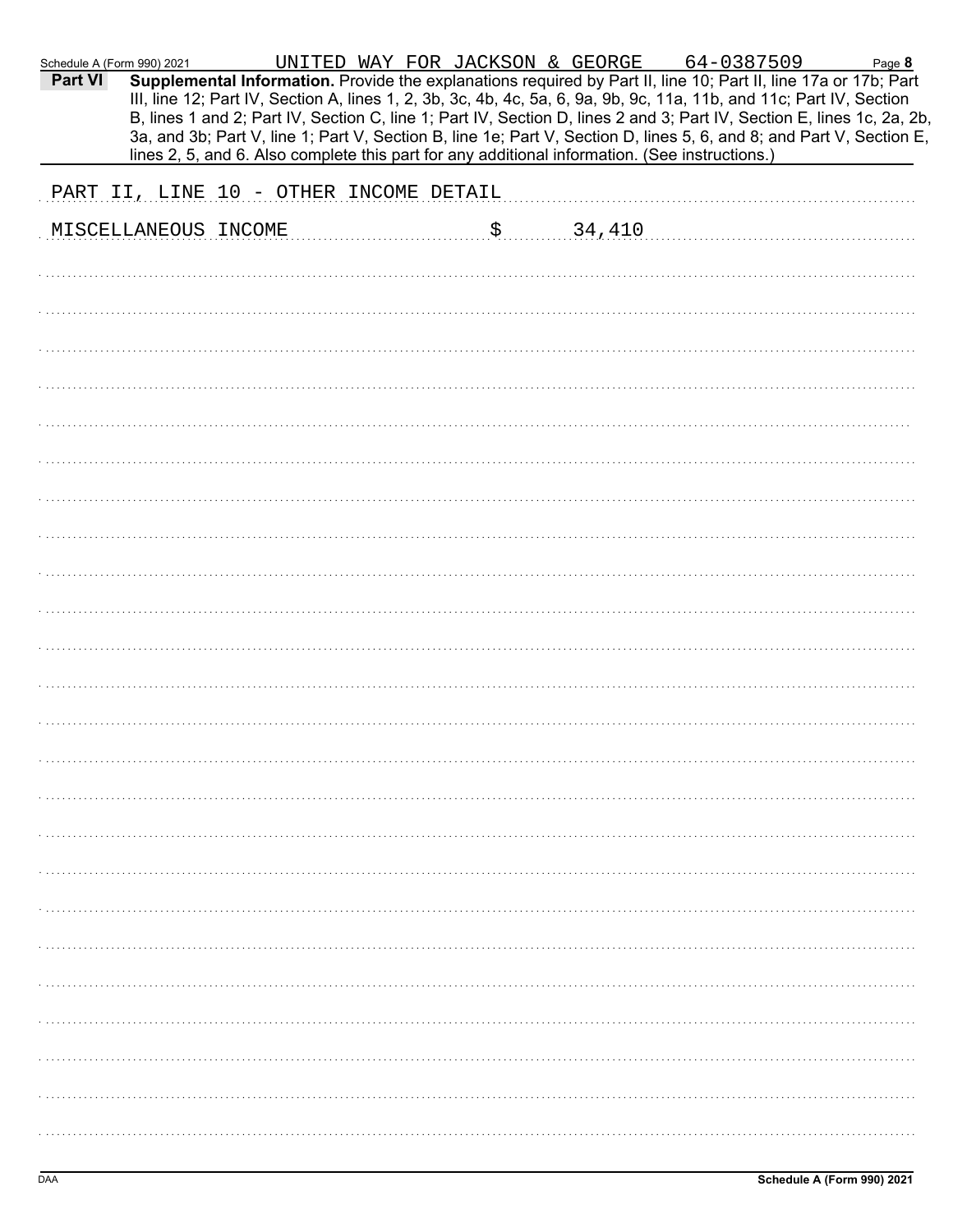| <b>Schedule B</b><br>(Form 990)                                                                  | <b>Schedule of Contributors</b>                                                                                                                                                                                    |            | OMB No. 1545-0047                     |
|--------------------------------------------------------------------------------------------------|--------------------------------------------------------------------------------------------------------------------------------------------------------------------------------------------------------------------|------------|---------------------------------------|
| Department of the Treasury<br>Internal Revenue Service                                           | Attach to Form 990 or Form 990-PF.<br>Go to www.irs.gov/Form990 for the latest information.                                                                                                                        |            | 2021                                  |
| Name of the organization<br>UNITED WAY FOR JACKSON<br>COUNTIES<br>Organization type (check one): | GEORGE<br>&.<br>MISSISSIPPI,<br>INCORPORATED                                                                                                                                                                       | 64-0387509 | <b>Employer identification number</b> |
| Filers of:                                                                                       | Section:                                                                                                                                                                                                           |            |                                       |
| Form 990 or 990-EZ                                                                               | $ {\rm X} $<br>501(c)(<br>3<br>) (enter number) organization                                                                                                                                                       |            |                                       |
|                                                                                                  | $4947(a)(1)$ nonexempt charitable trust <b>not</b> treated as a private foundation                                                                                                                                 |            |                                       |
|                                                                                                  | 527 political organization                                                                                                                                                                                         |            |                                       |
| <b>Form 990-PF</b>                                                                               | 501(c)(3) exempt private foundation                                                                                                                                                                                |            |                                       |
|                                                                                                  | 4947(a)(1) nonexempt charitable trust treated as a private foundation                                                                                                                                              |            |                                       |
|                                                                                                  | 501(c)(3) taxable private foundation                                                                                                                                                                               |            |                                       |
|                                                                                                  |                                                                                                                                                                                                                    |            |                                       |
| instructions.                                                                                    | Check if your organization is covered by the General Rule or a Special Rule.<br><b>Note:</b> Only a section 501(c)(7), (8), or (10) organization can check boxes for both the General Rule and a Special Rule. See |            |                                       |
| <b>General Rule</b>                                                                              |                                                                                                                                                                                                                    |            |                                       |

For an organization filing Form 990, 990-EZ, or 990-PF that received, during the year, contributions totaling \$5,000 or more (in money or property) from any one contr butor. Complete Parts I and II. See instructions for determining a contributor's total contributions.

#### **Special Rules**

 $\overline{X}]\,$  For an organization described in section 501(c)(3) filing Form 990 or 990-EZ that met the 33 $^1\!/\!\!\,$ % support test of the regulations under sections 509(a)(1) and 170(b)(1)(A)(vi), that checked Schedule A (Form 990), Part II, line 13, 16a, or 16b, and that received from any one contributor, during the year, total contributions of the greater of **(1)** \$5,000; or **(2)** 2% of the amount on (i) Form 990, Part VIII, line 1h; or (ii) Form 990-EZ, line 1. Complete Parts I and II.

literary, or educational purposes, or for the prevention of cruelty to children or animals. Complete Parts I (entering For an organization descr bed in section  $501(c)(7)$ ,  $(8)$ , or  $(10)$  filing Form 990 or 990-EZ that received from any one contributor, during the year, total contributions of more than \$1,000 *exclusively* for religious, charitable, scientific, "N/A" in column (b) instead of the contr butor name and address), II, and III.

For an organization descr bed in section 501(c)(7), (8), or (10) filing Form 990 or 990-EZ that received from any one contributor, during the year, contributions *exclusively* for religious, charitable, etc., purposes, but no such contributions totaled more than \$1,000. If this box is checked, enter here the total contributions that were received during the year for an *exclusively* religious, charitable, etc., purpose. Don't complete any of the parts unless the **General Rule** applies to this organization because it received *nonexclusively* religious, charitable, etc., contributions totaling \$5,000 or more during the year  $\ldots$   $\ldots$   $\ldots$   $\ldots$   $\ldots$   $\ldots$   $\ldots$   $\ldots$   $\ldots$   $\ldots$   $\ldots$   $\ldots$   $\ldots$ 

**must** answer "No" on Part IV, line 2, of its Form 990; or check the box on line H of its Form 990-EZ or on its Form 990-PF, Part I, line 2, to certify that it doesn't meet the filing requirements of Schedule B (Form 990). **Caution:** An organization that isn't covered by the General Rule and/or the Special Rules doesn't file Schedule B (Form 990), but it

**For Paperwork Reduction Act Notice, see the instructions for Form 990, 990-EZ, or 990-PF.**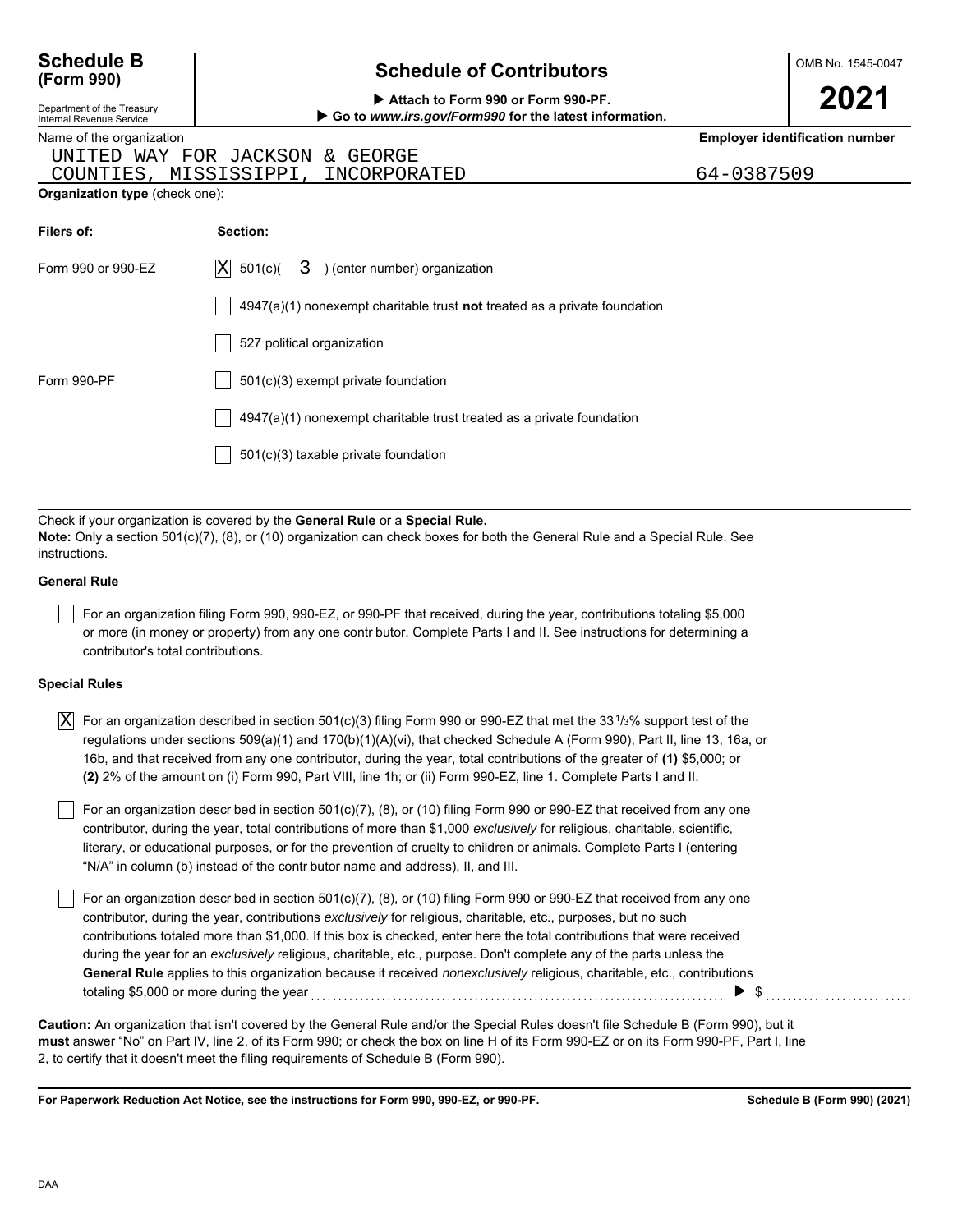| Name of organization | Schedule B (Form 990) (2021)<br>UNITED WAY FOR JACKSON & GEORGE                                |                                   | PAGE 1 OF 1<br>Page 2<br><b>Employer identification number</b><br>64-0387509                 |
|----------------------|------------------------------------------------------------------------------------------------|-----------------------------------|----------------------------------------------------------------------------------------------|
|                      | Contributors (see instructions). Use duplicate copies of Part I if additional space is needed. |                                   |                                                                                              |
| (a)<br>No.           | (b)<br>Name, address, and ZIP + 4                                                              | (c)<br><b>Total contributions</b> | (d)<br>Type of contribution                                                                  |
| $\mathbf{1}$         |                                                                                                | 52,860<br>\$                      | Person<br>Payroll<br><b>Noncash</b><br>(Complete Part II for<br>noncash contributions.)      |
| (a)<br>No.           | (b)<br>Name, address, and ZIP + 4                                                              | (c)<br><b>Total contributions</b> | (d)<br>Type of contribution                                                                  |
| $2$ .                |                                                                                                | 357,150<br>\$                     | Person<br>Payroll<br>Χ<br><b>Noncash</b><br>(Complete Part II for<br>noncash contributions.) |
| (a)<br>No.           | (b)<br>Name, address, and ZIP + 4                                                              | (c)<br><b>Total contributions</b> | (d)<br>Type of contribution                                                                  |
| 3 <sub>1</sub>       |                                                                                                | 40,000<br>\$                      | Person<br>х<br>Payroll<br>Noncash<br>(Complete Part II for<br>noncash contributions.)        |
| (a)<br>No.           | (b)<br>Name, address, and ZIP + 4                                                              | (c)<br><b>Total contributions</b> | (d)<br>Type of contribution                                                                  |
| $\frac{4}{1}$        |                                                                                                | 360,030<br>\$                     | Person<br>Χ<br>Payroll<br>Noncash<br>(Complete Part II for<br>noncash contributions.)        |
| (a)<br>No.           | (b)<br>Name, address, and ZIP + 4                                                              | (c)<br><b>Total contributions</b> | (d)<br>Type of contribution                                                                  |
| .5                   |                                                                                                | 12,728<br>\$                      | Person<br>Payroll<br>Noncash<br>(Complete Part II for<br>noncash contributions.)             |
| (a)<br>No.           | (b)<br>Name, address, and ZIP + 4                                                              | (c)<br><b>Total contributions</b> | (d)<br>Type of contribution                                                                  |
| .6                   |                                                                                                | 50,912<br>\$                      | Person<br>Χ<br>Payroll<br>Noncash<br>(Complete Part II for<br>noncash contributions.)        |

**Schedule B (Form 990) (2021)**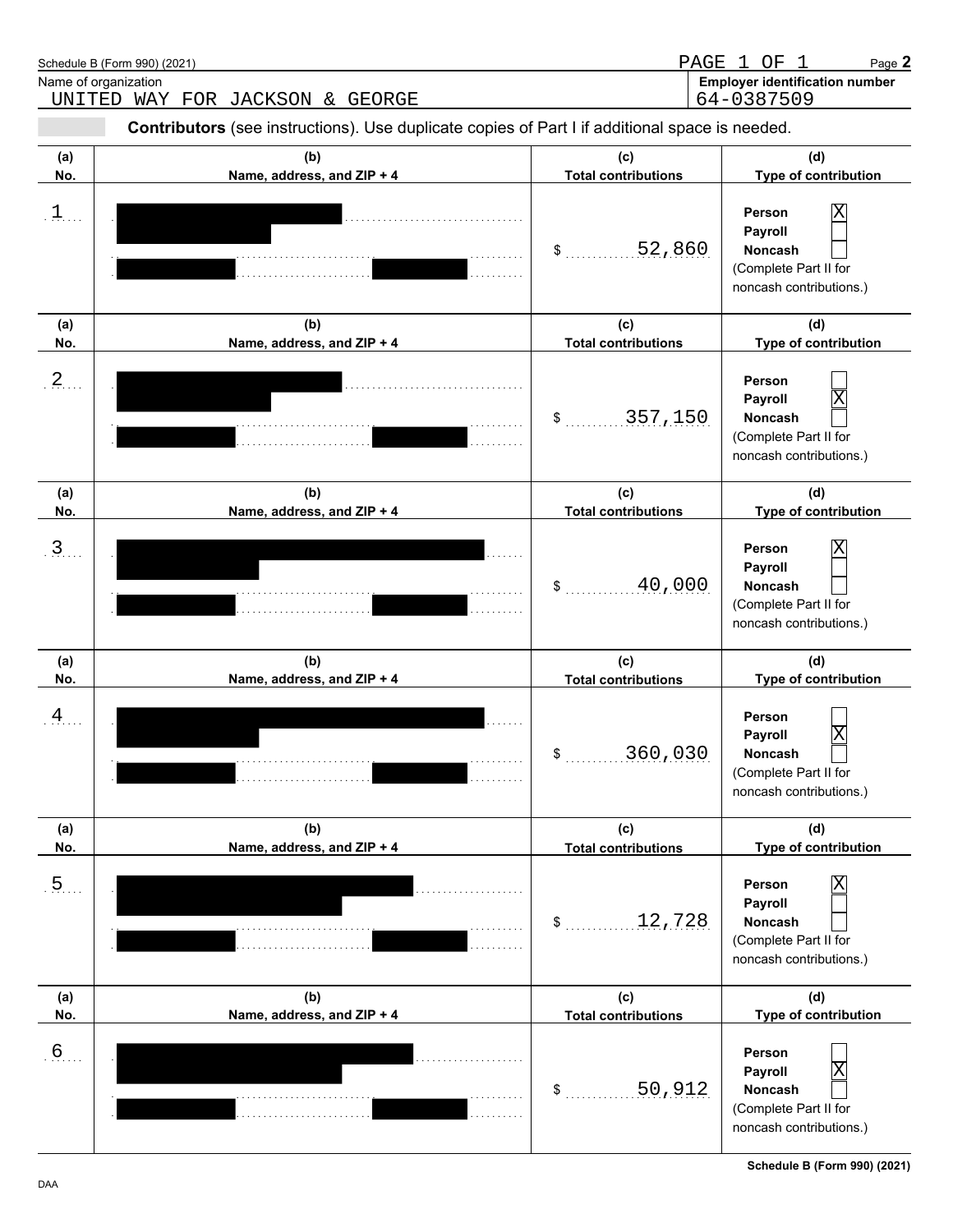|   | <b>SCHEDULE D</b><br>(Form 990)                        |                                                                                                                                                                                                                                | <b>Supplemental Financial Statements</b><br>Complete if the organization answered "Yes" on Form 990,<br>Part IV, line 6, 7, 8, 9, 10, 11a, 11b, 11c, 11d, 11e, 11f, 12a, or 12b. | OMB No. 1545-0047                                          |
|---|--------------------------------------------------------|--------------------------------------------------------------------------------------------------------------------------------------------------------------------------------------------------------------------------------|----------------------------------------------------------------------------------------------------------------------------------------------------------------------------------|------------------------------------------------------------|
|   | Department of the Treasury<br>Internal Revenue Service |                                                                                                                                                                                                                                | Attach to Form 990.<br>Go to www.irs.gov/Form990 for instructions and the latest information.                                                                                    | <b>Open to Public</b><br><b>Inspection</b>                 |
|   | Name of the organization                               |                                                                                                                                                                                                                                |                                                                                                                                                                                  | <b>Employer identification number</b>                      |
|   |                                                        | UNITED WAY FOR JACKSON & GEORGE                                                                                                                                                                                                |                                                                                                                                                                                  |                                                            |
|   |                                                        | COUNTIES, MISSISSIPPI, INCORPORATED                                                                                                                                                                                            |                                                                                                                                                                                  | 64-0387509                                                 |
|   | Part I                                                 | Organizations Maintaining Donor Advised Funds or Other Similar Funds or Accounts.<br>Complete if the organization answered "Yes" on Form 990, Part IV, line 6.                                                                 |                                                                                                                                                                                  |                                                            |
|   |                                                        |                                                                                                                                                                                                                                | (a) Donor advised funds                                                                                                                                                          | (b) Funds and other accounts                               |
| 1 | Total number at end of year                            |                                                                                                                                                                                                                                |                                                                                                                                                                                  |                                                            |
| 2 |                                                        |                                                                                                                                                                                                                                |                                                                                                                                                                                  |                                                            |
| 3 |                                                        |                                                                                                                                                                                                                                |                                                                                                                                                                                  |                                                            |
| 4 |                                                        |                                                                                                                                                                                                                                |                                                                                                                                                                                  |                                                            |
| 5 |                                                        | Did the organization inform all donors and donor advisors in writing that the assets held in donor advised                                                                                                                     |                                                                                                                                                                                  |                                                            |
|   |                                                        |                                                                                                                                                                                                                                |                                                                                                                                                                                  | Yes<br>No                                                  |
| 6 |                                                        | Did the organization inform all grantees, donors, and donor advisors in writing that grant funds can be used                                                                                                                   |                                                                                                                                                                                  |                                                            |
|   |                                                        | only for charitable purposes and not for the benefit of the donor or donor advisor, or for any other purpose                                                                                                                   |                                                                                                                                                                                  |                                                            |
|   | conferring impermissible private benefit?              |                                                                                                                                                                                                                                |                                                                                                                                                                                  | <b>Yes</b><br>No.                                          |
|   | Part II                                                | <b>Conservation Easements.</b>                                                                                                                                                                                                 |                                                                                                                                                                                  |                                                            |
|   |                                                        | Complete if the organization answered "Yes" on Form 990, Part IV, line 7.                                                                                                                                                      |                                                                                                                                                                                  |                                                            |
| 1 |                                                        | Purpose(s) of conservation easements held by the organization (check all that apply).                                                                                                                                          |                                                                                                                                                                                  |                                                            |
|   |                                                        | Preservation of land for public use (for example, recreation or education                                                                                                                                                      | Preservation of a historically important land area                                                                                                                               |                                                            |
|   | Protection of natural habitat                          |                                                                                                                                                                                                                                | Preservation of a certified historic structure                                                                                                                                   |                                                            |
|   | Preservation of open space                             |                                                                                                                                                                                                                                |                                                                                                                                                                                  |                                                            |
| 2 |                                                        | Complete lines 2a through 2d if the organization held a qualified conservation contribution in the form of a conservation                                                                                                      |                                                                                                                                                                                  |                                                            |
|   | easement on the last day of the tax year.              |                                                                                                                                                                                                                                |                                                                                                                                                                                  | Held at the End of the Tax Year                            |
|   |                                                        | a Total number of conservation easements [11] matter contracts with the set of conservation of an analysis of the set of an analysis of the set of an analysis of the set of an analysis of an analysis of an analysis of an a |                                                                                                                                                                                  | 2a                                                         |
|   |                                                        |                                                                                                                                                                                                                                |                                                                                                                                                                                  | 2 <sub>b</sub>                                             |
|   |                                                        |                                                                                                                                                                                                                                |                                                                                                                                                                                  | 2c                                                         |
|   |                                                        | d Number of conservation easements included in (c) acquired after 7/25/06, and not on a                                                                                                                                        |                                                                                                                                                                                  | 2d                                                         |
|   |                                                        | historic structure listed in the National Register<br>Number of conservation easements modified, transferred, released, extinguished, or terminated by the organization during the                                             |                                                                                                                                                                                  |                                                            |
|   | tax year $\blacktriangleright$                         |                                                                                                                                                                                                                                |                                                                                                                                                                                  |                                                            |
|   |                                                        | Number of states where property subject to conservation easement is located >                                                                                                                                                  |                                                                                                                                                                                  |                                                            |
| 5 |                                                        | Does the organization have a written policy regarding the periodic monitoring, inspection, handling of                                                                                                                         |                                                                                                                                                                                  |                                                            |
|   |                                                        |                                                                                                                                                                                                                                |                                                                                                                                                                                  | Yes<br>No                                                  |
| 6 |                                                        | Staff and volunteer hours devoted to monitoring, inspecting, handling of violations, and enforcing conservation easements during the year                                                                                      |                                                                                                                                                                                  |                                                            |
|   |                                                        |                                                                                                                                                                                                                                |                                                                                                                                                                                  |                                                            |
| 7 |                                                        | Amount of expenses incurred in monitoring, inspecting, handling of violations, and enforcing conservation easements during the year                                                                                            |                                                                                                                                                                                  |                                                            |
|   | ▶ \$                                                   |                                                                                                                                                                                                                                |                                                                                                                                                                                  |                                                            |
| 8 |                                                        | Does each conservation easement reported on line 2(d) above satisfy the requirements of section 170(h)(4)(B)(i)                                                                                                                |                                                                                                                                                                                  |                                                            |
|   |                                                        |                                                                                                                                                                                                                                |                                                                                                                                                                                  | Yes<br>No                                                  |
| 9 |                                                        | In Part XIII, describe how the organization reports conservation easements in its revenue and expense statement and                                                                                                            |                                                                                                                                                                                  |                                                            |
|   |                                                        | balance sheet, and include, if applicable, the text of the footnote to the organization's financial statements that descr bes the                                                                                              |                                                                                                                                                                                  |                                                            |
|   |                                                        | organization's accounting for conservation easements.                                                                                                                                                                          |                                                                                                                                                                                  |                                                            |
|   | Part III                                               | Organizations Maintaining Collections of Art, Historical Treasures, or Other Similar Assets.<br>Complete if the organization answered "Yes" on Form 990, Part IV, line 8.                                                      |                                                                                                                                                                                  |                                                            |
|   |                                                        | 1a If the organization elected, as permitted under FASB ASC 958, not to report in its revenue statement and balance sheet works                                                                                                |                                                                                                                                                                                  |                                                            |
|   |                                                        | of art, historical treasures, or other similar assets held for public exhibition, education, or research in furtherance of public                                                                                              |                                                                                                                                                                                  |                                                            |
|   |                                                        | service, provide in Part XIII the text of the footnote to its financial statements that describes these items.                                                                                                                 |                                                                                                                                                                                  |                                                            |
|   |                                                        | b If the organization elected, as permitted under FASB ASC 958, to report in its revenue statement and balance sheet works of                                                                                                  |                                                                                                                                                                                  |                                                            |
|   |                                                        | art, historical treasures, or other similar assets held for public exhibition, education, or research in furtherance of public service,                                                                                        |                                                                                                                                                                                  |                                                            |
|   |                                                        | provide the following amounts relating to these items:                                                                                                                                                                         |                                                                                                                                                                                  |                                                            |
|   |                                                        |                                                                                                                                                                                                                                |                                                                                                                                                                                  | $\$\ldots\ldots\ldots\ldots\ldots\ldots\ldots\ldots\ldots$ |
|   | (ii) Assets included in Form 990, Part X               |                                                                                                                                                                                                                                |                                                                                                                                                                                  | $\frac{1}{2}$                                              |
| 2 |                                                        | If the organization received or held works of art, historical treasures, or other similar assets for financial gain, provide the                                                                                               |                                                                                                                                                                                  |                                                            |
|   |                                                        | following amounts required to be reported under FASB ASC 958 relating to these items:                                                                                                                                          |                                                                                                                                                                                  |                                                            |
|   |                                                        | a Revenue included on Form 990, Part VIII, line 1                                                                                                                                                                              |                                                                                                                                                                                  | $\blacktriangleright$ \$                                   |
| b |                                                        | Assets included in Form 990, Part X<br>Panonugrk Poduction Act Notice, see the Instructions for Ferm 990                                                                                                                       |                                                                                                                                                                                  | <b>Cohodule D (Form 000) 202</b>                           |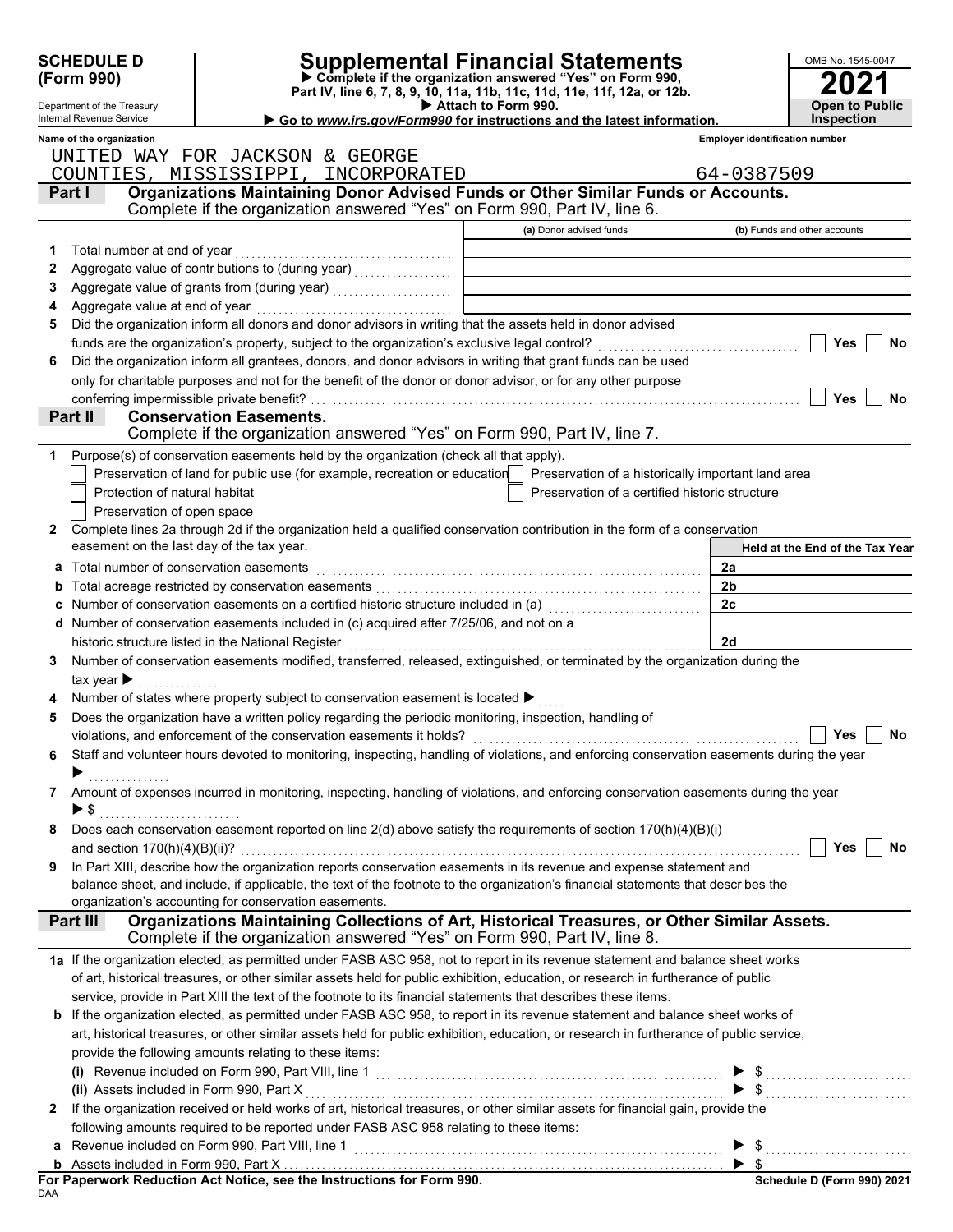|   | Schedule D (Form 990) 2021 UNITED WAY FOR JACKSON & GEORGE                                                                                                                                                                       |                         |                          |                         | 64-0387509      |                      |                | Page 2              |     |
|---|----------------------------------------------------------------------------------------------------------------------------------------------------------------------------------------------------------------------------------|-------------------------|--------------------------|-------------------------|-----------------|----------------------|----------------|---------------------|-----|
|   | Organizations Maintaining Collections of Art, Historical Treasures, or Other Similar Assets (continued)<br>Part III                                                                                                              |                         |                          |                         |                 |                      |                |                     |     |
|   | 3 Using the organization's acquisition, accession, and other records, check any of the following that make significant use of its<br>collection items (check all that apply):                                                    |                         |                          |                         |                 |                      |                |                     |     |
| a | Public exhibition                                                                                                                                                                                                                | d                       | Loan or exchange program |                         |                 |                      |                |                     |     |
| b | Scholarly research                                                                                                                                                                                                               | е                       |                          |                         |                 |                      |                |                     |     |
| c | Preservation for future generations                                                                                                                                                                                              |                         |                          |                         |                 |                      |                |                     |     |
|   | Provide a description of the organization's collections and explain how they further the organization's exempt purpose in Part                                                                                                   |                         |                          |                         |                 |                      |                |                     |     |
|   | XIII.                                                                                                                                                                                                                            |                         |                          |                         |                 |                      |                |                     |     |
| 5 | During the year, did the organization solicit or receive donations of art, historical treasures, or other similar                                                                                                                |                         |                          |                         |                 |                      |                |                     |     |
|   | assets to be sold to raise funds rather than to be maintained as part of the organization's collection?                                                                                                                          |                         |                          |                         |                 |                      |                | Yes                 | No. |
|   | <b>Escrow and Custodial Arrangements.</b><br><b>Part IV</b>                                                                                                                                                                      |                         |                          |                         |                 |                      |                |                     |     |
|   | Complete if the organization answered "Yes" on Form 990, Part IV, line 9, or reported an amount on Form<br>990, Part X, line 21.                                                                                                 |                         |                          |                         |                 |                      |                |                     |     |
|   | 1a Is the organization an agent, trustee, custodian or other intermediary for contributions or other assets not                                                                                                                  |                         |                          |                         |                 |                      |                |                     |     |
|   | included on Form 990, Part X?                                                                                                                                                                                                    |                         |                          |                         |                 |                      |                | Yes                 | No  |
|   | <b>b</b> If "Yes," explain the arrangement in Part XIII and complete the following table:                                                                                                                                        |                         |                          |                         |                 |                      |                |                     |     |
|   |                                                                                                                                                                                                                                  |                         |                          |                         |                 |                      | Amount         |                     |     |
|   | c Beginning balance                                                                                                                                                                                                              |                         |                          |                         |                 | 1c                   |                |                     |     |
|   | Additions during the year<br>interaction continuous continuous continuous during the year of the year of the set of the set of the set of the set of the set of the set of the set of the set of the set of the set of the set o |                         |                          |                         |                 | 1d                   |                |                     |     |
|   | Distributions during the year with the context of the set of the year with the year with the set of the set of the set of the set of the set of the set of the set of the set of the set of the set of the set of the set of t   |                         |                          |                         |                 | 1e                   |                |                     |     |
|   | f Ending balance                                                                                                                                                                                                                 |                         |                          |                         |                 | 1f                   |                |                     |     |
|   | 2a Did the organization include an amount on Form 990, Part X, line 21, for escrow or custodial account liability?                                                                                                               |                         |                          |                         |                 |                      |                | Yes                 | No  |
|   | b If "Yes," explain the arrangement in Part XIII. Check here if the explanation has been provided on Part XIII                                                                                                                   |                         |                          |                         |                 |                      |                |                     |     |
|   | Part V<br><b>Endowment Funds.</b>                                                                                                                                                                                                |                         |                          |                         |                 |                      |                |                     |     |
|   | Complete if the organization answered "Yes" on Form 990, Part IV, line 10.                                                                                                                                                       |                         |                          |                         |                 |                      |                |                     |     |
|   |                                                                                                                                                                                                                                  | (a) Current year        | (b) Prior year           | (c) Two years back      |                 | (d) Three years back |                | (e) Four years back |     |
|   | 1a Beginning of year balance <i>[[[[[[[[[[[[[[[[[[[[[[[[[[[[[[[[]]]]</i> ]]]                                                                                                                                                     |                         |                          |                         |                 |                      |                |                     |     |
|   | <b>b</b> Contr butions                                                                                                                                                                                                           |                         |                          |                         |                 |                      |                |                     |     |
|   | Net investment earnings, gains, and                                                                                                                                                                                              |                         |                          |                         |                 |                      |                |                     |     |
|   | losses                                                                                                                                                                                                                           |                         |                          |                         |                 |                      |                |                     |     |
|   | d Grants or scholarships<br>. <b>.</b> .                                                                                                                                                                                         |                         |                          |                         |                 |                      |                |                     |     |
|   | Other expenditures for facilities and                                                                                                                                                                                            |                         |                          |                         |                 |                      |                |                     |     |
|   | programs                                                                                                                                                                                                                         |                         |                          |                         |                 |                      |                |                     |     |
|   | f Administrative expenses                                                                                                                                                                                                        |                         |                          |                         |                 |                      |                |                     |     |
|   | End of year balance                                                                                                                                                                                                              |                         |                          |                         |                 |                      |                |                     |     |
|   | 2 Provide the estimated percentage of the current year end balance (line 1g, column (a)) held as:                                                                                                                                |                         |                          |                         |                 |                      |                |                     |     |
|   | a Board designated or quasi-endowment > %                                                                                                                                                                                        |                         |                          |                         |                 |                      |                |                     |     |
|   | <b>b</b> Permanent endowment $\blacktriangleright$<br>%                                                                                                                                                                          |                         |                          |                         |                 |                      |                |                     |     |
|   | Term endowment ▶                                                                                                                                                                                                                 |                         |                          |                         |                 |                      |                |                     |     |
|   | The percentages on lines 2a, 2b, and 2c should equal 100%.                                                                                                                                                                       |                         |                          |                         |                 |                      |                |                     |     |
|   | 3a Are there endowment funds not in the possession of the organization that are held and administered for the                                                                                                                    |                         |                          |                         |                 |                      |                |                     |     |
|   | organization by:                                                                                                                                                                                                                 |                         |                          |                         |                 |                      |                | Yes                 | No. |
|   | (i) Unrelated organizations                                                                                                                                                                                                      |                         |                          |                         |                 |                      | 3a(i)          |                     | Χ   |
|   | (ii) Related organizations                                                                                                                                                                                                       |                         |                          |                         |                 |                      | 3a(ii)         |                     | Χ   |
|   |                                                                                                                                                                                                                                  |                         |                          |                         |                 |                      | 3b             |                     |     |
|   | Describe in Part XIII the intended uses of the organization's endowment funds.                                                                                                                                                   |                         |                          |                         |                 |                      |                |                     |     |
|   | Part VI<br>Land, Buildings, and Equipment.                                                                                                                                                                                       |                         |                          |                         |                 |                      |                |                     |     |
|   | Complete if the organization answered "Yes" on Form 990, Part IV, line 11a. See Form 990, Part X, line 10.                                                                                                                       |                         |                          |                         |                 |                      |                |                     |     |
|   | Description of property                                                                                                                                                                                                          | (a) Cost or other basis |                          | (b) Cost or other basis | (c) Accumulated |                      | (d) Book value |                     |     |
|   |                                                                                                                                                                                                                                  | (investment)            |                          | (other)                 | depreciation    |                      |                |                     |     |
|   | 1a Land                                                                                                                                                                                                                          |                         |                          | 18,090                  |                 |                      |                | 18,090              |     |
|   | <b>b</b> Buildings                                                                                                                                                                                                               |                         |                          | 188,569                 |                 | 160,315              |                | 28,254              |     |
|   |                                                                                                                                                                                                                                  |                         |                          |                         |                 |                      |                |                     |     |
|   |                                                                                                                                                                                                                                  |                         |                          | 75,265                  |                 | 66,427               |                | 8,838               |     |
|   | e Other                                                                                                                                                                                                                          |                         |                          |                         |                 |                      |                |                     |     |
|   | Total. Add lines 1a through 1e. (Column (d) must equal Form 990, Part X, column (B), line 10c.)                                                                                                                                  |                         |                          |                         |                 | ▶                    |                | 55,182              |     |

**Schedule D (Form 990) 2021**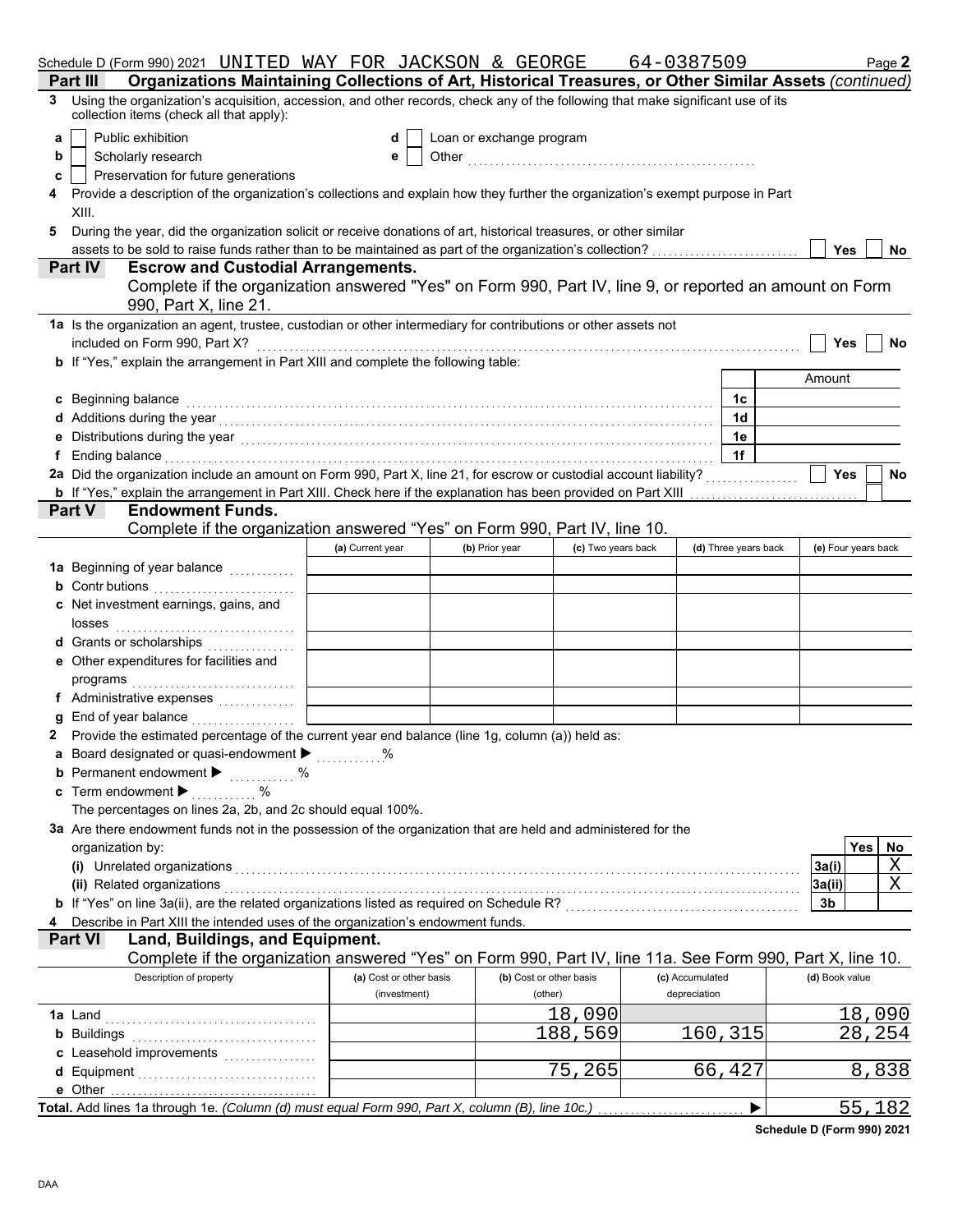|                           | Schedule D (Form 990) 2021 UNITED WAY FOR JACKSON & GEORGE                                                                                           |   |                | 64-0387509                       | Page 3                   |
|---------------------------|------------------------------------------------------------------------------------------------------------------------------------------------------|---|----------------|----------------------------------|--------------------------|
| <b>Part VII</b>           | <b>Investments - Other Securities.</b>                                                                                                               |   |                |                                  |                          |
|                           | Complete if the organization answered "Yes" on Form 990, Part IV, line 11b. See Form 990, Part X, line 12.                                           |   |                |                                  |                          |
|                           | (a) Description of security or category                                                                                                              |   | (b) Book value |                                  | (c) Method of valuation: |
|                           | (including name of security)                                                                                                                         |   |                | Cost or end-of-year market value |                          |
| (1) Financial derivatives |                                                                                                                                                      |   |                |                                  |                          |
|                           | (2) Closely held equity interests                                                                                                                    |   |                |                                  |                          |
|                           | $(3)$ Other                                                                                                                                          |   |                |                                  |                          |
|                           |                                                                                                                                                      |   |                |                                  |                          |
|                           | $\mathbf{B}$ (B)                                                                                                                                     |   |                |                                  |                          |
|                           |                                                                                                                                                      |   |                |                                  |                          |
|                           |                                                                                                                                                      |   |                |                                  |                          |
|                           |                                                                                                                                                      |   |                |                                  |                          |
| $\ldots$ (F).             |                                                                                                                                                      |   |                |                                  |                          |
| (G)                       |                                                                                                                                                      |   |                |                                  |                          |
| (H)                       |                                                                                                                                                      |   |                |                                  |                          |
|                           | Total. (Column (b) must equal Form 990, Part X, col. (B) line 12.)                                                                                   | ▶ |                |                                  |                          |
| <b>Part VIII</b>          | <b>Investments - Program Related.</b>                                                                                                                |   |                |                                  |                          |
|                           | Complete if the organization answered "Yes" on Form 990, Part IV, line 11c. See Form 990, Part X, line 13.                                           |   |                |                                  |                          |
|                           | (a) Description of investment                                                                                                                        |   | (b) Book value |                                  | (c) Method of valuation: |
|                           |                                                                                                                                                      |   |                | Cost or end-of-year market value |                          |
| (1)                       |                                                                                                                                                      |   |                |                                  |                          |
| (2)                       |                                                                                                                                                      |   |                |                                  |                          |
| (3)                       |                                                                                                                                                      |   |                |                                  |                          |
| (4)                       |                                                                                                                                                      |   |                |                                  |                          |
| (5)                       |                                                                                                                                                      |   |                |                                  |                          |
| (6)                       |                                                                                                                                                      |   |                |                                  |                          |
| (7)                       |                                                                                                                                                      |   |                |                                  |                          |
| (8)                       |                                                                                                                                                      |   |                |                                  |                          |
| (9)                       |                                                                                                                                                      |   |                |                                  |                          |
|                           | Total. (Column (b) must equal Form 990, Part X, col. (B) line 13.)                                                                                   | ▶ |                |                                  |                          |
| Part IX                   | <b>Other Assets.</b>                                                                                                                                 |   |                |                                  |                          |
|                           | Complete if the organization answered "Yes" on Form 990, Part IV, line 11d. See Form 990, Part X, line 15.                                           |   |                |                                  |                          |
|                           | (a) Description                                                                                                                                      |   |                |                                  | (b) Book value           |
| (1)                       |                                                                                                                                                      |   |                |                                  |                          |
| (2)                       |                                                                                                                                                      |   |                |                                  |                          |
| (3)                       |                                                                                                                                                      |   |                |                                  |                          |
| (4)                       |                                                                                                                                                      |   |                |                                  |                          |
| (5)                       |                                                                                                                                                      |   |                |                                  |                          |
| (6)                       |                                                                                                                                                      |   |                |                                  |                          |
| (7)                       |                                                                                                                                                      |   |                |                                  |                          |
| (8)                       |                                                                                                                                                      |   |                |                                  |                          |
| (9)                       |                                                                                                                                                      |   |                |                                  |                          |
|                           | Total. (Column (b) must equal Form 990, Part X, col. (B) line 15.)                                                                                   |   |                |                                  |                          |
| Part X                    | <b>Other Liabilities.</b>                                                                                                                            |   |                |                                  |                          |
|                           | Complete if the organization answered "Yes" on Form 990, Part IV, line 11e or 11f. See Form 990, Part X,                                             |   |                |                                  |                          |
|                           | line 25.                                                                                                                                             |   |                |                                  |                          |
| 1.                        | (a) Description of liability                                                                                                                         |   |                |                                  | (b) Book value           |
| (1)                       | Federal income taxes                                                                                                                                 |   |                |                                  |                          |
| (2)                       | DESIGNATIONS PAYABLE                                                                                                                                 |   |                |                                  | 101<br>108               |
| (3)                       | AGENCY FUND PAYABLE                                                                                                                                  |   |                |                                  | 62                       |
| (4)                       | COMPENSATED ABSENCES                                                                                                                                 |   |                |                                  | 23<br>484                |
| (5)                       |                                                                                                                                                      |   |                |                                  |                          |
| (6)                       |                                                                                                                                                      |   |                |                                  |                          |
| (7)                       |                                                                                                                                                      |   |                |                                  |                          |
| (8)                       |                                                                                                                                                      |   |                |                                  |                          |
| (9)                       |                                                                                                                                                      |   |                |                                  |                          |
|                           | Total. (Column (b) must equal Form 990, Part X, col. (B) line 25.)                                                                                   |   |                | ▶                                | 187,309                  |
|                           | 2. Liability for uncertain tax positions. In Part XIII, provide the text of the footnote to the organization's financial statements that reports the |   |                |                                  |                          |
|                           | organization's liability for uncertain tax positions under FASB ASC 740. Check here if the text of the footnote has been provided in Part XIII       |   |                |                                  |                          |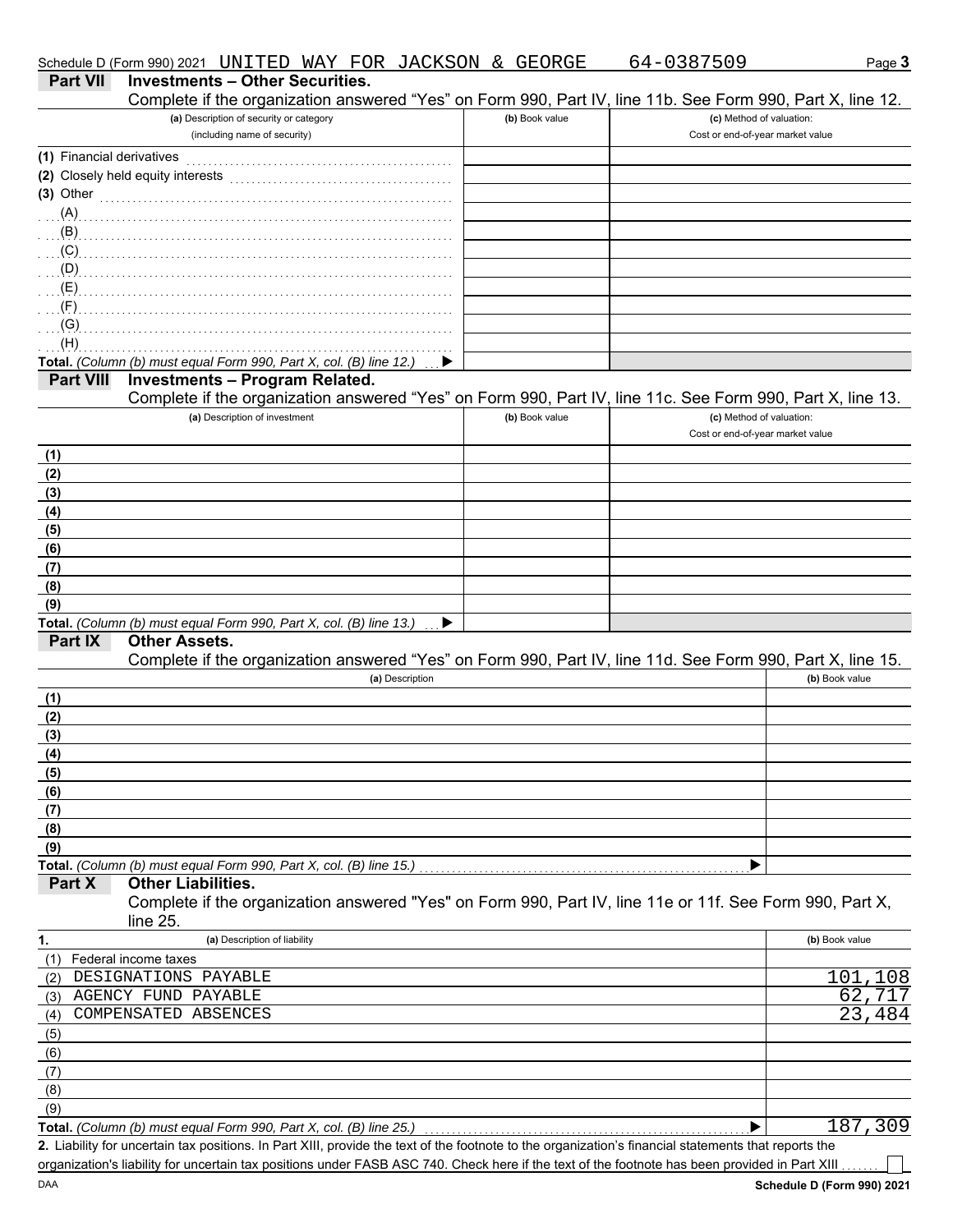|   | Schedule D (Form 990) 2021 UNITED WAY FOR JACKSON & GEORGE                                                                                                                                                                           |                | 64-0387509   | Page 4    |
|---|--------------------------------------------------------------------------------------------------------------------------------------------------------------------------------------------------------------------------------------|----------------|--------------|-----------|
|   | Reconciliation of Revenue per Audited Financial Statements With Revenue per Return.<br><b>Part XI</b>                                                                                                                                |                |              |           |
|   | Complete if the organization answered "Yes" on Form 990, Part IV, line 12a.                                                                                                                                                          |                |              |           |
| 1 |                                                                                                                                                                                                                                      |                | 1            | 1,586,360 |
| 2 | Amounts included on line 1 but not on Form 990, Part VIII, line 12:                                                                                                                                                                  |                |              |           |
| а |                                                                                                                                                                                                                                      | 2a             |              |           |
| b |                                                                                                                                                                                                                                      | 2 <sub>b</sub> |              |           |
| c | Recoveries of prior year grants [[11] North Management of prior with the set of prior year grants [[11] North Management of Prior With Management of Prior With Management of Prior With Management of Prior With Management o       | 2c             |              |           |
| d |                                                                                                                                                                                                                                      | 2d             |              |           |
| е | Add lines 2a through 2d [11] Additional Process of Additional Process of Additional Process of Additional Process of Additional Process of Additional Process of Additional Process of Additional Process of Additional Proces       |                | 2e           |           |
| 3 |                                                                                                                                                                                                                                      |                | 3            | 1,586,360 |
|   | Amounts included on Form 990, Part VIII, line 12, but not on line 1:                                                                                                                                                                 |                |              |           |
| а | Investment expenses not included on Form 990, Part VIII, line 7b [                                                                                                                                                                   | 4a             |              |           |
| b |                                                                                                                                                                                                                                      | 4 <sub>b</sub> |              |           |
| c | Add lines 4a and 4b <b>Adding the Contract Contract Contract Contract Contract Contract Contract Contract Contract Contract Contract Contract Contract Contract Contract Contract Contract Contract Contract Contract Contract C</b> |                | 4с           |           |
| 5 |                                                                                                                                                                                                                                      |                | 5            | 1,586,360 |
|   | Reconciliation of Expenses per Audited Financial Statements With Expenses per Return.<br><b>Part XII</b>                                                                                                                             |                |              |           |
|   | Complete if the organization answered "Yes" on Form 990, Part IV, line 12a.                                                                                                                                                          |                |              |           |
| 1 | Total expenses and losses per audited financial statements                                                                                                                                                                           |                | 1            | 1,913,044 |
| 2 | Amounts included on line 1 but not on Form 990, Part IX, line 25:                                                                                                                                                                    |                |              |           |
| а |                                                                                                                                                                                                                                      | 2a             |              |           |
| b | Prior year adjustments [ www.com/www.com/www.com/www.com/www.com/www.com/www.com/                                                                                                                                                    | 2 <sub>b</sub> |              |           |
| c |                                                                                                                                                                                                                                      | 2c             |              |           |
| d |                                                                                                                                                                                                                                      | 2d             |              |           |
| е | Add lines 2a through 2d [11] March 2014 [12] March 2014 [12] March 2014 [12] March 2014 [12] March 2014 [12] March 2015 [12] March 2015 [12] March 2015 [12] March 2015 [12] March 2015 [12] March 2015 [12] March 2015 [12] M       |                | 2e           |           |
| 3 |                                                                                                                                                                                                                                      |                | $\mathbf{3}$ | 1,913,044 |
|   | Amounts included on Form 990, Part IX, line 25, but not on line 1:                                                                                                                                                                   |                |              |           |
| а |                                                                                                                                                                                                                                      | 4a             |              |           |
| b |                                                                                                                                                                                                                                      | 4 <sub>b</sub> |              |           |
|   | c Add lines 4a and 4b                                                                                                                                                                                                                |                | 4c           |           |
|   |                                                                                                                                                                                                                                      |                | 5            | 1,913,044 |
|   | Part XIII Supplemental Information.                                                                                                                                                                                                  |                |              |           |
|   | Provide the descriptions required for Part II, lines 3, 5, and 9; Part III, lines 1a and 4; Part IV, lines 1b and 2b; Part V, line 4; Part X, line                                                                                   |                |              |           |
|   | 2; Part XI, lines 2d and 4b; and Part XII, lines 2d and 4b. Also complete this part to provide any additional information.                                                                                                           |                |              |           |
|   |                                                                                                                                                                                                                                      |                |              |           |
|   |                                                                                                                                                                                                                                      |                |              |           |
|   |                                                                                                                                                                                                                                      |                |              |           |
|   |                                                                                                                                                                                                                                      |                |              |           |
|   |                                                                                                                                                                                                                                      |                |              |           |
|   |                                                                                                                                                                                                                                      |                |              |           |
|   |                                                                                                                                                                                                                                      |                |              |           |
|   |                                                                                                                                                                                                                                      |                |              |           |
|   |                                                                                                                                                                                                                                      |                |              |           |
|   |                                                                                                                                                                                                                                      |                |              |           |
|   |                                                                                                                                                                                                                                      |                |              |           |
|   |                                                                                                                                                                                                                                      |                |              |           |
|   |                                                                                                                                                                                                                                      |                |              |           |
|   |                                                                                                                                                                                                                                      |                |              |           |
|   |                                                                                                                                                                                                                                      |                |              |           |
|   |                                                                                                                                                                                                                                      |                |              |           |
|   |                                                                                                                                                                                                                                      |                |              |           |
|   |                                                                                                                                                                                                                                      |                |              |           |
|   |                                                                                                                                                                                                                                      |                |              |           |
|   |                                                                                                                                                                                                                                      |                |              |           |
|   |                                                                                                                                                                                                                                      |                |              |           |
|   |                                                                                                                                                                                                                                      |                |              |           |
|   |                                                                                                                                                                                                                                      |                |              |           |
|   |                                                                                                                                                                                                                                      |                |              |           |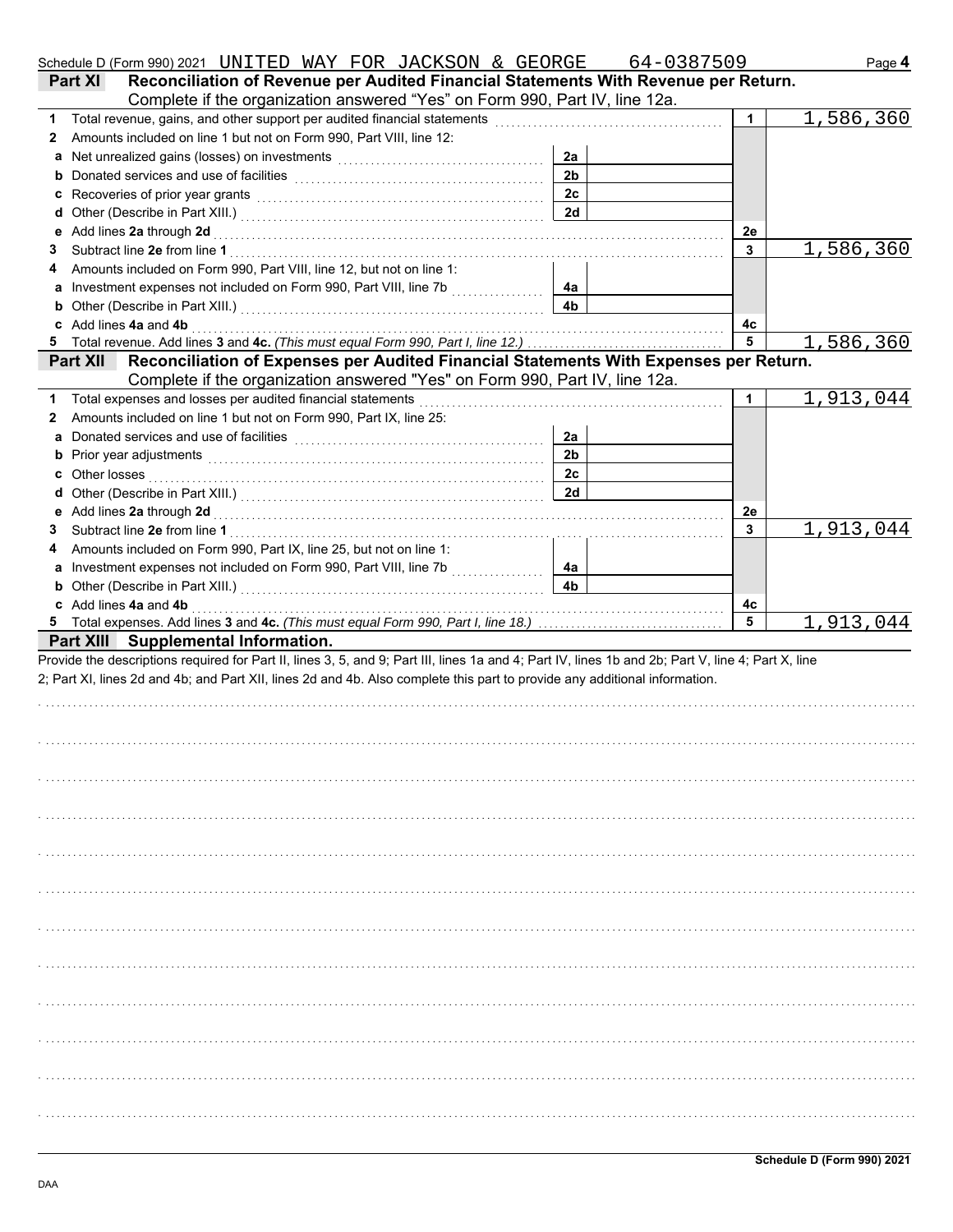|                                                                                                                     |  |  |  | <u>64-0387509</u> | Page 5 |
|---------------------------------------------------------------------------------------------------------------------|--|--|--|-------------------|--------|
| Schedule D (Form 990) 2021 UNITED WAY FOR JACKSON & GEORGE<br><b>Part XIII Supplemental Information</b> (continued) |  |  |  |                   |        |
|                                                                                                                     |  |  |  |                   |        |
|                                                                                                                     |  |  |  |                   |        |
|                                                                                                                     |  |  |  |                   |        |
|                                                                                                                     |  |  |  |                   |        |
|                                                                                                                     |  |  |  |                   |        |
|                                                                                                                     |  |  |  |                   |        |
|                                                                                                                     |  |  |  |                   |        |
|                                                                                                                     |  |  |  |                   |        |
|                                                                                                                     |  |  |  |                   |        |
|                                                                                                                     |  |  |  |                   |        |
|                                                                                                                     |  |  |  |                   |        |
|                                                                                                                     |  |  |  |                   |        |
|                                                                                                                     |  |  |  |                   |        |
|                                                                                                                     |  |  |  |                   |        |
|                                                                                                                     |  |  |  |                   |        |
|                                                                                                                     |  |  |  |                   |        |
|                                                                                                                     |  |  |  |                   |        |
|                                                                                                                     |  |  |  |                   |        |
|                                                                                                                     |  |  |  |                   |        |
|                                                                                                                     |  |  |  |                   |        |
|                                                                                                                     |  |  |  |                   |        |
|                                                                                                                     |  |  |  |                   |        |
|                                                                                                                     |  |  |  |                   |        |
|                                                                                                                     |  |  |  |                   |        |
|                                                                                                                     |  |  |  |                   |        |
|                                                                                                                     |  |  |  |                   |        |
|                                                                                                                     |  |  |  |                   |        |
|                                                                                                                     |  |  |  |                   |        |
|                                                                                                                     |  |  |  |                   |        |
|                                                                                                                     |  |  |  |                   |        |
|                                                                                                                     |  |  |  |                   |        |
|                                                                                                                     |  |  |  |                   |        |
|                                                                                                                     |  |  |  |                   |        |
|                                                                                                                     |  |  |  |                   |        |
|                                                                                                                     |  |  |  |                   |        |
|                                                                                                                     |  |  |  |                   |        |
|                                                                                                                     |  |  |  |                   |        |
|                                                                                                                     |  |  |  |                   |        |
|                                                                                                                     |  |  |  |                   |        |
|                                                                                                                     |  |  |  |                   |        |
|                                                                                                                     |  |  |  |                   |        |
|                                                                                                                     |  |  |  |                   |        |
|                                                                                                                     |  |  |  |                   |        |
|                                                                                                                     |  |  |  |                   |        |
|                                                                                                                     |  |  |  |                   |        |
|                                                                                                                     |  |  |  |                   |        |
|                                                                                                                     |  |  |  |                   |        |
|                                                                                                                     |  |  |  |                   |        |
|                                                                                                                     |  |  |  |                   |        |
|                                                                                                                     |  |  |  |                   |        |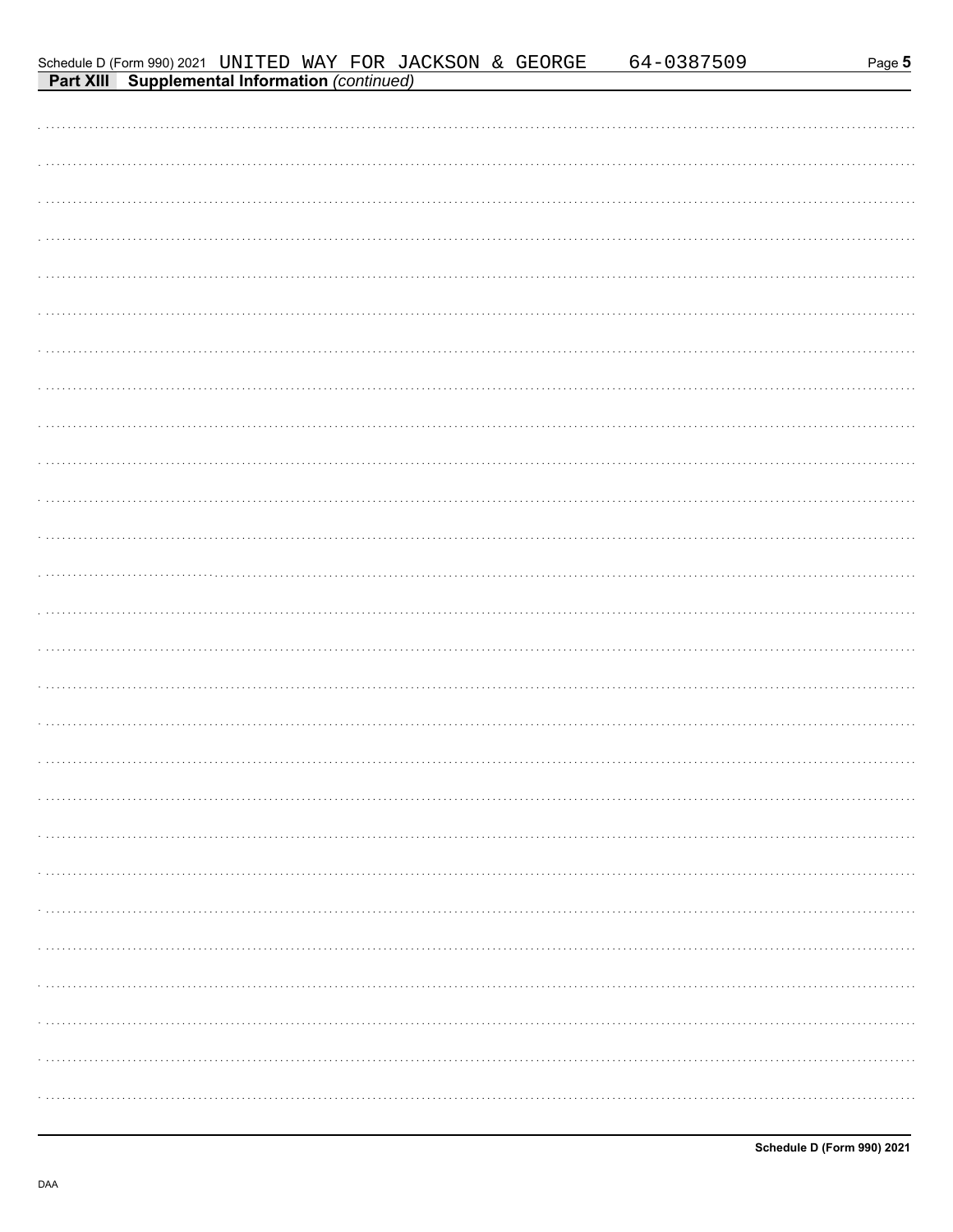| <b>SCHEDULE I</b>                                                                                                                                                                                                                                                                                      |           |                                       | <b>Grants and Other Assistance to Organizations,</b>                                                                                  |                                     |                                                             |                                          |                                       |                                       | OMB No. 1545-0047                          |
|--------------------------------------------------------------------------------------------------------------------------------------------------------------------------------------------------------------------------------------------------------------------------------------------------------|-----------|---------------------------------------|---------------------------------------------------------------------------------------------------------------------------------------|-------------------------------------|-------------------------------------------------------------|------------------------------------------|---------------------------------------|---------------------------------------|--------------------------------------------|
| (Form 990)                                                                                                                                                                                                                                                                                             |           |                                       | Governments, and Individuals in the United States<br>Complete if the organization answered "Yes" on Form 990, Part IV, line 21 or 22. |                                     |                                                             |                                          |                                       |                                       |                                            |
| Department of the Treasury<br>Internal Revenue Service                                                                                                                                                                                                                                                 |           |                                       | Attach to Form 990.<br>Go to www.irs.gov/Form990 for the latest information.                                                          |                                     |                                                             |                                          |                                       |                                       | <b>Open to Public</b><br><b>Inspection</b> |
| UNITED WAY FOR JACKSON & GEORGE<br>Name of the organization                                                                                                                                                                                                                                            |           |                                       |                                                                                                                                       |                                     |                                                             |                                          | <b>Employer identification number</b> |                                       |                                            |
| COUNTIES, MISSISSIPPI, INCORPORATED<br><b>General Information on Grants and Assistance</b>                                                                                                                                                                                                             |           |                                       |                                                                                                                                       |                                     |                                                             |                                          | 64-0387509                            |                                       |                                            |
| Part I<br>Does the organization maintain records to substantiate the amount of the grants or assistance, the grantees' eligibility for the grants or assistance, and<br>$\mathbf 1$<br>2 Describe in Part IV the organization's procedures for monitoring the use of grant funds in the United States. |           |                                       |                                                                                                                                       |                                     |                                                             |                                          |                                       | Yes                                   | $ X $ No                                   |
| Grants and Other Assistance to Domestic Organizations and Domestic Governments. Complete if the organization answered "Yes" on Form 990,<br>Part II<br>Part IV, line 21, for any recipient that received more than \$5,000. Part II can be duplicated if additional space is needed.                   |           |                                       |                                                                                                                                       |                                     |                                                             |                                          |                                       |                                       |                                            |
| (a) Name and address of organization<br>-1<br>or government                                                                                                                                                                                                                                            | $(b)$ EIN | $(c)$ RC<br>section<br>if applicable) | (d) Amount of cash<br>grant                                                                                                           | (e) Amount of<br>noncash assistance | (f) Method of valuation<br>(book, FMV, appraisal,<br>other) | (g) Description of<br>noncash assistance |                                       | (h) Purpose of grant<br>or assistance |                                            |
| (1) ADRIENNE'S HOUSE                                                                                                                                                                                                                                                                                   |           |                                       |                                                                                                                                       |                                     |                                                             |                                          |                                       |                                       |                                            |
|                                                                                                                                                                                                                                                                                                        |           | 501C3                                 | 45,000                                                                                                                                |                                     |                                                             |                                          |                                       |                                       |                                            |
| (2) AMERICAN RED CROSS                                                                                                                                                                                                                                                                                 |           |                                       |                                                                                                                                       |                                     |                                                             |                                          |                                       |                                       |                                            |
|                                                                                                                                                                                                                                                                                                        |           | 501C3                                 | 20,000                                                                                                                                |                                     |                                                             |                                          |                                       |                                       |                                            |
| (3) BOY SCOUTS OF AMERICA-PINE BURR                                                                                                                                                                                                                                                                    |           |                                       |                                                                                                                                       |                                     |                                                             |                                          |                                       |                                       |                                            |
|                                                                                                                                                                                                                                                                                                        |           | 501C3                                 | 33,495                                                                                                                                |                                     |                                                             |                                          |                                       |                                       |                                            |
| (4) BOYS & GIRLS CLUB - OUTREACH                                                                                                                                                                                                                                                                       |           |                                       |                                                                                                                                       |                                     |                                                             |                                          |                                       |                                       |                                            |
|                                                                                                                                                                                                                                                                                                        |           | 501C3                                 | 60,000                                                                                                                                |                                     |                                                             |                                          |                                       |                                       |                                            |
| (5) BOYS & GIRLS CLUB OF JACKSON COUNTY                                                                                                                                                                                                                                                                |           |                                       |                                                                                                                                       |                                     |                                                             |                                          |                                       |                                       |                                            |
|                                                                                                                                                                                                                                                                                                        |           | 501C3                                 | 71,662                                                                                                                                |                                     |                                                             |                                          |                                       |                                       |                                            |
| (6) CATHOLIC CHARITIES OF SOUTH MS                                                                                                                                                                                                                                                                     |           |                                       |                                                                                                                                       |                                     |                                                             |                                          |                                       |                                       |                                            |
|                                                                                                                                                                                                                                                                                                        |           | 501C3                                 | 49,582                                                                                                                                |                                     |                                                             |                                          |                                       |                                       |                                            |
| (7) COMMUNITY RESOURCES CENTER                                                                                                                                                                                                                                                                         |           |                                       |                                                                                                                                       |                                     |                                                             |                                          |                                       |                                       |                                            |
|                                                                                                                                                                                                                                                                                                        |           | 501C3                                 | 30,000                                                                                                                                |                                     |                                                             |                                          |                                       |                                       |                                            |
| (8) GIRL SCOUTS OF GREATER MS AND USA                                                                                                                                                                                                                                                                  |           |                                       |                                                                                                                                       |                                     |                                                             |                                          |                                       |                                       |                                            |
|                                                                                                                                                                                                                                                                                                        |           | 501C3                                 | 36,921                                                                                                                                |                                     |                                                             |                                          |                                       |                                       |                                            |
| (9) HEALTH AND HANDICAPPED SERVICES                                                                                                                                                                                                                                                                    |           |                                       |                                                                                                                                       |                                     |                                                             |                                          |                                       |                                       |                                            |
|                                                                                                                                                                                                                                                                                                        |           | 501C3                                 | 96,658                                                                                                                                |                                     |                                                             |                                          |                                       |                                       |                                            |
| Enter total number of section 501(c)(3) and government organizations listed in the line 1 table                                                                                                                                                                                                        |           |                                       |                                                                                                                                       |                                     |                                                             |                                          |                                       |                                       |                                            |
| Enter total number of other organizations listed in the line 1 table<br>For Paperwork Reduction Act Notice, see the Instructions for Form 990.                                                                                                                                                         |           |                                       |                                                                                                                                       |                                     |                                                             |                                          |                                       | Schedule I (Form 990) (2021)          |                                            |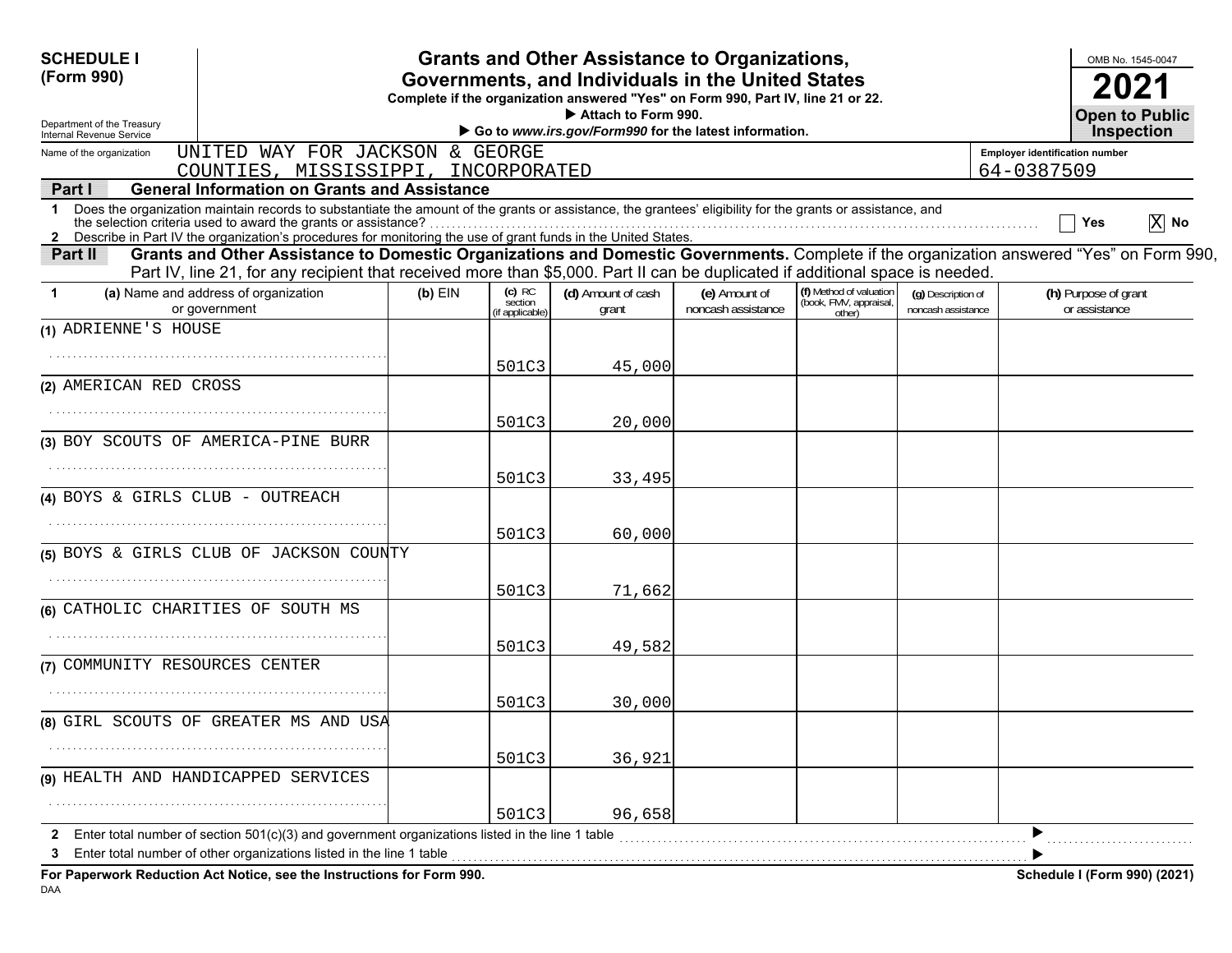| <b>SCHEDULE I</b><br>(Form 990)                                                                                                                                                                                                                                                      |           |                                     | <b>Grants and Other Assistance to Organizations,</b> |                                     |                                                             |                                          |                                       | OMB No. 1545-0047                          |           |
|--------------------------------------------------------------------------------------------------------------------------------------------------------------------------------------------------------------------------------------------------------------------------------------|-----------|-------------------------------------|------------------------------------------------------|-------------------------------------|-------------------------------------------------------------|------------------------------------------|---------------------------------------|--------------------------------------------|-----------|
| Governments, and Individuals in the United States<br>Complete if the organization answered "Yes" on Form 990, Part IV, line 21 or 22.                                                                                                                                                |           |                                     |                                                      |                                     |                                                             |                                          |                                       |                                            |           |
| Attach to Form 990.<br>Department of the Treasury<br>Go to www.irs.gov/Form990 for the latest information.<br>Internal Revenue Service                                                                                                                                               |           |                                     |                                                      |                                     |                                                             |                                          |                                       | <b>Open to Public</b><br><b>Inspection</b> |           |
| UNITED WAY FOR JACKSON & GEORGE<br>Name of the organization                                                                                                                                                                                                                          |           |                                     |                                                      |                                     |                                                             |                                          | <b>Employer identification number</b> |                                            |           |
| COUNTIES, MISSISSIPPI, INCORPORATED                                                                                                                                                                                                                                                  |           |                                     |                                                      |                                     |                                                             |                                          | 64-0387509                            |                                            |           |
| <b>General Information on Grants and Assistance</b><br>Part I                                                                                                                                                                                                                        |           |                                     |                                                      |                                     |                                                             |                                          |                                       |                                            |           |
| 1 Does the organization maintain records to substantiate the amount of the grants or assistance, the grantees' eligibility for the grants or assistance, and<br>2 Describe in Part IV the organization's procedures for monitoring the use of grant funds in the United States.      |           |                                     |                                                      |                                     |                                                             |                                          |                                       | Yes                                        | <b>No</b> |
| Grants and Other Assistance to Domestic Organizations and Domestic Governments. Complete if the organization answered "Yes" on Form 990,<br>Part II<br>Part IV, line 21, for any recipient that received more than \$5,000. Part II can be duplicated if additional space is needed. |           |                                     |                                                      |                                     |                                                             |                                          |                                       |                                            |           |
| (a) Name and address of organization<br>-1<br>or government                                                                                                                                                                                                                          | $(b)$ EIN | (c) RC<br>section<br>if applicable) | (d) Amount of cash<br>grant                          | (e) Amount of<br>noncash assistance | (f) Method of valuation<br>(book, FMV, appraisal,<br>other) | (g) Description of<br>noncash assistance |                                       | (h) Purpose of grant<br>or assistance      |           |
| (1) HOME OF GRACE                                                                                                                                                                                                                                                                    |           |                                     |                                                      |                                     |                                                             |                                          |                                       |                                            |           |
|                                                                                                                                                                                                                                                                                      |           | 501C3                               | 93,652                                               |                                     |                                                             |                                          |                                       |                                            |           |
| (2) JACKSON COUNTY CASA                                                                                                                                                                                                                                                              |           |                                     |                                                      |                                     |                                                             |                                          |                                       |                                            |           |
|                                                                                                                                                                                                                                                                                      |           | 501C3                               | 71,425                                               |                                     |                                                             |                                          |                                       |                                            |           |
| (3) MISCELLANEOUS ORGANIZATIONS                                                                                                                                                                                                                                                      |           |                                     |                                                      |                                     |                                                             |                                          |                                       |                                            |           |
|                                                                                                                                                                                                                                                                                      |           | 501C3                               | 28,716                                               |                                     |                                                             |                                          |                                       |                                            |           |
| (4) MS GULF COAST YMCA                                                                                                                                                                                                                                                               |           |                                     |                                                      |                                     |                                                             |                                          |                                       |                                            |           |
|                                                                                                                                                                                                                                                                                      |           | 501C3                               | 17,255                                               |                                     |                                                             |                                          |                                       |                                            |           |
| (5) PREGNANCY RESOURCES OF MS                                                                                                                                                                                                                                                        |           |                                     |                                                      |                                     |                                                             |                                          |                                       |                                            |           |
|                                                                                                                                                                                                                                                                                      |           | 501C3                               | 49,697                                               |                                     |                                                             |                                          |                                       |                                            |           |
| (6) PREVENTION AND SAFETY SERVICES                                                                                                                                                                                                                                                   |           |                                     |                                                      |                                     |                                                             |                                          |                                       |                                            |           |
|                                                                                                                                                                                                                                                                                      |           | 501C3                               | 39,478                                               |                                     |                                                             |                                          |                                       |                                            |           |
| (7) RAPE CRISIS PROGRAM                                                                                                                                                                                                                                                              |           |                                     |                                                      |                                     |                                                             |                                          |                                       |                                            |           |
|                                                                                                                                                                                                                                                                                      |           | 501C3                               | 20,000                                               |                                     |                                                             |                                          |                                       |                                            |           |
| (8) SINGING RIVER INDUSTRIES/GEORGE CTY                                                                                                                                                                                                                                              |           |                                     |                                                      |                                     |                                                             |                                          |                                       |                                            |           |
|                                                                                                                                                                                                                                                                                      |           | 501C3                               | 80,000                                               |                                     |                                                             |                                          |                                       |                                            |           |
| (9) THE SALVATION ARMY                                                                                                                                                                                                                                                               |           |                                     |                                                      |                                     |                                                             |                                          |                                       |                                            |           |
|                                                                                                                                                                                                                                                                                      |           | 501C3                               | 60,000                                               |                                     |                                                             |                                          |                                       |                                            |           |
| Enter total number of section $501(c)(3)$ and government organizations listed in the line 1 table                                                                                                                                                                                    |           |                                     |                                                      |                                     |                                                             |                                          |                                       |                                            |           |
| Enter total number of other organizations listed in the line 1 table<br>з<br>For Paperwork Reduction Act Notice, see the Instructions for Form 990.                                                                                                                                  |           |                                     |                                                      |                                     |                                                             |                                          |                                       | Schedule I (Form 990) (2021)               |           |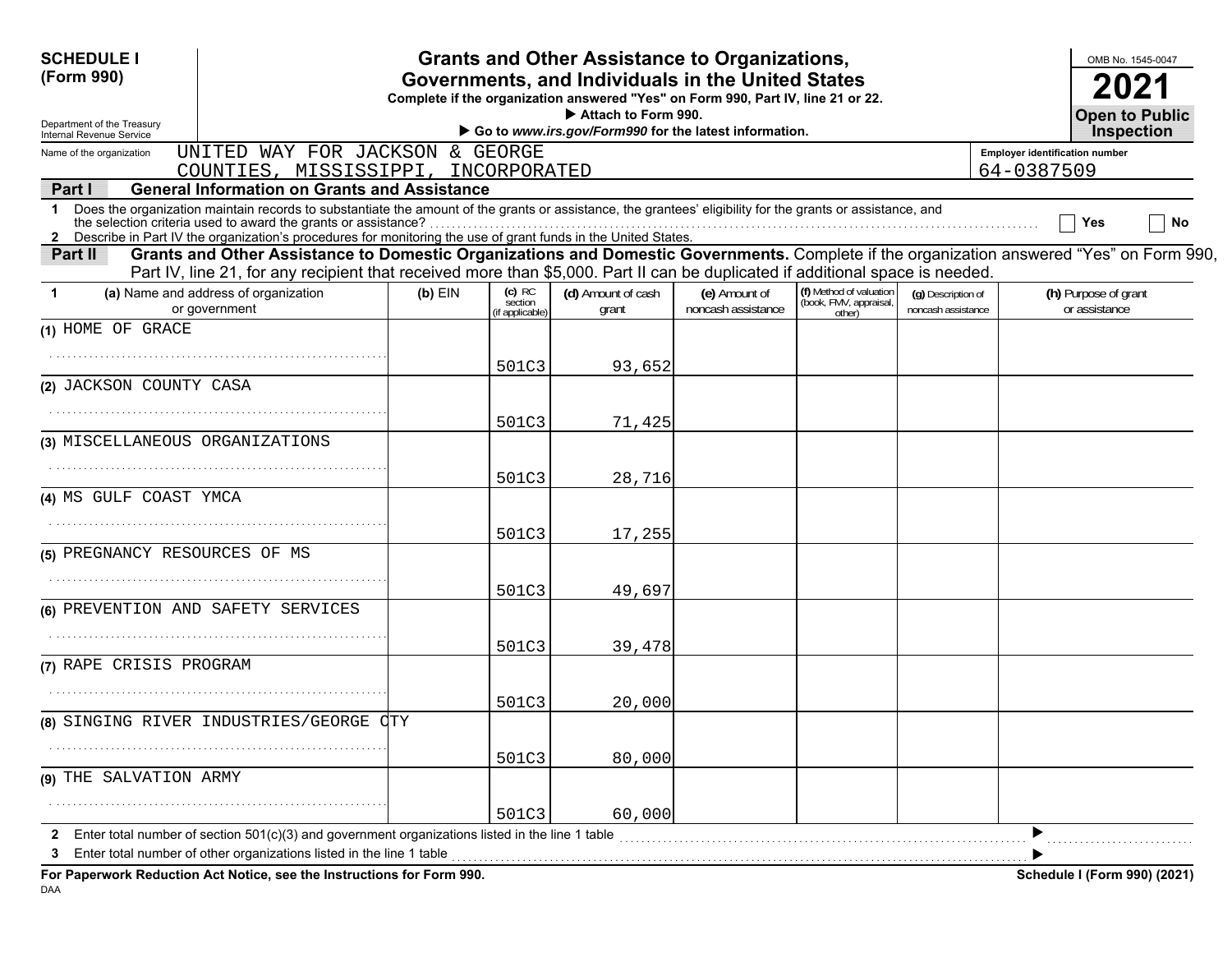| <b>SCHEDULE I</b>                                      |                                                                                                                                                                                                                                                                                                                                                                                              |           |                                        | <b>Grants and Other Assistance to Organizations,</b>                                                                                  |                                     |                                                             |                                          |                                       | OMB No. 1545-0047                     |    |
|--------------------------------------------------------|----------------------------------------------------------------------------------------------------------------------------------------------------------------------------------------------------------------------------------------------------------------------------------------------------------------------------------------------------------------------------------------------|-----------|----------------------------------------|---------------------------------------------------------------------------------------------------------------------------------------|-------------------------------------|-------------------------------------------------------------|------------------------------------------|---------------------------------------|---------------------------------------|----|
| (Form 990)                                             |                                                                                                                                                                                                                                                                                                                                                                                              |           |                                        | Governments, and Individuals in the United States<br>Complete if the organization answered "Yes" on Form 990, Part IV, line 21 or 22. |                                     |                                                             |                                          |                                       |                                       |    |
| Department of the Treasury<br>Internal Revenue Service | Attach to Form 990.<br>Go to www.irs.gov/Form990 for the latest information.                                                                                                                                                                                                                                                                                                                 |           |                                        |                                                                                                                                       |                                     |                                                             |                                          |                                       |                                       |    |
| Name of the organization                               | UNITED WAY FOR JACKSON & GEORGE                                                                                                                                                                                                                                                                                                                                                              |           |                                        |                                                                                                                                       |                                     |                                                             |                                          | <b>Employer identification number</b> | <b>Inspection</b>                     |    |
|                                                        | COUNTIES, MISSISSIPPI, INCORPORATED                                                                                                                                                                                                                                                                                                                                                          |           |                                        |                                                                                                                                       |                                     |                                                             |                                          | 64-0387509                            |                                       |    |
| Part I<br>1                                            | <b>General Information on Grants and Assistance</b><br>Does the organization maintain records to substantiate the amount of the grants or assistance, the grantees' eligibility for the grants or assistance, and<br>the selection criteria used to award the grants or assistance?                                                                                                          |           |                                        |                                                                                                                                       |                                     |                                                             |                                          |                                       | Yes                                   | No |
| Part II                                                | 2 Describe in Part IV the organization's procedures for monitoring the use of grant funds in the United States.<br>Grants and Other Assistance to Domestic Organizations and Domestic Governments. Complete if the organization answered "Yes" on Form 990,<br>Part IV, line 21, for any recipient that received more than \$5,000. Part II can be duplicated if additional space is needed. |           |                                        |                                                                                                                                       |                                     |                                                             |                                          |                                       |                                       |    |
| -1                                                     | (a) Name and address of organization<br>or government                                                                                                                                                                                                                                                                                                                                        | $(b)$ EIN | $(c)$ RC<br>section<br>(if applicable) | (d) Amount of cash<br>grant                                                                                                           | (e) Amount of<br>noncash assistance | (f) Method of valuation<br>(book, FMV, appraisal,<br>other) | (q) Description of<br>noncash assistance |                                       | (h) Purpose of grant<br>or assistance |    |
| (1) VOLUNTEERS IN MEDICINE-GAUTIER                     |                                                                                                                                                                                                                                                                                                                                                                                              |           |                                        |                                                                                                                                       |                                     |                                                             |                                          |                                       |                                       |    |
|                                                        |                                                                                                                                                                                                                                                                                                                                                                                              |           | 501C3                                  | 31,539                                                                                                                                |                                     |                                                             |                                          |                                       |                                       |    |
|                                                        | (2) GULF COAST WOMENS CTR FR NONVIOLENC                                                                                                                                                                                                                                                                                                                                                      |           |                                        |                                                                                                                                       |                                     |                                                             |                                          |                                       |                                       |    |
|                                                        |                                                                                                                                                                                                                                                                                                                                                                                              |           | 501C3                                  | 6,040                                                                                                                                 |                                     |                                                             |                                          |                                       |                                       |    |
| (3) SPECIAL GRANTS                                     |                                                                                                                                                                                                                                                                                                                                                                                              |           |                                        |                                                                                                                                       |                                     |                                                             |                                          |                                       |                                       |    |
|                                                        |                                                                                                                                                                                                                                                                                                                                                                                              |           |                                        | 36,209                                                                                                                                |                                     |                                                             |                                          |                                       |                                       |    |
| (4) SPECIAL GRANTS-COVID                               |                                                                                                                                                                                                                                                                                                                                                                                              |           |                                        |                                                                                                                                       |                                     |                                                             |                                          |                                       |                                       |    |
|                                                        |                                                                                                                                                                                                                                                                                                                                                                                              |           |                                        | 15,527                                                                                                                                |                                     |                                                             |                                          |                                       |                                       |    |
| (5) WORKFORCE ASSISTANCE PROGRAM                       |                                                                                                                                                                                                                                                                                                                                                                                              |           |                                        |                                                                                                                                       |                                     |                                                             |                                          |                                       |                                       |    |
|                                                        |                                                                                                                                                                                                                                                                                                                                                                                              |           |                                        | 28,786                                                                                                                                |                                     |                                                             |                                          |                                       |                                       |    |
| (6) GEER GRANT                                         |                                                                                                                                                                                                                                                                                                                                                                                              |           |                                        |                                                                                                                                       |                                     |                                                             |                                          |                                       |                                       |    |
|                                                        |                                                                                                                                                                                                                                                                                                                                                                                              |           |                                        | 471,184                                                                                                                               |                                     |                                                             |                                          |                                       |                                       |    |
| (7)                                                    |                                                                                                                                                                                                                                                                                                                                                                                              |           |                                        |                                                                                                                                       |                                     |                                                             |                                          |                                       |                                       |    |
|                                                        |                                                                                                                                                                                                                                                                                                                                                                                              |           |                                        |                                                                                                                                       |                                     |                                                             |                                          |                                       |                                       |    |
| (8)                                                    |                                                                                                                                                                                                                                                                                                                                                                                              |           |                                        |                                                                                                                                       |                                     |                                                             |                                          |                                       |                                       |    |
|                                                        |                                                                                                                                                                                                                                                                                                                                                                                              |           |                                        |                                                                                                                                       |                                     |                                                             |                                          |                                       |                                       |    |
| (9)                                                    |                                                                                                                                                                                                                                                                                                                                                                                              |           |                                        |                                                                                                                                       |                                     |                                                             |                                          |                                       |                                       |    |
|                                                        |                                                                                                                                                                                                                                                                                                                                                                                              |           |                                        |                                                                                                                                       |                                     |                                                             |                                          |                                       |                                       |    |
| 3                                                      | Enter total number of section 501(c)(3) and government organizations listed in the line 1 table<br>Enter total number of other organizations listed in the line 1 table                                                                                                                                                                                                                      |           |                                        |                                                                                                                                       |                                     |                                                             |                                          |                                       |                                       |    |
|                                                        | For Paperwork Reduction Act Notice, see the Instructions for Form 990.                                                                                                                                                                                                                                                                                                                       |           |                                        |                                                                                                                                       |                                     |                                                             |                                          |                                       | Schedule I (Form 990) (2021)          |    |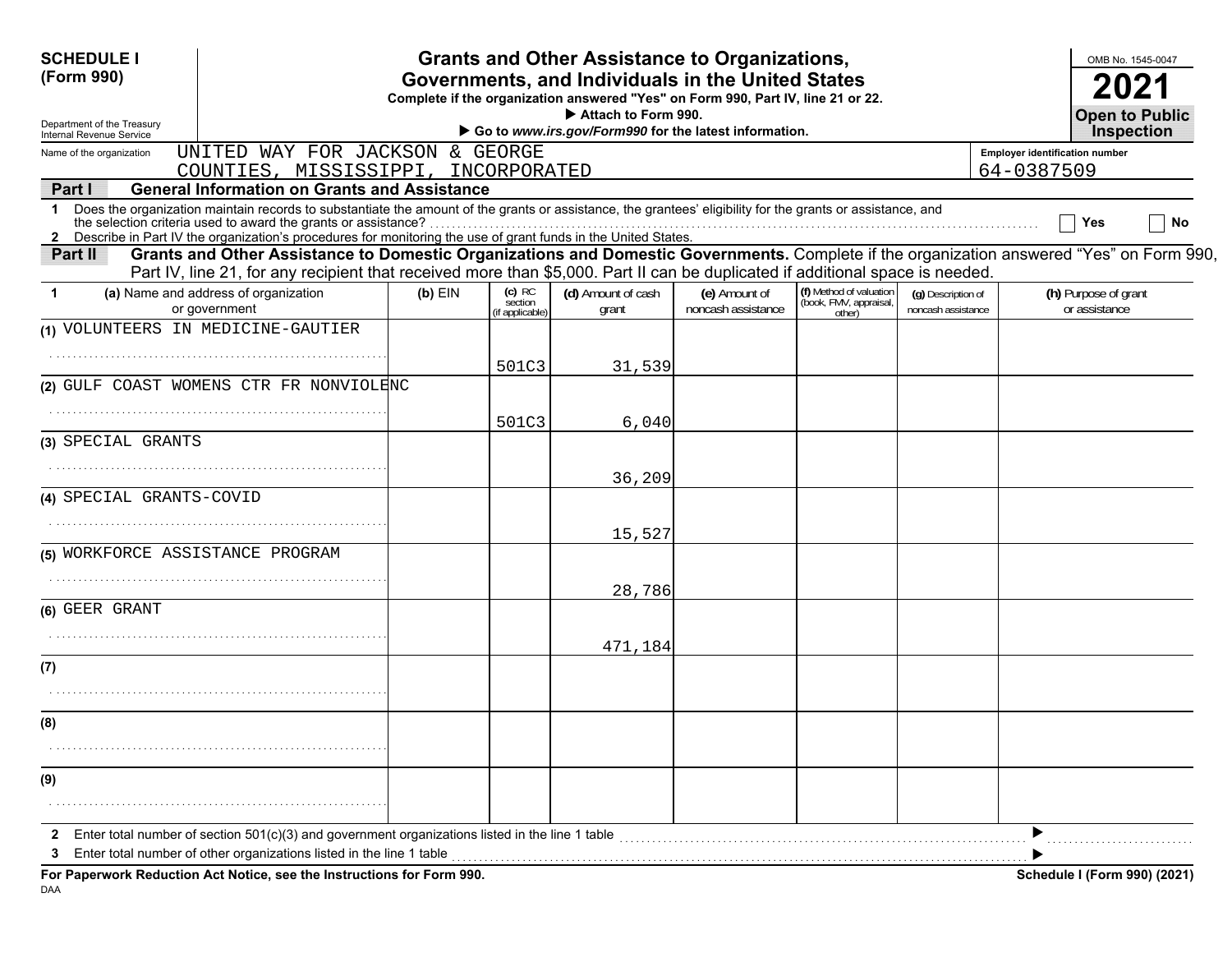| 0387509<br>FOR JACKSON &<br>GEORGE<br>WAY<br>Schedule I (Form 990) (2021) $\text{UNITED}$ |  |  |  |  |  |
|-------------------------------------------------------------------------------------------|--|--|--|--|--|
|-------------------------------------------------------------------------------------------|--|--|--|--|--|

| Part III can be duplicated if additional space is needed.                                                                                            |                             |                             |                                     |                        |                                                                                      |
|------------------------------------------------------------------------------------------------------------------------------------------------------|-----------------------------|-----------------------------|-------------------------------------|------------------------|--------------------------------------------------------------------------------------|
| (a) Type of grant or assistance                                                                                                                      | (b) Number of<br>recipients | (c) Amount of<br>cash grant | (d) Amount of<br>noncash assistance | FMV, appraisal, other) | $\vert$ (e) Method of valuation (book, $\vert$ (f) Description of noncash assistance |
|                                                                                                                                                      |                             |                             |                                     |                        |                                                                                      |
| $\overline{\mathbf{1}}$                                                                                                                              |                             |                             |                                     |                        |                                                                                      |
| $\overline{\mathbf{2}}$                                                                                                                              |                             |                             |                                     |                        |                                                                                      |
|                                                                                                                                                      |                             |                             |                                     |                        |                                                                                      |
| $\mathbf{3}$                                                                                                                                         |                             |                             |                                     |                        |                                                                                      |
| $\overline{4}$                                                                                                                                       |                             |                             |                                     |                        |                                                                                      |
|                                                                                                                                                      |                             |                             |                                     |                        |                                                                                      |
| - 5                                                                                                                                                  |                             |                             |                                     |                        |                                                                                      |
|                                                                                                                                                      |                             |                             |                                     |                        |                                                                                      |
| 6                                                                                                                                                    |                             |                             |                                     |                        |                                                                                      |
| $\overline{7}$                                                                                                                                       |                             |                             |                                     |                        |                                                                                      |
| Supplemental Information. Provide the information required in Part I, line 2; Part III, column (b); and any other additional information.<br>Part IV |                             |                             |                                     |                        |                                                                                      |
|                                                                                                                                                      |                             |                             |                                     |                        |                                                                                      |
|                                                                                                                                                      |                             |                             |                                     |                        |                                                                                      |
|                                                                                                                                                      |                             |                             |                                     |                        |                                                                                      |
|                                                                                                                                                      |                             |                             |                                     |                        |                                                                                      |
|                                                                                                                                                      |                             |                             |                                     |                        |                                                                                      |
|                                                                                                                                                      |                             |                             |                                     |                        |                                                                                      |
|                                                                                                                                                      |                             |                             |                                     |                        |                                                                                      |
|                                                                                                                                                      |                             |                             |                                     |                        |                                                                                      |
|                                                                                                                                                      |                             |                             |                                     |                        |                                                                                      |
|                                                                                                                                                      |                             |                             |                                     |                        |                                                                                      |
|                                                                                                                                                      |                             |                             |                                     |                        |                                                                                      |
|                                                                                                                                                      |                             |                             |                                     |                        |                                                                                      |
|                                                                                                                                                      |                             |                             |                                     |                        |                                                                                      |
|                                                                                                                                                      |                             |                             |                                     |                        |                                                                                      |
|                                                                                                                                                      |                             |                             |                                     |                        |                                                                                      |
|                                                                                                                                                      |                             |                             |                                     |                        |                                                                                      |
|                                                                                                                                                      |                             |                             |                                     |                        |                                                                                      |

Page 2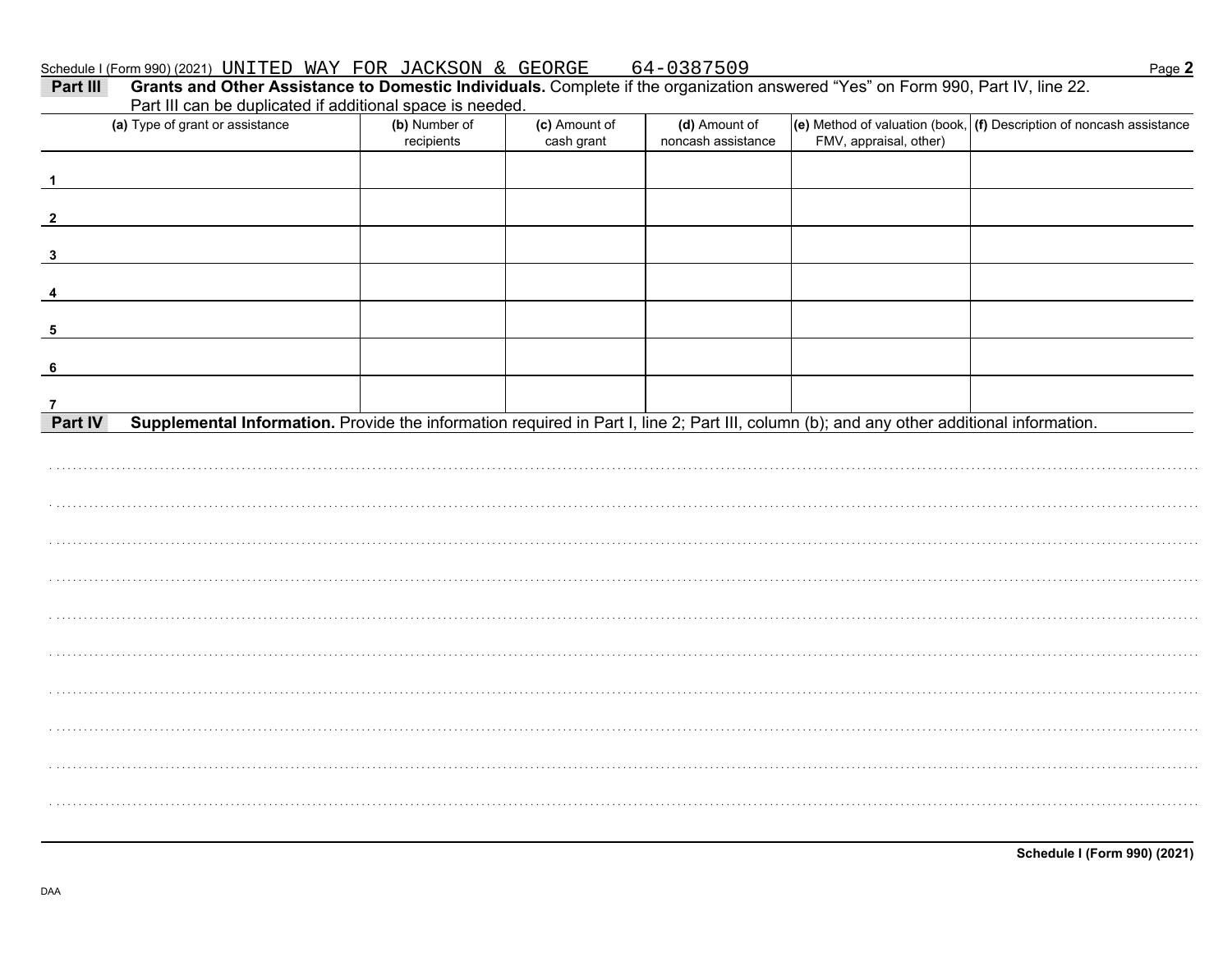| <b>SCHEDULE L</b> |  |
|-------------------|--|
|-------------------|--|

**(6) (5) (4) (3)**

**(7) (8) (9)**

# **SCHEDULE L Transactions With Interested Persons**

| OMB No. 1545-0047 |  |
|-------------------|--|
| ---               |  |

| (Form 990)               | <b>Transactions With Interested Persons</b><br><b>SCHEDULE L</b><br>▶ Complete if the organization answered "Yes" on Form 990, Part IV, line 25a, 25b, 26, 27,<br>28a, 28b, or 28c, or Form 990-EZ, Part V, line 38a or 40b.<br>Attach to Form 990 or Form 990-EZ.<br>Department of the Treasury |                                                                                                                                          |                   |                                                                    |  |            |                          | OMB No. 1545-0047<br>2021                                              |                                |                                       |                          |                                            |                           |                           |    |  |  |
|--------------------------|--------------------------------------------------------------------------------------------------------------------------------------------------------------------------------------------------------------------------------------------------------------------------------------------------|------------------------------------------------------------------------------------------------------------------------------------------|-------------------|--------------------------------------------------------------------|--|------------|--------------------------|------------------------------------------------------------------------|--------------------------------|---------------------------------------|--------------------------|--------------------------------------------|---------------------------|---------------------------|----|--|--|
| Internal Revenue Service |                                                                                                                                                                                                                                                                                                  |                                                                                                                                          |                   |                                                                    |  |            |                          | Go to www.irs.gov/Form990 for instructions and the latest information. |                                |                                       |                          |                                            | Inspection                |                           |    |  |  |
| Name of the organization |                                                                                                                                                                                                                                                                                                  | UNITED WAY FOR JACKSON & GEORGE                                                                                                          |                   |                                                                    |  |            |                          |                                                                        |                                | <b>Employer identification number</b> |                          |                                            |                           |                           |    |  |  |
|                          |                                                                                                                                                                                                                                                                                                  | COUNTIES, MISSISSIPPI, INCORPORATED                                                                                                      |                   |                                                                    |  |            |                          |                                                                        |                                | 64-0387509                            |                          |                                            |                           |                           |    |  |  |
| Part I                   |                                                                                                                                                                                                                                                                                                  | <b>Excess Benefit Transactions</b> (section 501(c)(3), section 501(c)(4), and section 501(c)(29) organizations only).                    |                   |                                                                    |  |            |                          |                                                                        |                                |                                       |                          |                                            |                           |                           |    |  |  |
|                          |                                                                                                                                                                                                                                                                                                  | Complete if the organization answered "Yes" on Form 990, Part IV, line 25a or 25b, or Form 990-EZ, Part V, line 40b.                     |                   | (b) Relationship between disqualified person and                   |  |            |                          |                                                                        |                                |                                       |                          |                                            |                           | (d) Corrected?            |    |  |  |
| 1                        |                                                                                                                                                                                                                                                                                                  | (a) Name of disqualified person                                                                                                          |                   | organization                                                       |  |            |                          |                                                                        | (c) Description of transaction |                                       |                          | <b>Yes</b>                                 |                           | No                        |    |  |  |
| (1)                      |                                                                                                                                                                                                                                                                                                  |                                                                                                                                          |                   |                                                                    |  |            |                          |                                                                        |                                |                                       |                          |                                            |                           |                           |    |  |  |
| (2)                      |                                                                                                                                                                                                                                                                                                  |                                                                                                                                          |                   |                                                                    |  |            |                          |                                                                        |                                |                                       |                          |                                            |                           |                           |    |  |  |
| (3)                      |                                                                                                                                                                                                                                                                                                  |                                                                                                                                          |                   |                                                                    |  |            |                          |                                                                        |                                |                                       |                          |                                            |                           |                           |    |  |  |
| (4)                      |                                                                                                                                                                                                                                                                                                  |                                                                                                                                          |                   |                                                                    |  |            |                          |                                                                        |                                |                                       |                          |                                            |                           |                           |    |  |  |
| (5)                      |                                                                                                                                                                                                                                                                                                  |                                                                                                                                          |                   |                                                                    |  |            |                          |                                                                        |                                |                                       |                          |                                            |                           |                           |    |  |  |
| (6)<br>$\mathbf{2}$      |                                                                                                                                                                                                                                                                                                  | Enter the amount of tax incurred by the organization managers or disqualified persons during the year                                    |                   |                                                                    |  |            |                          |                                                                        |                                |                                       |                          |                                            |                           |                           |    |  |  |
|                          |                                                                                                                                                                                                                                                                                                  |                                                                                                                                          |                   |                                                                    |  |            |                          |                                                                        |                                |                                       | $\blacktriangleright$ \$ |                                            |                           |                           |    |  |  |
| 3                        |                                                                                                                                                                                                                                                                                                  |                                                                                                                                          |                   |                                                                    |  |            |                          |                                                                        |                                |                                       | $\blacktriangleright$ \$ |                                            |                           |                           |    |  |  |
|                          |                                                                                                                                                                                                                                                                                                  |                                                                                                                                          |                   |                                                                    |  |            |                          |                                                                        |                                |                                       |                          |                                            |                           |                           |    |  |  |
| Part II                  |                                                                                                                                                                                                                                                                                                  | Loans to and/or From Interested Persons.                                                                                                 |                   |                                                                    |  |            |                          |                                                                        |                                |                                       |                          |                                            |                           |                           |    |  |  |
|                          |                                                                                                                                                                                                                                                                                                  | Complete if the organization answered "Yes" on Form 990-EZ, Part V, line 38a or Form 990, Part IV, line 26; or if the                    |                   |                                                                    |  |            |                          |                                                                        |                                |                                       |                          |                                            |                           |                           |    |  |  |
|                          | (a) Name of interested person                                                                                                                                                                                                                                                                    | organization reported an amount on Form 990, Part X, line 5, 6, or 22.                                                                   | (b) Relationship  | (c) Purpose of                                                     |  | $(d)$ Loan | (e) Original             |                                                                        | (f) Balance due                |                                       |                          |                                            |                           |                           |    |  |  |
|                          |                                                                                                                                                                                                                                                                                                  |                                                                                                                                          | with organization | loan                                                               |  | to or from | principal amount         |                                                                        |                                |                                       |                          | g) In default? (h) Approved<br>by board or |                           | (i) Written<br>agreement? |    |  |  |
|                          |                                                                                                                                                                                                                                                                                                  |                                                                                                                                          |                   |                                                                    |  | the org.?  |                          |                                                                        |                                | Yes                                   | No                       | Yes                                        | committee?<br>No          | Yes                       | No |  |  |
|                          |                                                                                                                                                                                                                                                                                                  |                                                                                                                                          |                   |                                                                    |  | To From    |                          |                                                                        |                                |                                       |                          |                                            |                           |                           |    |  |  |
| (1)                      |                                                                                                                                                                                                                                                                                                  |                                                                                                                                          |                   |                                                                    |  |            |                          |                                                                        |                                |                                       |                          |                                            |                           |                           |    |  |  |
|                          |                                                                                                                                                                                                                                                                                                  |                                                                                                                                          |                   |                                                                    |  |            |                          |                                                                        |                                |                                       |                          |                                            |                           |                           |    |  |  |
| (2)                      |                                                                                                                                                                                                                                                                                                  |                                                                                                                                          |                   |                                                                    |  |            |                          |                                                                        |                                |                                       |                          |                                            |                           |                           |    |  |  |
|                          |                                                                                                                                                                                                                                                                                                  |                                                                                                                                          |                   |                                                                    |  |            |                          |                                                                        |                                |                                       |                          |                                            |                           |                           |    |  |  |
| (3)                      |                                                                                                                                                                                                                                                                                                  |                                                                                                                                          |                   |                                                                    |  |            |                          |                                                                        |                                |                                       |                          |                                            |                           |                           |    |  |  |
| (4)                      |                                                                                                                                                                                                                                                                                                  |                                                                                                                                          |                   |                                                                    |  |            |                          |                                                                        |                                |                                       |                          |                                            |                           |                           |    |  |  |
|                          |                                                                                                                                                                                                                                                                                                  |                                                                                                                                          |                   |                                                                    |  |            |                          |                                                                        |                                |                                       |                          |                                            |                           |                           |    |  |  |
| (5)                      |                                                                                                                                                                                                                                                                                                  |                                                                                                                                          |                   |                                                                    |  |            |                          |                                                                        |                                |                                       |                          |                                            |                           |                           |    |  |  |
|                          |                                                                                                                                                                                                                                                                                                  |                                                                                                                                          |                   |                                                                    |  |            |                          |                                                                        |                                |                                       |                          |                                            |                           |                           |    |  |  |
| (6)                      |                                                                                                                                                                                                                                                                                                  |                                                                                                                                          |                   |                                                                    |  |            |                          |                                                                        |                                |                                       |                          |                                            |                           |                           |    |  |  |
|                          |                                                                                                                                                                                                                                                                                                  |                                                                                                                                          |                   |                                                                    |  |            |                          |                                                                        |                                |                                       |                          |                                            |                           |                           |    |  |  |
| (7)                      |                                                                                                                                                                                                                                                                                                  |                                                                                                                                          |                   |                                                                    |  |            |                          |                                                                        |                                |                                       |                          |                                            |                           |                           |    |  |  |
| (8)                      |                                                                                                                                                                                                                                                                                                  |                                                                                                                                          |                   |                                                                    |  |            |                          |                                                                        |                                |                                       |                          |                                            |                           |                           |    |  |  |
|                          |                                                                                                                                                                                                                                                                                                  |                                                                                                                                          |                   |                                                                    |  |            |                          |                                                                        |                                |                                       |                          |                                            |                           |                           |    |  |  |
| (9)                      |                                                                                                                                                                                                                                                                                                  |                                                                                                                                          |                   |                                                                    |  |            |                          |                                                                        |                                |                                       |                          |                                            |                           |                           |    |  |  |
|                          |                                                                                                                                                                                                                                                                                                  |                                                                                                                                          |                   |                                                                    |  |            |                          |                                                                        |                                |                                       |                          |                                            |                           |                           |    |  |  |
| (10)                     |                                                                                                                                                                                                                                                                                                  |                                                                                                                                          |                   |                                                                    |  |            |                          |                                                                        |                                |                                       |                          |                                            |                           |                           |    |  |  |
| <b>Total</b>             |                                                                                                                                                                                                                                                                                                  |                                                                                                                                          |                   |                                                                    |  |            |                          | $\blacktriangleright$ \$                                               |                                |                                       |                          |                                            |                           |                           |    |  |  |
| Part III                 |                                                                                                                                                                                                                                                                                                  | <b>Grants or Assistance Benefiting Interested Persons.</b><br>Complete if the organization answered "Yes" on Form 990, Part IV, line 27. |                   |                                                                    |  |            |                          |                                                                        |                                |                                       |                          |                                            |                           |                           |    |  |  |
|                          |                                                                                                                                                                                                                                                                                                  | (a) Name of interested person                                                                                                            |                   | (b) Relationship between interested<br>person and the organization |  |            | (c) Amount of assistance |                                                                        | (d) Type of assistance         |                                       |                          |                                            | (e) Purpose of assistance |                           |    |  |  |
| (1)                      |                                                                                                                                                                                                                                                                                                  |                                                                                                                                          |                   |                                                                    |  |            |                          |                                                                        |                                |                                       |                          |                                            |                           |                           |    |  |  |
| (2)                      |                                                                                                                                                                                                                                                                                                  |                                                                                                                                          |                   |                                                                    |  |            |                          |                                                                        |                                |                                       |                          |                                            |                           |                           |    |  |  |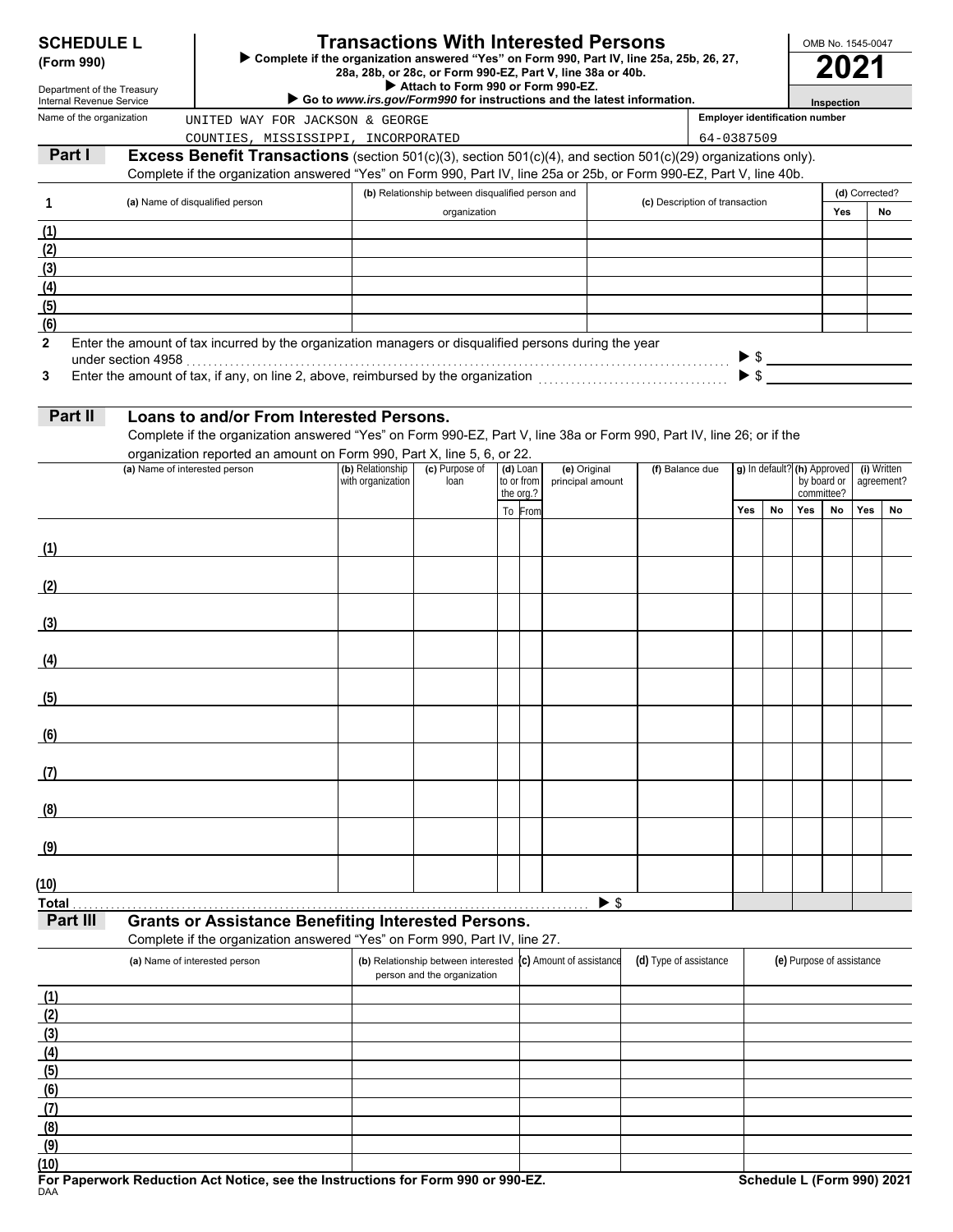Complete if the organization answered "Yes" on Form 990, Part IV, line 28a, 28b, or 28c.

| (b) Relationship between<br>interested person and the | (c) Amount of<br>transaction | (d) Description of transaction |     | (e) Sharing<br>of org.<br>revenues? |
|-------------------------------------------------------|------------------------------|--------------------------------|-----|-------------------------------------|
| organization                                          |                              |                                | Yes | No                                  |
| INDIRECT                                              |                              | BANKING<br>SERVICES            |     | Χ                                   |
| INDIRECT                                              |                              | BANKING SERVICES               |     | Χ                                   |
| INDIRECT                                              |                              | BANKING SERVICES               |     | X                                   |
| INDIRECT                                              |                              | BANKING SERVICES               |     | Χ                                   |
| INDIRECT                                              |                              | BANKING<br>SERVICES            |     | Χ                                   |
| INDIRECT                                              |                              | UTILITY COMPANY                |     | Χ                                   |
| DIRECT                                                |                              | <b>BONO LEGAL ADV</b><br>PRO   |     | Χ                                   |
| DIRECT                                                |                              | <b>PRO</b><br>BONO LEGAL ADV   |     | X                                   |
|                                                       |                              |                                |     |                                     |
|                                                       |                              |                                |     |                                     |
|                                                       |                              |                                |     |                                     |

# **Part V** Supplemental Information.

Provide additional information for responses to questions on Schedule L (see instructions).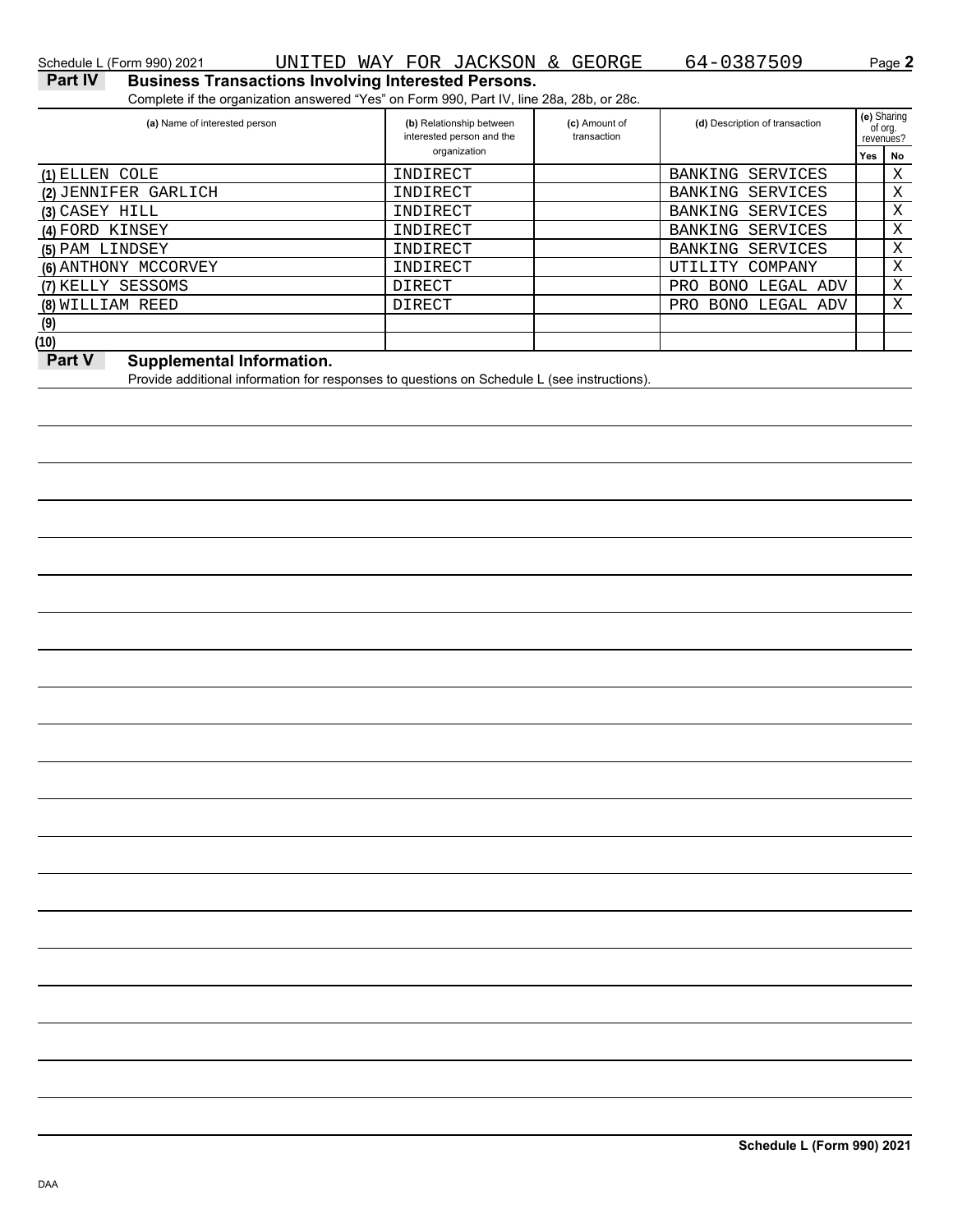| <b>SCHEDULE O</b><br>(Form 990)<br>Department of the Treasury<br>Internal Revenue Service | Supplemental Information to Form 990 or 990-EZ<br>Complete to provide information for responses to specific questions on<br>Form 990 or 990-EZ or to provide any additional information.<br>Attach to Form 990 or Form 990-EZ.<br>Go to www.irs.gov/Form990 for the latest information. | OMB No. 1545-0047<br>2021<br><b>Open to Public</b><br><b>Inspection</b> |  |  |  |  |
|-------------------------------------------------------------------------------------------|-----------------------------------------------------------------------------------------------------------------------------------------------------------------------------------------------------------------------------------------------------------------------------------------|-------------------------------------------------------------------------|--|--|--|--|
| Name of the organization UNITED                                                           | WAY FOR JACKSON & GEORGE<br>COUNTIES,<br>MISSISSIPPI,<br>INCORPORATED                                                                                                                                                                                                                   | <b>Employer identification number</b><br>64-0387509                     |  |  |  |  |
|                                                                                           | FORM 990, PART I, LINE 6<br>BOARD OF DIRECTORS, CAMPAIGN COORDINATORS,<br>SERVICE VOLUNTEERS                                                                                                                                                                                            |                                                                         |  |  |  |  |
|                                                                                           | FORM 990, PART III, LINE 4D - ALL OTHER ACCOMPLISHMENTS<br>ALL PROGRAM SERVICE ACTIVITIES                                                                                                                                                                                               |                                                                         |  |  |  |  |
| A COPY OF<br>DIRECTOR OF FINANCE,<br>IRS.                                                 | FORM 990, PART VI, LINE 11B - ORGANIZATION'S PROCESS TO REVIEW FORM 990<br>990 WAS<br>PROVIDED AND REVIEWED<br>THE<br>BY THE<br>AND THE BOARD MEMBERS BEFORE                                                                                                                            | PRESIDENT & CEO, THE<br>IT WAS FILED WITH THE                           |  |  |  |  |
| THE BOARD OF<br>THE PRESIDENT & CEO.                                                      | FORM 990, PART VI, LINE 15A - COMPENSATION PROCESS FOR TOP OFFICIAL<br>DIRECTORS DETERMINES COMPENSATION FOR ALL EMPLOYEES INCLUDING<br>THEY ANALYZE ALL RELEVENT INFORMATION AND<br>DOCUMENT THROUGH MINUTES OF THE MEETINGS.                                                          |                                                                         |  |  |  |  |
|                                                                                           | FORM 990, PART VI, LINE 15B - COMPENSATION PROCESS FOR OFFICERS<br>THE BOARD OF DIRECTORS DETERMINES COMPENSATION FOR ALL EMPLOYEES INCLUDING<br>THE PRESIDENT & CEO. THEY ANALYZE ALL RELEVENT INFORMATION AND DOCUMENT<br>THROUGH MINUTES OF THE MEETINGS.                            |                                                                         |  |  |  |  |
|                                                                                           | FORM 990, PART VI, LINE 19 - GOVERNING DOCUMENTS DISCLOSURE EXPLANATION<br>THE GOVERNING DOCUMENTS AND FINANCIAL STATEMENTS ARE AVAILABLE UPON REQUEST<br>TO THE GENERAL PUBLIC. THE 990 TAX RETURN IS AVAILABLE<br>AT WWW.UNITEDWAYJGC.ORG.                                            |                                                                         |  |  |  |  |